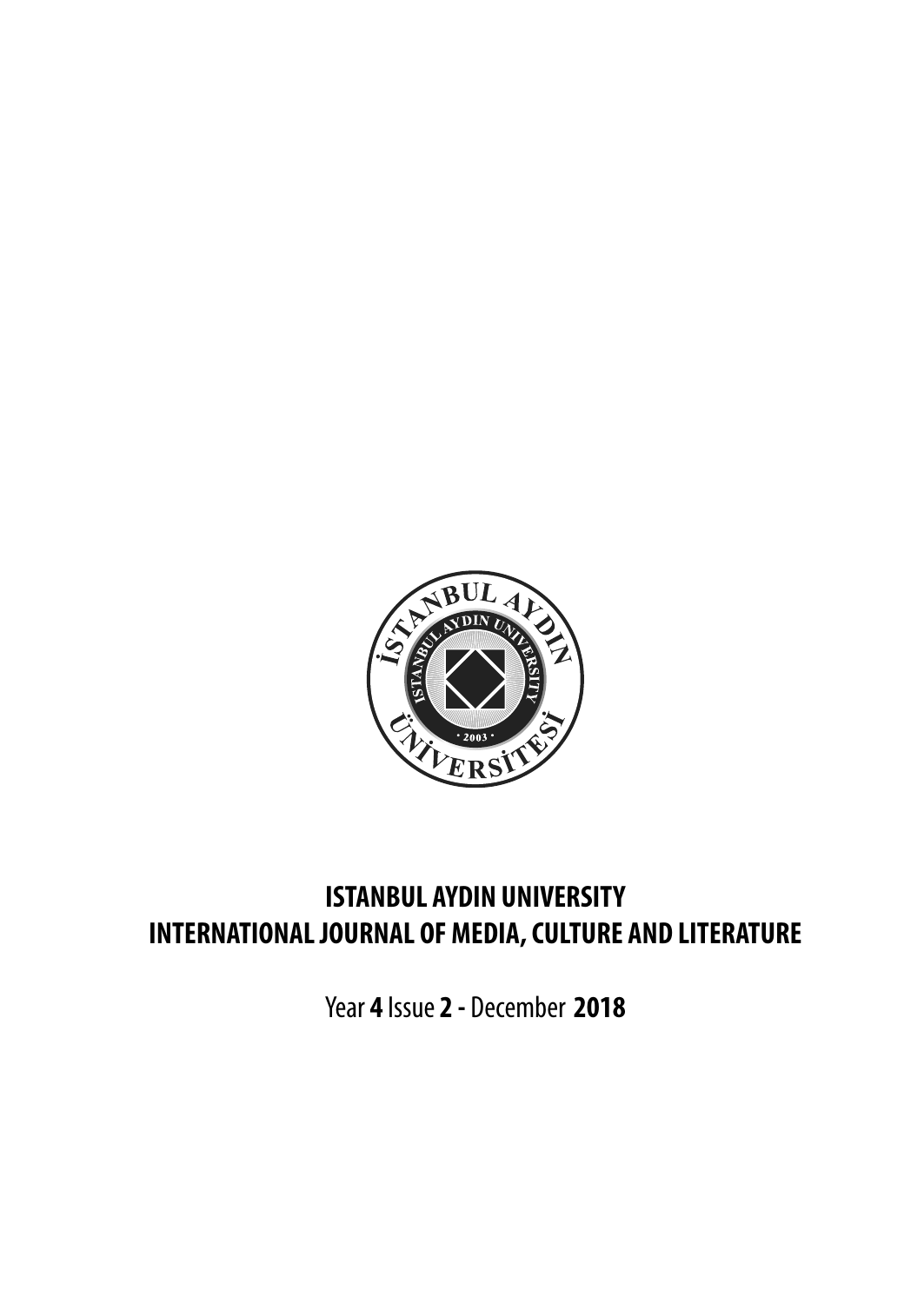## **ISTANBUL AYDIN UNIVERSITY INTERNATIONAL JOURNAL OF MEDIA, CULTURE AND LITERATURE**

**Proprietor** Mustafa Aydın, PhD.

**Editor-in-Chief** Zeynep AKYAR

**Editors** Asst. Prof. Necmiye KARATAŞ Asst. Prof. Nur Emine KOÇ

#### **Editorial Board**

Prof. Dr. İbrahim Hakkı AYDIN Prof.Dr. Turkay BULUT Prof. Dr. Ataol BEHRAMOĞLU

### **Assistant Editor**

Öğr. Gör. Tuğçe KAPTAN

**Administrative Coordinator** Gamze AYDIN

**English Redaction** Çiğdem TAŞ

**Turkish Redaction** Şahin BÜYÜKER

**Graphic Desing** Elif HAMAMCI

**Language English** 

#### **Publication Period** Published twice a year June and December

#### **Advisory Board**

**ISSN: 2149-5475**

#### **Correspondence Address**

Beşyol Mh, İnönü Cd, No 38 Sefaköy, 34295 Küçükçekmece/İstanbul **Tel:** 0212 4441428 **Fax**: 0212 425 57 97 **Web:** www.aydin.edu.tr **E-mail:** ijmcl@aydin.edu.tr

#### **Baskı/Printed by**

Armoninuans Matbaa Yukarıdudullu, Bostancı Yolu Cad. Keyap Çarşı B-1 Blk. No: 24 Ümraniye / İSTANBUL **Tel:** 0216 540 36 11 **Fax:** 0216 540 42 72 **E-mail:** info@armoninuans.com

**Prof. Dr. Paul Dumont, Prof. Dr. Ataol Behramoğlu, Prof. Dr. Günseli İşçi, Prof. Dr. Azize Özgüven, Prof. Dr. Recep Nazarow,**  Prof. Dr. Walter ANDREWS, **Prof. Dr. Birsen Tütüniş, Prof. Dr. Wisam Mansour, Prof. Dr. Tevfik Melikov, Prof. Dr. Giamperio Bellingeri, Prof. Dr. Cevat Çapan, Prof. Dr. Mehmet Kalpaklı, Prof. Dr. Türkay Bulut, Prof. Dr. Mine YAZICI Doç. Dr. Ferma LEKESİZALIN NUR EMİNE KOÇ, PhD. Apollina Avrutina, PhD. Necmiye Karataş, PhD. Carl Jeffrey Boon, PhD. Filiz Çele, PhD. Öz Öktem, PhD. Gillian Mary Elizabeth Alban, PhD. Necdet NEYDİM, PhD. Elizabeth A. Pallitto RUTGERS, PhD. Timour Muhidine**

University of Strasbourg Istanbul Aydın University Yeni Yüzyil University 29 Mayıs University International Turkmen State University Washington University Kültür University Bahçeşehir University Moscow State University Ca' Foscari University of Venice Mimar Sinan University Bilkent University Istanbul Aydın University Istanbul Aydın University Istanbul Aydın University Istanbul Aydın University St. Petersburg University Istanbul Aydın University Yeni Yüzyıl University Istanbul Aydın University Istanbul Aydın University Istanbul Aydın University Istanbul University New Jersey University Paris School for Oriental Languages

*International Journal of Media, Culture and Literature is a double-blind peer-reviewed journal which provides a platform for publication of original scientific research and applied practice studies. Positioned as a vehicle for academics and practitioners to share field research, the journal aims to appeal to both researchers and academicians.*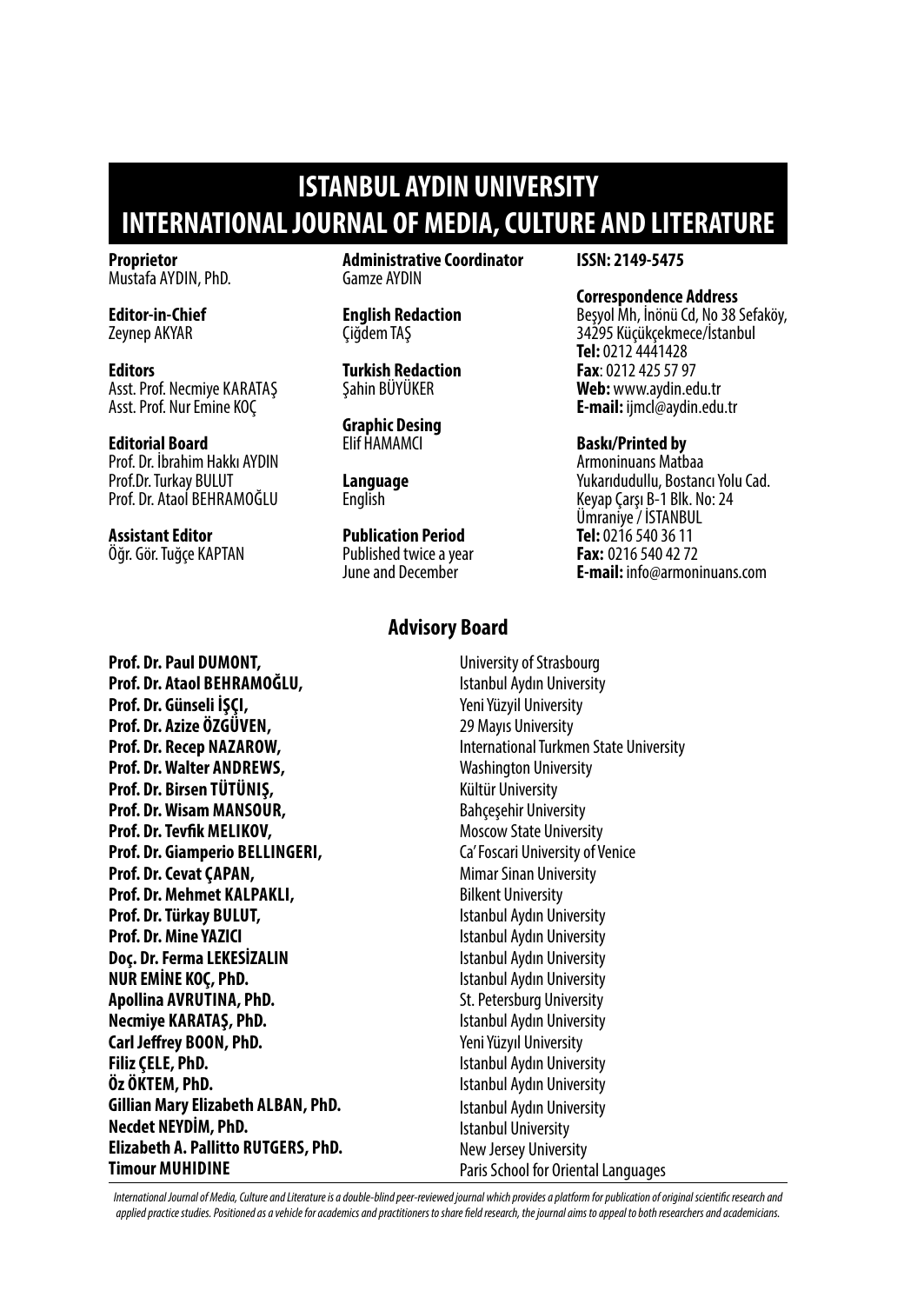## **CONTENTS**

| An Emersonian Interpretation of the Two Significant Fictional Characters: Nathaniel   |  |
|---------------------------------------------------------------------------------------|--|
| Hawthorne's Arthur Dimmesdale and Daniel Defoe's Robinson Crusoe                      |  |
| Nathaniel Hawthorne'un Arthur Dimmesdale Karakteri ile Daniel Defoe'nun               |  |
| Robinson Crusoe Karakterinin Emerson'un "Self-Reliance-Özgüven"                       |  |
| Makalesine Göre İncelenmesi                                                           |  |
|                                                                                       |  |
| An Action Research Study: Benefits of Using Active Learning Strategies and            |  |
| <b>Activities in Speaking Classes</b>                                                 |  |
| Bir Eylem Araştırması: Konuşma Derslerinde Aktif Öğrenme Strateji ve                  |  |
| Aktivite Kullanımının Faydaları                                                       |  |
|                                                                                       |  |
|                                                                                       |  |
| <b>Efl Students' Difficulties in Academic Writing</b>                                 |  |
| İngilizceyi Yabancı Dil Olarak Öğrenen Öğrencilerin Akademik Yazma Konusunda          |  |
| Karşılaştıkları Zorluklar                                                             |  |
|                                                                                       |  |
|                                                                                       |  |
| The Role of Motivational Strategies in Motivating Iraqi Efl Students to Speak English |  |
| Iraklı Yabancı Dil Öğrencilerinin İngilizce Konuşmaya Teşvik Edilmesinde Motivasyon   |  |
| Stratejilerinin Rolü                                                                  |  |
|                                                                                       |  |
| The Impact of Educational Games and Gender on Five Year Old Iraqi Efl Learners        |  |
| Eğitim Oyunlarının ve Cinsiyetin Beş Yaşındaki Iraklı Öğrenciler Üzerindeki Etkisi    |  |
|                                                                                       |  |
|                                                                                       |  |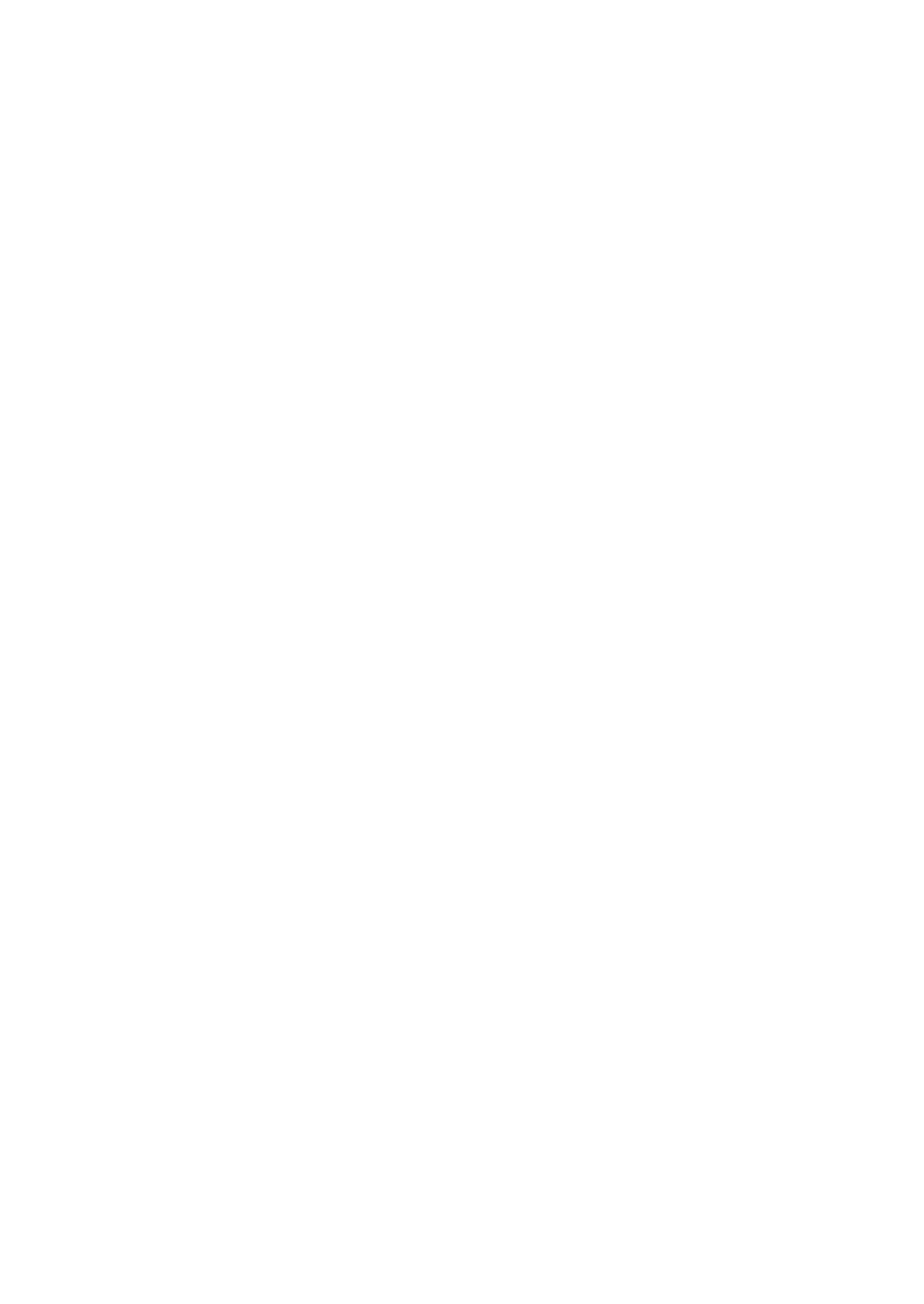# *From The Editor*

*The International Journal of Media, Culture and Literature, published biannually by the School of Foeign Languages at Istanbul Aydın University, Istanbul, Turkey, is an international scholarly journal in English devoted in its entirety to media, culture and literature.*

*The International Journal of Media, Culture and Literature is committed to the principles of objective scholarship and critical analysis. Submissions and solicited articles are evaluated by international peer referees through a blind review process.*

*As a biannual academic journal, JMCL publishes articles on English language and linguistics, on English and American literature and culture from the Middle Ages to the present, on the new English literatures, as well as on general and comparative literary studies, including aspects of cultural and literary theory. JMCL also aims to create a critical, discursive space for the promotion and exploration of media, culture and their relations with literature.* 

*The Journal addresses a range of narratives in culture, from novel, poem and play to hypertext, digital gaming and creative writing. The journal features engaged theoretical pieces alongside new unpublished creative works and investigates the challenges that new media present to traditional categorizations of literary writing.*

*The Journal is supported by an interdisciplinary editorial board from Turkey, Europe and Russia under the directions of editors Assist. Prof. Nur Emine KOÇ and Assist. Prof. Necmiye KARATAŞ The journal is published biannually in hard copy as well as a downloadable e-book format designed to be compatible with e-readers, PDF and smart-phone settings. This is designed to encourage full-range accessibility and bears a logical sympathy to the range of writings under discussion, many of which feature or are driven by online technologies.*

> *Nur Emine KOÇ, PhD. Necmiye Karataş, PhD.*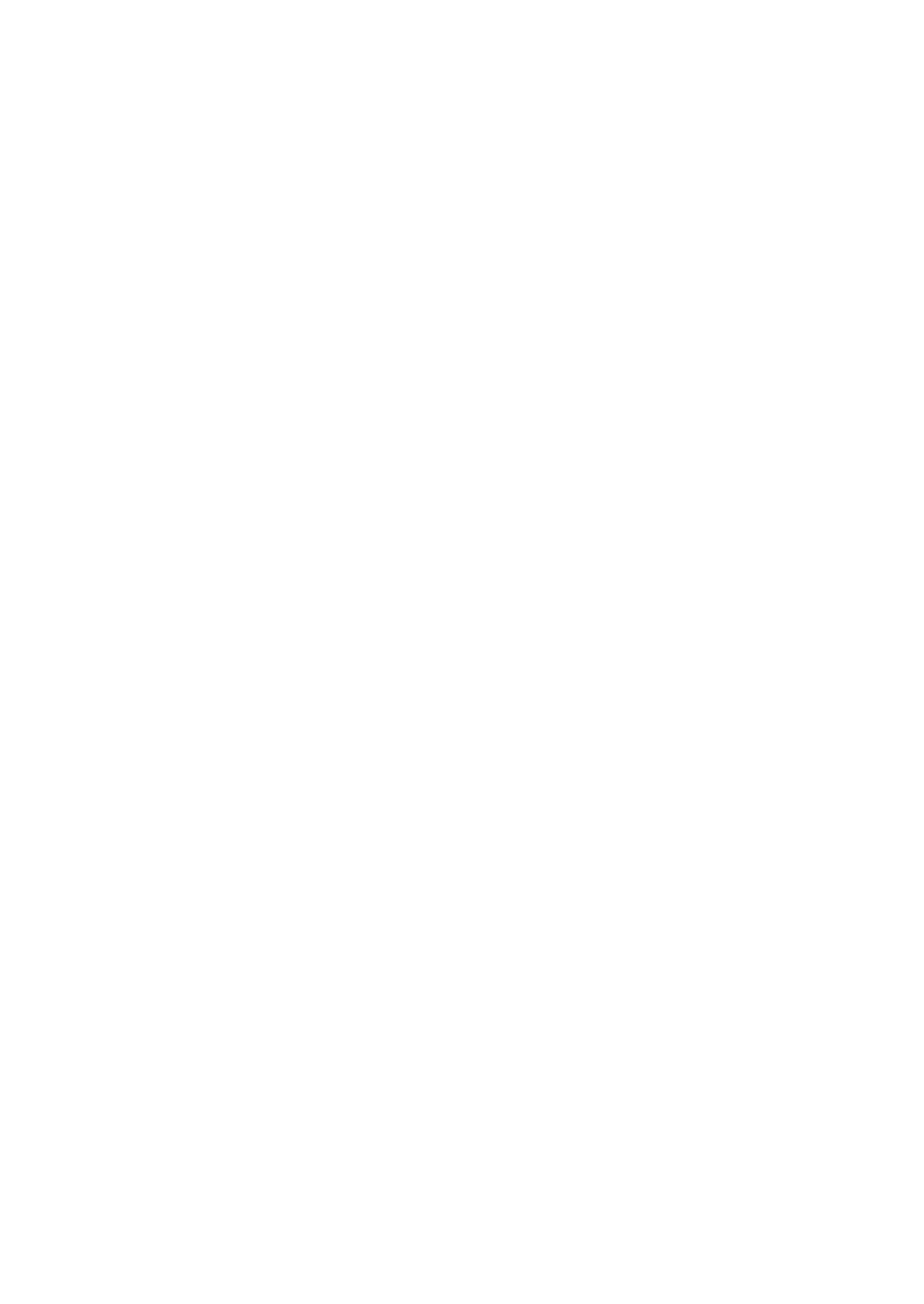# *An Emersonian Interpretation of the Two Significant Fictional Characters: Nathaniel Hawthorne's Arthur Dimmesdale and Daniel Defoe's Robinson Crusoe*

## **Lecturer Hande İSAOĞLU AKBIYIK<sup>1</sup>**

#### **Abstract**

Ralph Waldo Emerson's well-known essay "Self-Reliance" mainly discusses the basic steps that should be followed to become a complete individual. Briefly, in his essay Emerson says: achieving self-reliance comes from trusting yourself and being honest with that self. He describes how a person should be, what characteristics to have, and the importance of becoming self-reliant. Emersonian fulfillment of self-reliance can be seen in different fictional works, his ideas and definition of self-reliance provide insight to analyze two significant fictional characters from an Emersonian perspective: one is Arthur Dimmesdale from The Scarlet Letter by Nathaniel Hawthorne, and the other one is Robinson Crusoe by Daniel Defoe. Hawthorne's depiction of Arthur Dimmesdale is an example of how an individual fails to possess the feeling of self-reliance. Throughout the novel, Hawthorne focuses on the weakness and fears of Dimmesdale which retains him from being a self-reliant individual. On the other hand, Defoe's Robinson Crusoe manages to achieve self-reliance despite having difficult times. Robinson's existence on the island actually deepens his self-reliance since he withdraws from the external society that is far from him and as a result he turns inward. Being alone on a desert island provokes the feeling of self-reliance, which is necessary to survive. He manages to survive as a selfreliant man by depending on his capabilities, logic, and personal instincts.

*Keywords: Self-reliance, isolation, self-awareness, fear, connection*

*<sup>1</sup>Yıldız Technical University, Istanbul, handeisaoglu@hotmail.com ORCID ID https://orcid.org/0000-0003-2819-7469*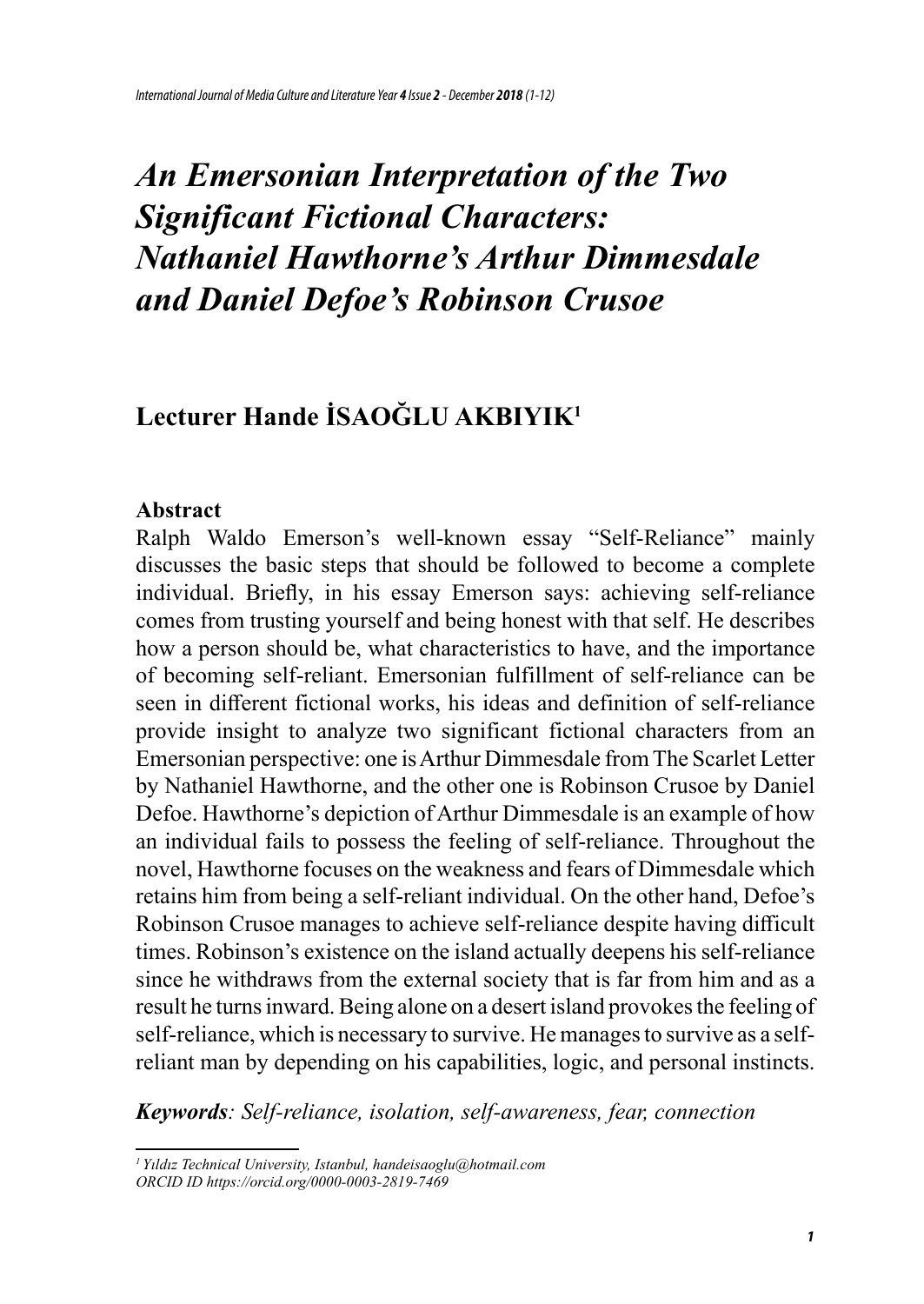*Nathaniel Hawthorne'un Arthur Dimmesdale Karakteri ile Daniel Defoe'nun Robinson Crusoe Karakterinin Emerson'un "Self-Reliance-Özgüven" Makalesine Göre İncelenmesi*

### **Nathaniel Hawthorne'un Arthur Dimmesdale Karakteri ile Daniel Defoe'nun Robinson Crusoe Karakterinin Emerson'un "Self-Reliance-Özgüven" Makalesine Göre İncelenmesi**

### **Öz**

Ralph Waldo Emerson'un ünlü makalesi "Self Reliance-Özgüven", temelde tam bir birey olmak için izlenmesi gereken temel adımlardan bahsetmektedir. Özgüven duygusu kazanmak, kendinize güvenmekten ve bireyin kendisine dürüst olmasından geçmektedir. Bir insanın nasıl olması gerektiğini, hangi özelliklere sahip olduğunu ve kendine bağımlı olmanın önemini tanımlar. Emerson'ın kişinin kendine ait özgüvenini nasıl oluşturabileceği ve kendine güven ifadesinin nasıl tanımladığı farklı kurgusal eserlerde görülebilir. Emerson'un bu yaklaşımı onun perspektifinden iki önemli kurgusal karakteri analiz etmek için gerekli yaklaşımı sağlar: Bu karakterlerden biri, Nathaniel Hawthorne'nin Scarlet Letter'ından Arthur Dimmesdale ve diğeri Daniel Defoe'nun Robinson Crusoe karakteridir. Hawthorne'un Arthur Dimmesdale'in tasviri, bir bireyin kendine güven duygusuna sahip olamamasının ve bunun sonuçlarının bir örneğidir. Roman boyunca Hawthorne, kendisini kendine güvenen bir birey olmaktan uzak tutan Dimmesdale'in zayıflığı ve korkularına odaklanır. Öte yandan Defoe'nun Robinson Crusoe'su zor zamanlara rağmen kendine güveni elde etmeyi başarıyor. Robinson'un adadaki varlığı, kendisinden çok uzakta olan dış toplumdan çekilmesinden ve sonuç olarak içeriye dönmesinden kaynaklı, kendi özgüvenini derinleştirmektedir. Bir ıssız adada yalnız kalmak, hayatta kalmak için gerekli olan kendine güven duygusunu tetikler ve ortya çıkmasına sebep olur. Tüm bunların sonucunda da Crusoe, kendi yeteneklerine, mantığına ve kişisel içgüdülerine bağlı olarak kendine güvenen bir adam olarak hayatta kalmayı başarır.

*Anahtar Kelimeler: Kendine güven, yalnızlaşma, kendini tanıma, korku, bağlantı kurmak*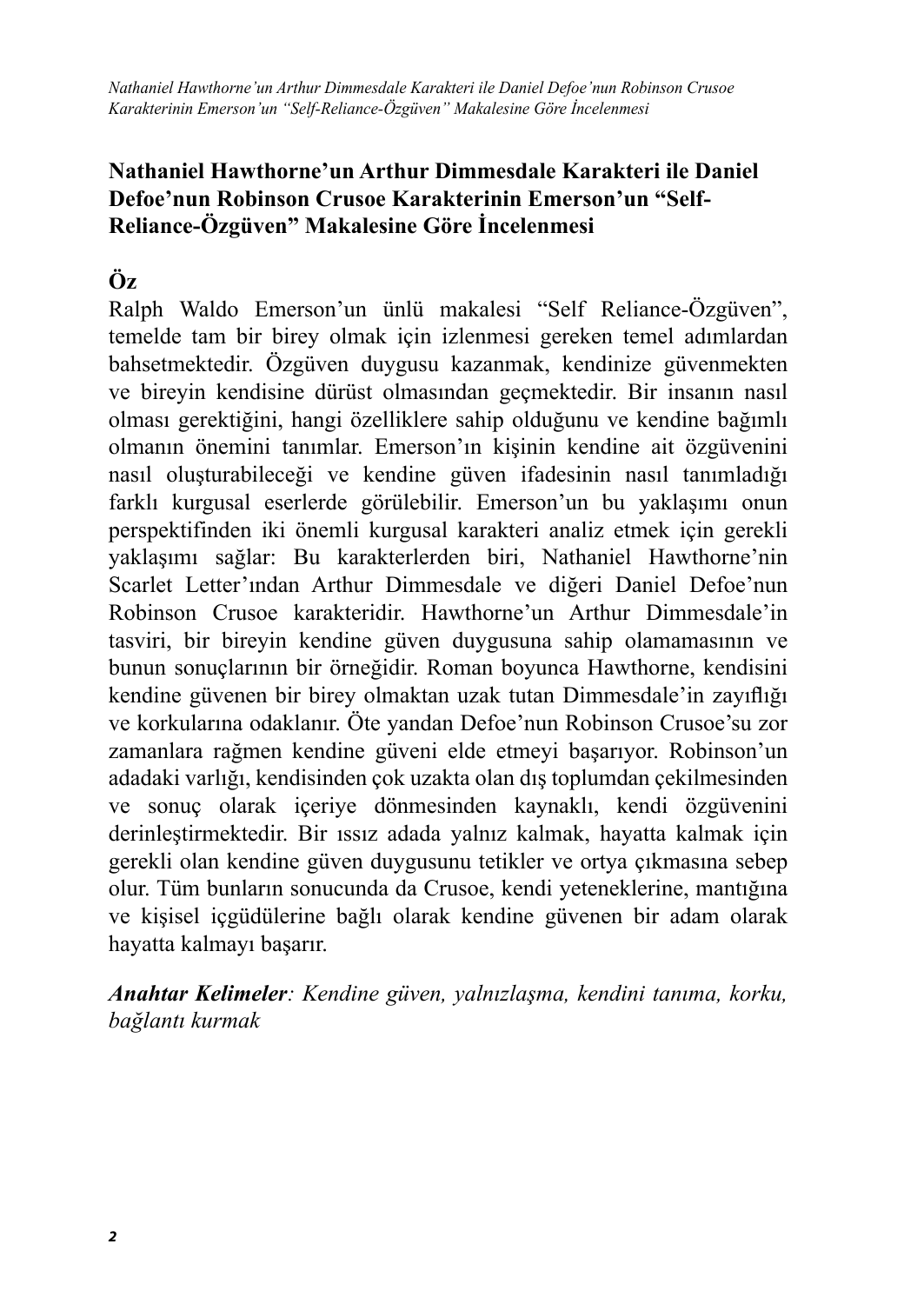### **Introduction**

Written in 1841, Ralph Waldo Emerson's well-known essay "Self-Reliance" mainly deals with the issue of being an individual. Briefly, in his essay Emerson says: being an individual comes from trusting yourself and being honest with that self. He starts his essay with these sentences; "To believe your own thought, to believe that what is true for you in your private heart is true for all men - that is genius." (Emerson 145). He describes how a person should be, what characteristics to have, and the importance of becoming a self-reliant individual. First of all, an individual should trust in himself or herself: the first point that makes an individual self-reliant is the feeling of trust. Everyone is born possessing the adequate qualifications to become an individual: people just need to learn how to utilize these things that they have, and this happens as long as people trust in themselves and accept the person that they truly have inside. Emerson expresses his idea on the importance of trust:

Trust thyself: every heart vibrates to that iron string. Accept the place the divine providence has found for you, the society of your contemporaries, the connection of events. Great men have always done so, and confided themselves childlike to the genius of their age, betraying their perception that the absolutely trustworthy was seated at their heart, working through their hands, predominating in all their being. (Emerson 146)

Emerson suggests individuals trust themselves, their intuition, and their nature. Only individuals possessing these qualities are able to create harmony within themselves. Consistency is another point that is discussed through the essay. Everyone expects people to be really consistent. There should not be any dilemma or conflict between their acts and ideas. Their actions and thoughts are supposed to be predictable; however, according to Emerson, being different and unpredictable will bring you greatness. Emerson names consistency as a kind of terror and says: "The other terror that scares us from self-trust is our inconsistency" (Emerson 151). Individuals should not be afraid of expressing their own ideas and supporting them, or should not be afraid of being misunderstood: "Is it so bad then to be misunderstood? Pythagoras was misunderstood, and Socrates, and Jesus, and Luther, and Copernicus, and Galileo, and Newton, and every pure and wise spirit that ever took flesh. To be great is to be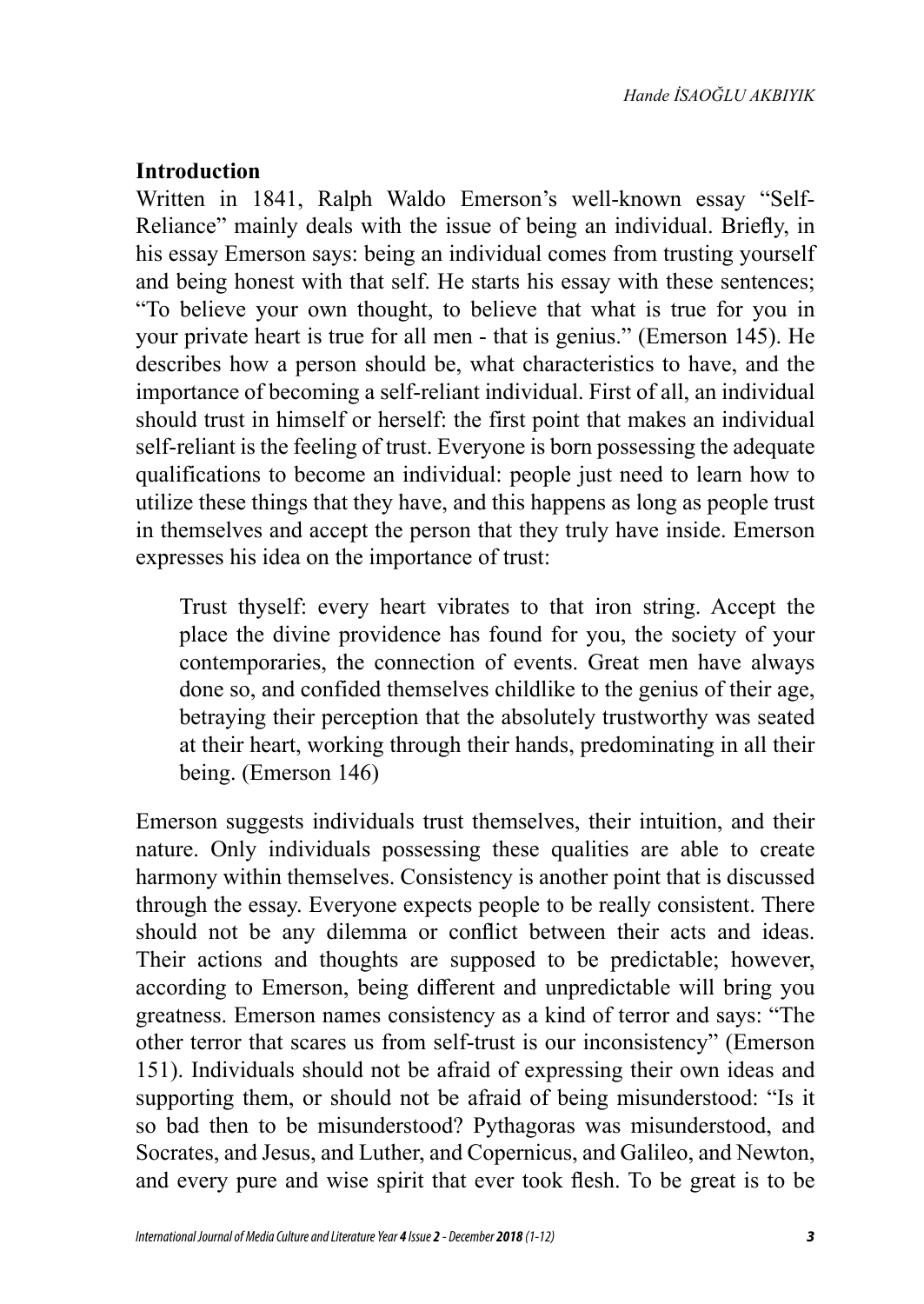*Nathaniel Hawthorne'un Arthur Dimmesdale Karakteri ile Daniel Defoe'nun Robinson Crusoe Karakterinin Emerson'un "Self-Reliance-Özgüven" Makalesine Göre İncelenmesi*

misunderstood" (Emerson 152). In addition, he supports the idea that of believing in one's self and not hesitating to express personal thoughts: "In every work of genius we recognize our own rejected thoughts" (Emerson 145). Secondly, an individual is expected to be a non-conformist. This is the core of self-reliant feelings. Emerson explains the importance of conformity by saying: "The virtue in most request is conformity. Selfreliance is its aversion. It loves not realities and creators, but names and customs" (Emerson 148). Nobody has to tell people what is wrong or what is right to do. If an individual wants to find the truth and the things that are true, he/she must follow his/her own beliefs and values. As long as individuals consider their acts or decisions true, they do not have to care about what the rest of the world says. Once a person heads for his inner self, it is impossible not to find out the truth. According to Emerson, people's own nature bears the top priority, over everything: "No law can be sacred to me but that of my nature. Good and bad are names very readily transferable to that or this; the only right is what is after my constitution; the only wrong what is against it" (Emerson 148). The actions or the decisions that individuals take should only be concerned with them, not the other people around them. There is always a conflict between the individuals and the society as a whole; there will always be people who think they know what is best for others or who are always eager to prove what is true or wrong. In such a case, the difficult task is to be a single and different individual among the people of the society rather than following the latest trends of the world and the other members of the community: "What I must do is all that concerns me, not what the people think" (Emerson 150). People must be responsible for what they have done or are doing, not for what others tell them to do or blame them for doing.

George Kateb in his book, *Emerson and Self-Reliance*, gives the best definition of self-reliance: "it is the steady effort of thinking one's thoughts and thinking them through. It is intellectual independence, reactive and responsive self-possession" (Kateb 31). Individuals should not be afraid of criticism: people have a tendency to criticize or ridicule, but this will not be permanent. The thing that will stay with individuals is what they think. Individuals cannot shape their own decisions according to other people and should not let them affect the way they choose. Finally, Emerson also points out the advancements of society. According to Emerson, society does not show true progress: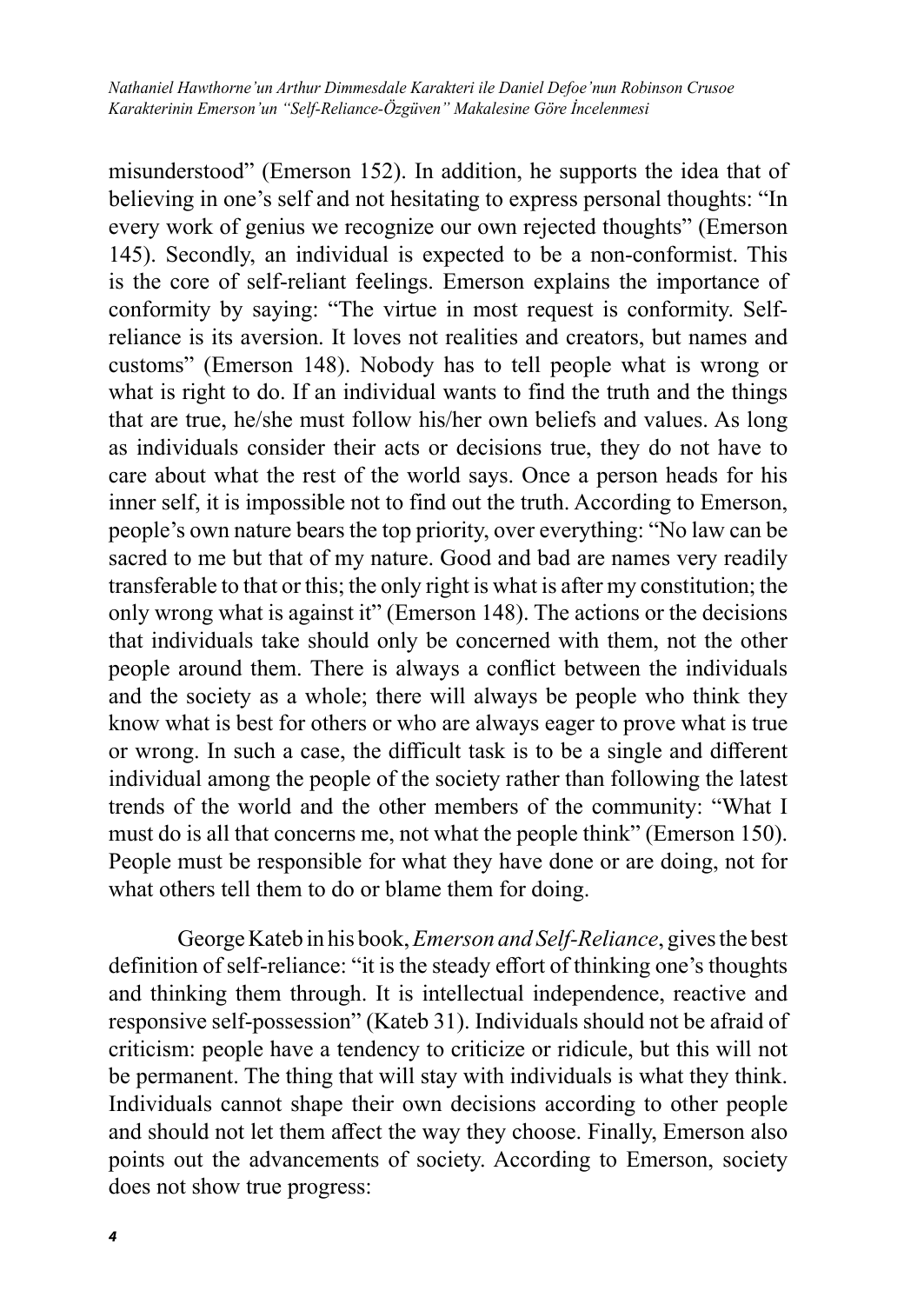Society never advances. It recedes as fast on one side as it gains on the other. It undergoes continual changes; it is barbarous, it is civilized, it is Christianized, it is rich, it is scientific; but this change is not amelioration. For everything that is given something is taken. (Emerson 166)

While making advances, society does not go further because everything, any kind of development is based on give and take relationships. While one side gets better, the other side becomes distorted, which means the total advancement will never be possible for society. Emerson gives a really meaningful example to exemplify these give and take relationships in society: "The civilized man has built a coach, but has lost the use of his feet. He is supported on crutches, but lacks so much support of muscle. He has a Geneva watch, but fails of the skill to tell the hour by the sun" (Emerson 167). While showing progress on one side, the modern man is falling behind on the other side. Thus, according to Emerson, society never progresses or advances.

### **Why Hawthorne's Arthur Dimmesdale Cannot be a Self-Reliant Individual**

Emersonian fulfilment of self-reliance can be seen in many different fictional works, this essay will analyze two significant characters from an Emersonian perspective of becoming a self: one is Arthur Dimmesdale, from Nathaniel Hawthorne's The Scarlet Letter, and the other one is Robinson Crusoe from Daniel Defoe's novel of the same name.

Hawthorne's depiction of Arthur Dimmesdale is an example of a character who cannot become a self-reliant individual or in other words, an individual who fails to possess the feeling of self-reliance. Throughout the novel, Hawthorne focuses on the weakness and fears of Dimmesdale. According to the portrayal of Dimmesdale by Hawthorne, he is incapable of making life-altering decisions and changes instead he places the burdens upon the shoulders of others. That is why Hawthorne's depiction of Arthur Dimmesdale is seen as a failure from the perspective of achieving Emersonian self-reliance. Roger Lundin comments on this issue and says, "In *The Scarlet Letter* Hawthorne set out to realize this Emersonian romantic ideal and failed at his task" (Lundin 156). As Emerson describes the way of being a self-reliant person, the first thing is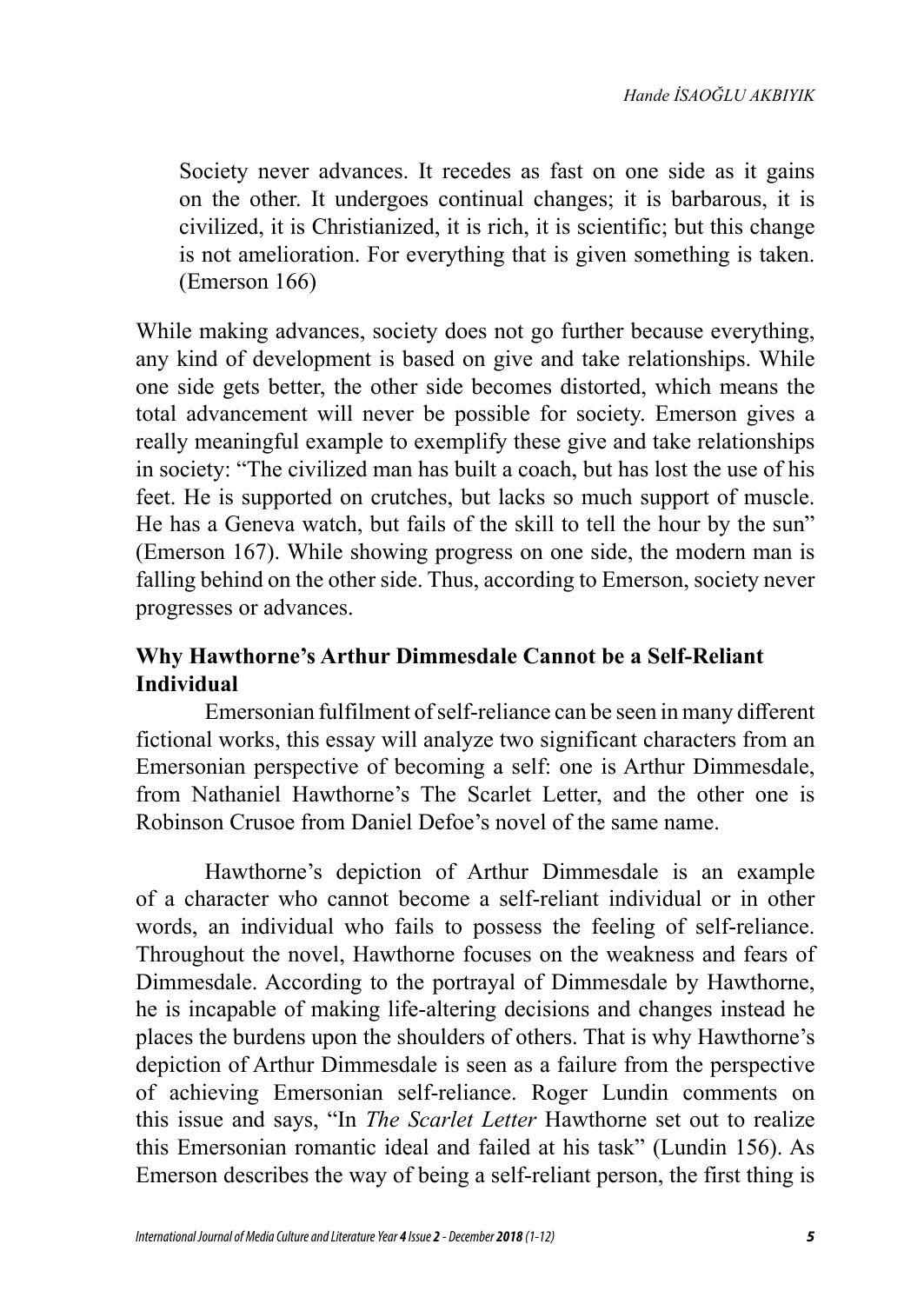*Nathaniel Hawthorne'un Arthur Dimmesdale Karakteri ile Daniel Defoe'nun Robinson Crusoe Karakterinin Emerson'un "Self-Reliance-Özgüven" Makalesine Göre İncelenmesi*

to trust yourself. Dimmesdale fails to do this in the very beginning of the novel since he does not have trust and courage to accept his guilt; he is not able to accept the fact that he committed adultery with Hester Prynne, thus he puts this burden on Hester's shoulders and she bears all the humiliation and accusations alone without Dimmesdale. He does not trust himself enough to reveal his adultery in front of Puritan society, rather he leaves the decision of whether to reveal his name or not to Hester: "If thou feelest it to be for thy soul's peace, and that thy earthly punishment will thereby be more effectual to salvation, I charge thee to speak out the name of thy fellow-sinner and fellow-sufferer!" (Hawthorne 93). Instead of making his sin public, he does not trust himself and does not share the outcome of that "sin" with Hester Prynne. As a result, Hester is known as the symbol of adultery, of the sin that they have shared whereas Dimmesdale lacks the courage to reveal it to the Puritans because of his holy and highly respected position in Puritan society. Another failure of self-trust occurs during another scaffold scene. Pearl, their daughter, asks Dimmesdale to stand on the scaffold with them. At first, the Minister agrees, and stands on it when the place is empty, and there is nobody around. However, when Pearl asks him to stand on the scaffold with them again, he says; "Not so, my child. I shall, indeed, stand with thy mother and thee one other day, but not to-mor-row!" (Hawthorne 172-73). Here again, he has a chance to acknowledge his sin and share the destiny of Hester and Pearl, but the thing he does is to leave them alone since he does not trust himself enough to reveal his secret and make this public to others. He, also, does not trust the decisions he is supposed to take; instead he asks Hester to do it in his place, because he does not believe that he is strong enough to make a true decision. In the brook scene of the novel, when Hester and Dimmesdale meet and are walking through the forest, Hester reveals the identity of Roger Chillingworth, who is her former husband, and asks Dimmesdale to stay away from him. Dimmesdale cannot make a decision on his own as he is not a self-dependent individual, and instead asks Hester to do it for him: "Think for me, Hester! Thou art strong. Resolve for me!" (Hawthorne 213), and Hester agrees to help him and gives him advice: "Thou must dwell no longer with this man, said Hester slowly and firmly. Thy heart must be no longer under his evil eye!" (Hawthorne 213). Dimmesdale repeatedly fails in making decisions and trusting himself and thus he reveals his lack of self-reliance. Rather than being a self-dependent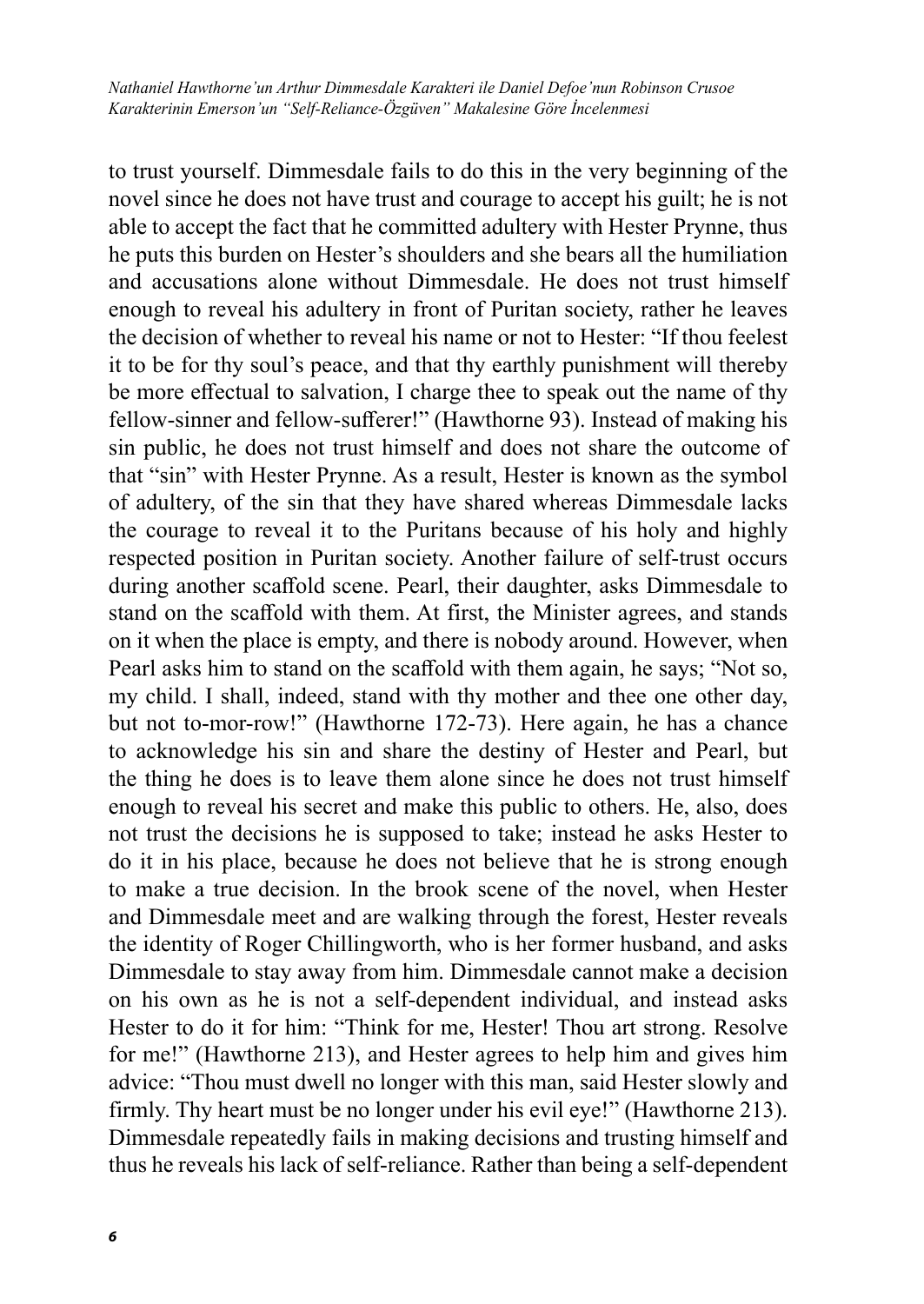person, he is an independent one. He is in search of someone else who can share his burden and stay much stronger than him. In this novel, if anyone is self-reliant, this person must be Hester Prynne. She is the stronger, she trusts herself and she stands behind her behaviors. Despite knowing that adultery is a sinful act, she listens to her inner voice and acts according to her own values and morals.

Another quality to achieve self-reliance is to maintain a single identity regardless of social context. Most of the time, people really care about what others think about themselves or how they feel that they have to follow the norms and values that have been determined before by the society. However, each person is a single identity, therefore it is really important to preserve this identity from distortion. However, in the very beginning of the novel, Dimmesdale fails to create this single identity. He is Arthur Dimmesdale only when he is with Hester Prynne; however, he has responsibilities and duties that are determined by the community. He is known as the Minister Arthur Dimmesdale by the members of Puritan community. This title or identity always prevents him from revealing the truth and confessing his sin. Emerson discusses this issue and says; "It is easy in the world to live after the world's opinion; it is easy in solitude to live after our own; but the great man is he who in the midst of the crowd keeps with perfect sweetness the independence of solitude" (Emerson 150). As Emerson states, it is more important to live by one's own standards not focusing on what the rest of the world says. Dimmesdale was not able to achieve this until the very end of the novel. It is just a short time before his death when Dimmesdale decides to reveal himself to the Puritan people. He begins his sermon with:

"People of New England!" cried he, with a voice that rose over them, high, solemn, and majestic, - yet had always a tremor through it, and sometimes a shriek, struggling up out of a fathomless depth of remorse and woe, - "ye, that have loved me! - ye, that have deemed me holy! behold me here, the one sinner of the world ! At last! - at last! - I stand upon the spot where, seven years since, I should have stood; here, with this woman, whose arm, more than the little strength wherewith I have crept hitherward, sustains me, at this dreadful moment, from groveling down upon my face! (Hawthorne 267)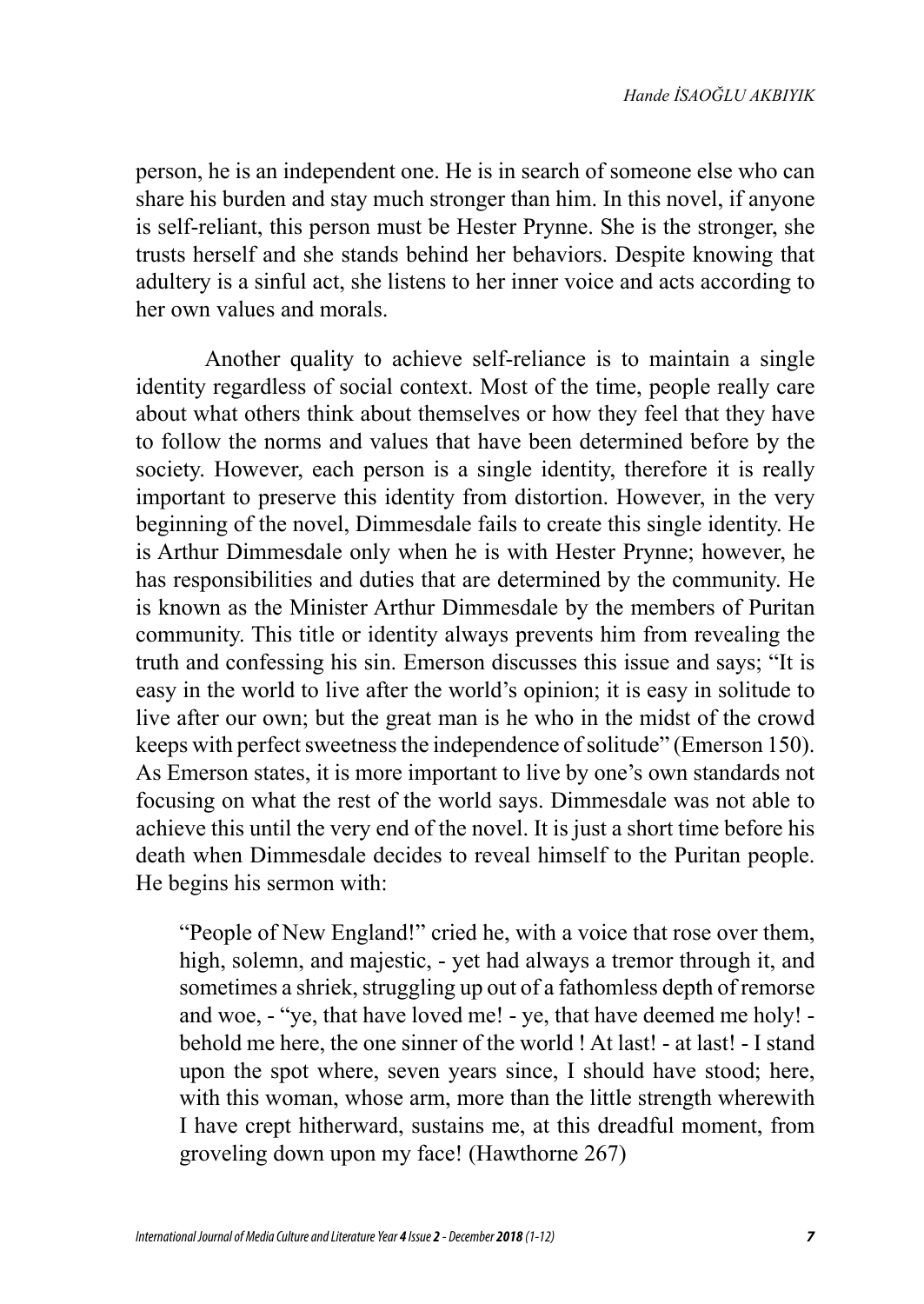*Nathaniel Hawthorne'un Arthur Dimmesdale Karakteri ile Daniel Defoe'nun Robinson Crusoe Karakterinin Emerson'un "Self-Reliance-Özgüven" Makalesine Göre İncelenmesi*

Finally, these are the sentences of a man who reveals his secret sin that he shares with Hester Prynne; this is only one of the few moments when he achieves self-reliance throughout the novel. He is enlightened by the weight of his burden that he has been carrying for a long time and makes everything known to the Puritan people, and then passes away.

Although Dimmesdale is rarely depicted as a self-reliant individual in the novel, Hawthorne often portrays him as a personally and socially constrained individual. He does not trust himself, does not make his real identity clear to other people, and deeply cares what others think about him and his life. Dimmesdale mostly stays under the effect of Puritan society and cannot leave all the responsibilities and duties he has behind him as he is a respected member in Puritan society. Thus, he is never able to obtain real freedom and trust that are really integral parts of being a self-reliant individual.

### **How Defoe's Robinson Cruose Succeeded in Being a Self-Reliant Individual**

While Hawthorne's depiction of Dimmesdale shows how an individual fails to achieve self-reliance, Defoe's Robinson Crusoe portrays how an individual manages to achieve self-reliance after difficult times. Throughout the novel, Defoe deals with the importance of self-awareness. Robinson's existence on the island actually deepens his self-reliance since he withdraws from the external society that is far from him and turns inward. Being alone on a desert island makes him become self-reliant, which is necessary for him to survive. Having no connection with the outer world, Robinson becomes aware of his abilities and capabilities. He learns to trust and utilize his abilities in order to survive on this island rather than to give up and die. He builds a shelter for himself, grows food, and tames animals; he finds a pet parrot, takes a goat as a pet, and keeps a record of his daily activities. He develops a sort of calendar for himself, and this shows that he does not want his days just to pass, but he keeps records of his days so that he can be aware of the time he has been spending on this island:

Upon the sides of this square post I cut every day a notch with my knife, and every seventh notch was as long again as the rest, and every first day of the month as long again as that long one; and thus I kept my calendar, or weekly, monthly, and yearly reckoning of time. (Defoe 50)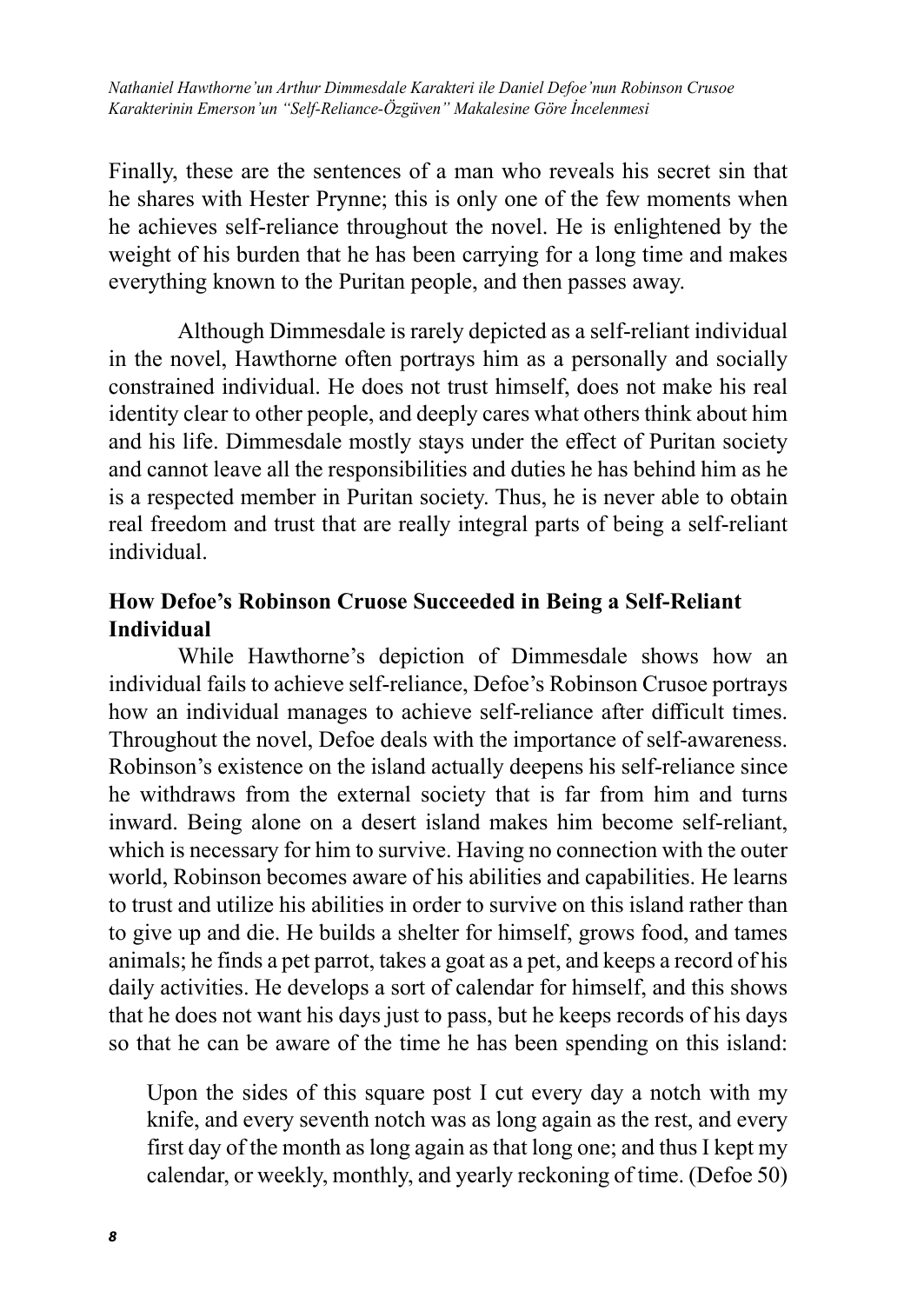Robinson becomes a self-reliant person after spending time on a desolate island; he has to question himself and find answers by depending on himself. Russel A. Barkley describes self-reliance with these words;

[...] it can be thought of as comprising the sorts of activities measured by those dimensions of adaptive behavior interviews and rating scales that pertain to the degree of responsibility individuals assume for fulfilling their own immediate and near-term (often-daily) needs and wants. This includes assuming responsibility for sleeping, clothing and dressing, bathing and general hygiene, food or nourishment, personal safety and self-defense from the elements, from other species, and from other humans, shelter and other self-care routines considered to be a necessary component of general self-reliance, survival and basic social independence. (Barkley, 109)

At first, there happens to be no community on the island, it is only a remote place where Robinson is all alone and has to deal with solitude, but sometime later he rescues Friday and some other people, and his island becomes peopled. Although not a big society, there are enough people for Robinson to save his island from being desolate: "My island was now peopled, and I thought myself very rich in subjects." (Defoe 153). At the same time, Robinson accepts that he managed to create a society on this island: "Having now society enough, and our number being sufficient to put us out of fear of the savages, if they had come, unless their number had been very great, we went freely all over the island ..." (Defoe 156). The island, now, has people and Robinson feels brave to walk around the island freely and even to fight against cannibals. Robinson, Friday and the others that were saved all have some responsibilities on the island. Some cut trees, some deal with the animals, etc. They do not have strong bonds with each other; each person becomes a free individual on the island. Friday was captured and he used to be a slave, but now he is free and deals with his own responsibilities. Robinson used to be alone at first, but now he is surrounded by some people; however, this does not mean that these people interfere with each other's private space. Throughout the novel, Defoe portrays Robinson as an individual who manages to attain self-reliance by completing the missions that Barkley mentions. Living on a desolate island does not push him to give up; instead he becomes more aware of himself, his talents, and his inner self. Therefore, he succeeds in creating his own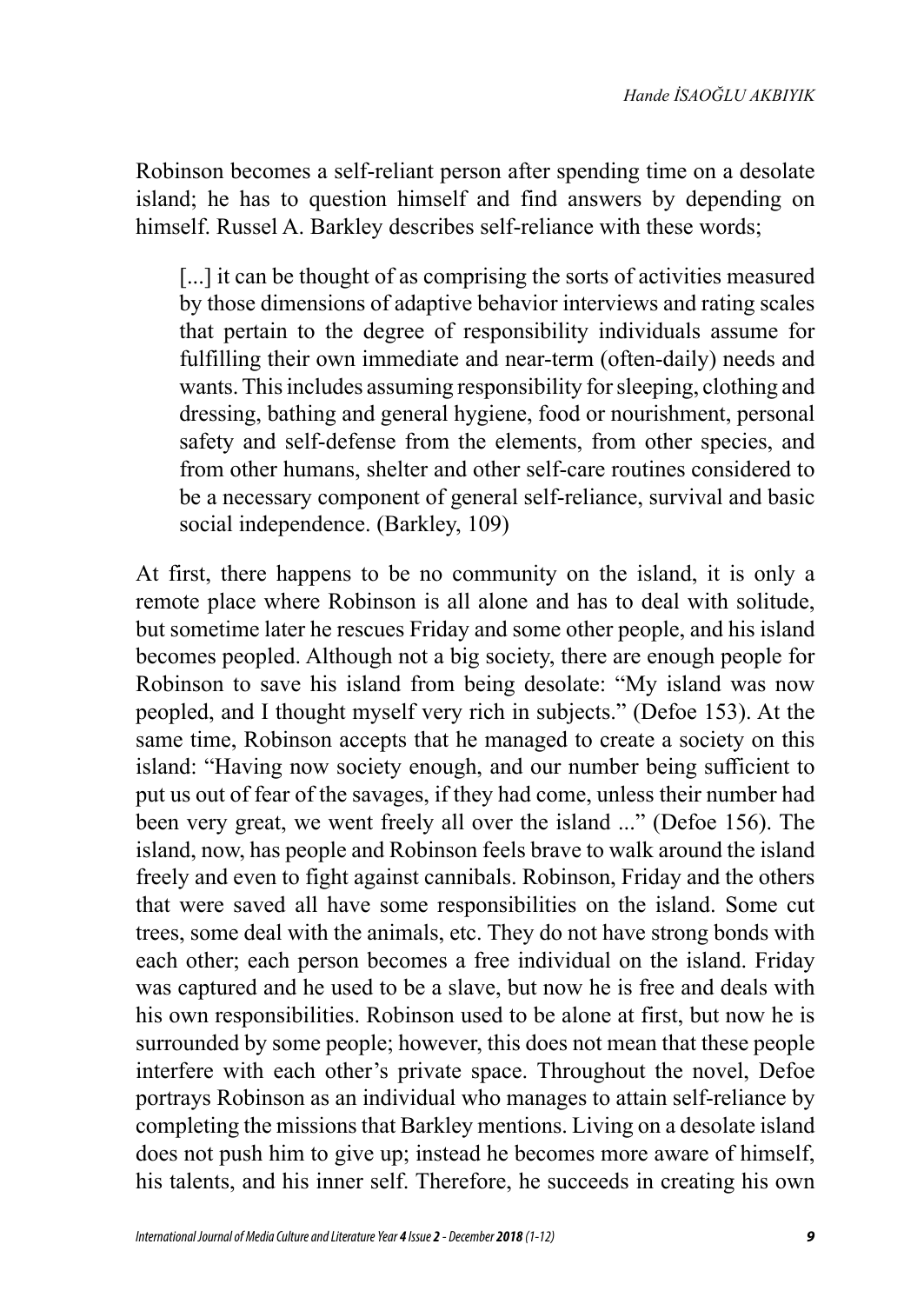*Nathaniel Hawthorne'un Arthur Dimmesdale Karakteri ile Daniel Defoe'nun Robinson Crusoe Karakterinin Emerson'un "Self-Reliance-Özgüven" Makalesine Göre İncelenmesi*

living space on an island, he meets his basic needs of self-reliance: food, shelter, safety, self-defense, etc. He develops his own way of protecting himself from the strangers who come around his island since he has no other choice but to be self-reliant. After realizing that he is alone on the island, Robinson becomes aware of the fact that the only one who can help and protect him is actually himself. After embarking on the island, he says:

I consulted several things in my situation, which I found would be proper for me: first, health and fresh water I just now mentioned; secondly, shelter from the heat of the sun; thirdly, security from ravenous creatures, whether man or beast; fourthly, a view to the sea, that if God sent any ship in sight, I might not lose any advantage for my deliverance, of which I was not willing to banish all my expectation yet. (Defoe 47)

Defoe's portrayal of Robinson is so strong and powerful that it is not surprising for readers to see that Robinson attains self-reliance. Another critical point that Emerson insists to achieve self-reliance is relying on our own values and truths. If someone believes that what he does is true, he should pursue this truth; people are generally afraid of expressing themselves frankly or have the fear of not being accepted by other people. Most of the time, people feel urged to hide their own feelings and thoughts to themselves, and try to act according to the norms and values of the society in which they live. Robinson rejects this idea by leaving everybody and everything behind while going to sea. In the very beginning of the novel, Robinson expresses his own opinion, how passionate he feels to go to sea, and says:

[...] but I would be satisfied with nothing but going to sea; and my inclination to this led me so strongly against the will, nay, the commands, of my father, and against all the entreaties and persuasions of my mother and other friends that there seemed to be something fatal in that propension of nature tending directly to the life of misery which was to befall me. (Defoe 14)

His family strongly rejects Robinson's idea of leaving his homeland and going to sea, but he insists on his idea and makes it come true for himself. He understands the worries of the people he loves, but he adheres to his own values and thoughts, which shows that he is transformed into a self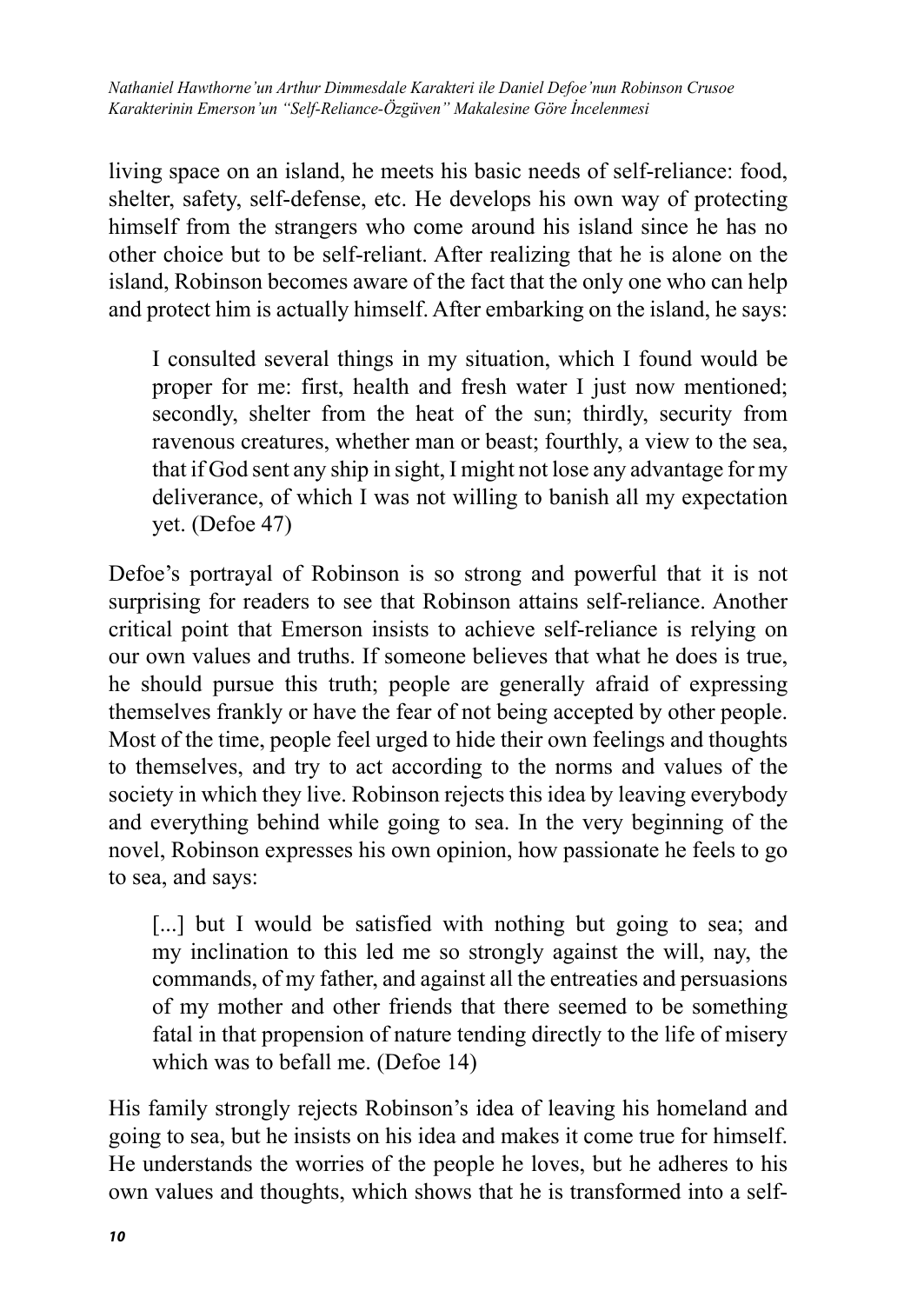reliant man. After his family does not want him to leave the house, he hesitates for a while and even is about to stop thinking of going abroad. However, then he chooses to follow his own way no matter how wrong it is:

I was sincerely affected with this discourse, as indeed who could be otherwise? and I resolved not to think of going abroad any more, but to settle at home according to my father's desire. But alas! A few days wore it all off; and in short, to prevent any of my father's further importunities, in a few weeks after, I resolved to run quite away from him. (Defoe 15)

Robinson is quite passionate about going to the sea, but also he believes that this is a way of achieving self-reliance and that he could stand on his own by doing so. However, he flees from society, and according to Emerson's concept of self-reliance, self-reliance is behaving in society as you do in your own world in private. Robinson could not find privacy and happiness in the society he lives so he chooses to leave it behind. Robinson prefers relying on himself rather than staying at home and following his father's business to earn his life. Despite having tough times at the sea and facing many challenges, these hardships do not stop him from realizing what he really wants to do or achieve in life. However, Robinson upsets his family while trying to achieve self-reliance as he leaves them. Mostly, we see that Robinson is a self-reliant man, however, he thinks that he becomes self-reliant by going against his family's wishes, but actually he fails in his purpose by doing so. Self-reliance requires to believe in your own thoughts and not to care about what others think of you, but this does not mean that self-reliance can and should be achieved by going against people or making them upset.

### **Conclusion**

Emersonian concept of self-reliance can mainly be achieved through trusting yourself, avoiding inconsistency, and following one's instincts and ideas. In addition, Emerson presents self-reliance as an ideal, moreover, as a virtue. Hawthorne's Arthur Dimmesdale is not able to attain self-reliance till his death because he does not possess the Emersonian qualifications of a self-reliant man. However, Defoe's Robinson mostly achieves selfreliance, and he manages to survive as a self-reliant man by depending on his own capabilities, logic, personal instincts and ideas.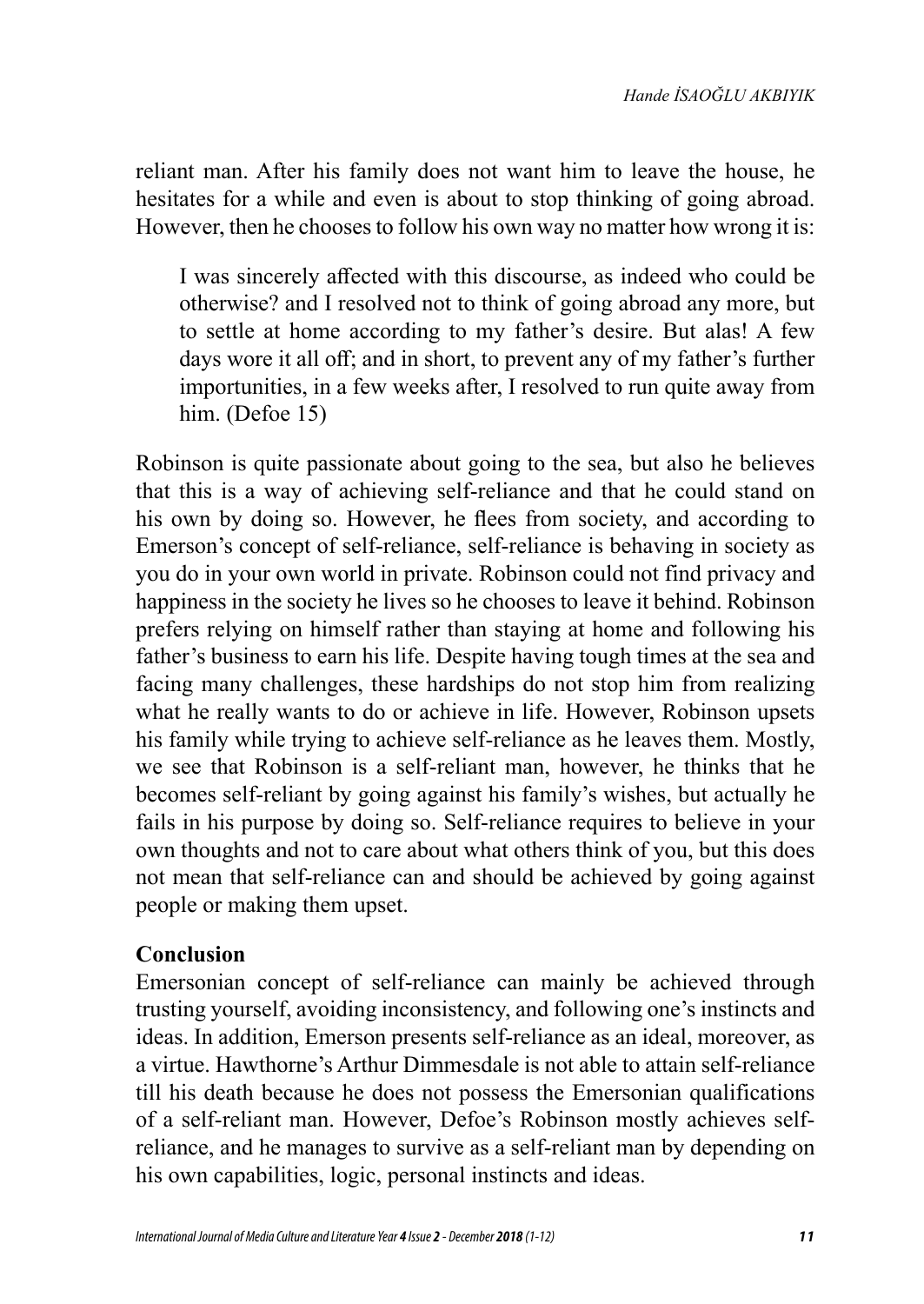*Nathaniel Hawthorne'un Arthur Dimmesdale Karakteri ile Daniel Defoe'nun Robinson Crusoe Karakterinin Emerson'un "Self-Reliance-Özgüven" Makalesine Göre İncelenmesi*

### **Works cited**

*Barkley, Russell A. Executive Functions: What They Are, How They Work, and Why They Evolved, New York: Guilford Press, 2012. Web.*

*Defoe, Daniel. Robinson Crouse. New York: New American Library, 2008. Web.*

*Emerson, Ralph W. The Complete Essays and Other Writings of Ralph Waldo Emerson. Ed. Brooks Atkins, Modern Library College Editions, 1950.*

*Hawthorne, Nathaniel. The Scarlet Letter, Ed. Thomas E. Connolly. London: Penguin, 1970.*

*Kateb, George. Emerson and Self-Reliance. New York: Rowman and Littlefield Publishers, 2002. Web.*

*Lundin, Roger. The Culture of Interpretation: Christian faith and the postmodern world, Michigan: William B. Eerdmans Publishing, 1993. Web.*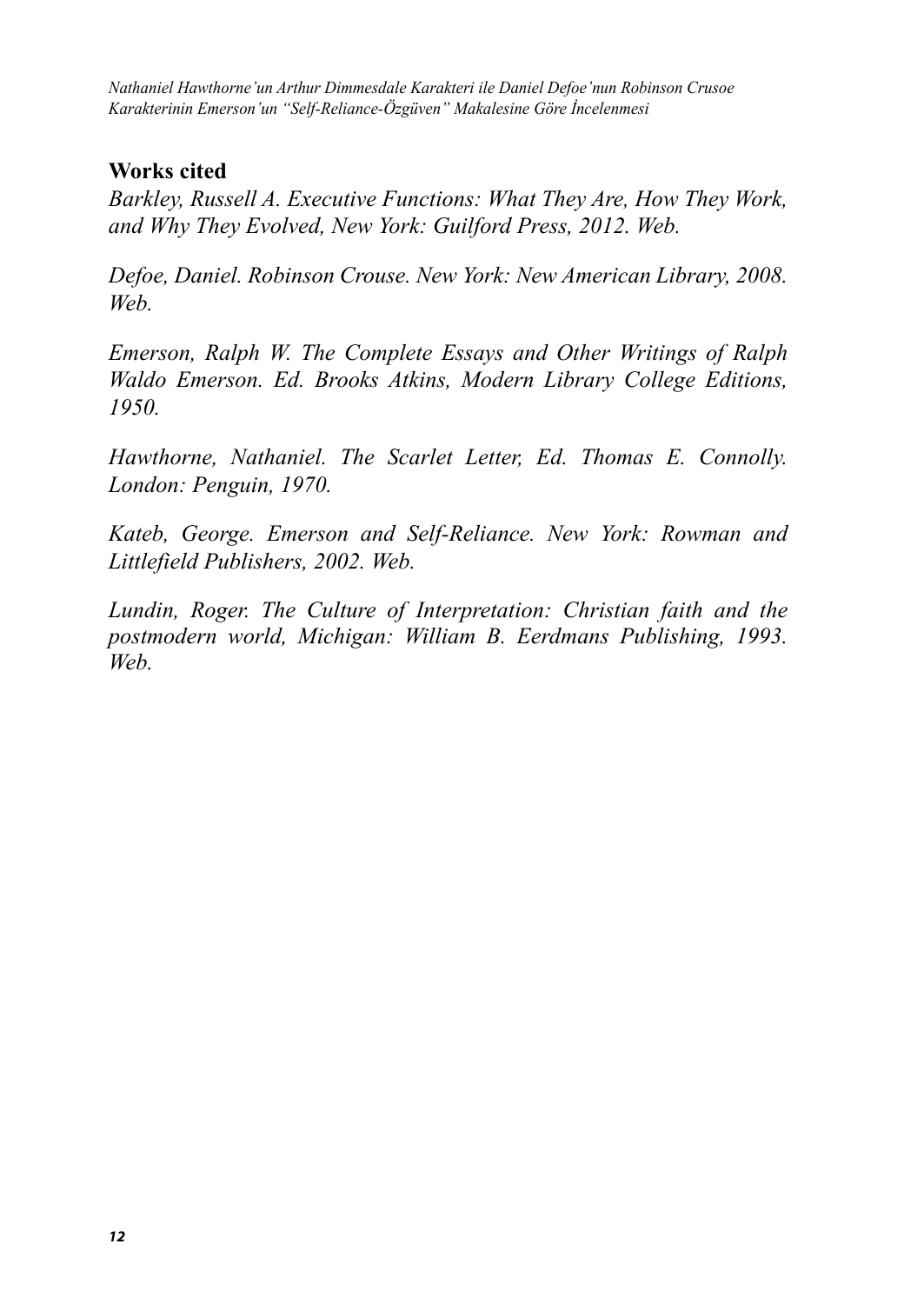# *An Action Research Study: Benefıts of Using Active Learning Strategies and Activities in Speaking Classes*

## **Sanaz Moaezzezi<sup>1</sup> Dr. Hülya YUMRU<sup>2</sup>**

#### **Abstract**

This article presents the findings of an action research study which aimed to find ways of increasing the students' level of participation in speaking lessons. An eight-week action research study was conducted with 25 students during the speaking/listening sessions at the preparatory school of a foundation university to find an answer to our puzzle. The instructional intervention in our action research cycle involved the use of active and animated speaking activities such as group-chatting, pair or group work, practicing listening to native speakers in movies, group and whole class discussions based on movies, preparing and making presentations in the class. The data of the study were collected through student diaries, teacherresearcher field note, semi-structured interviews and an open-ended questionnaire. The findings of the study indicated that the students work well together as a group and that working in groups increase the students' confidence in speaking and an increase in self-confidence results in an increase in classroom participation in speaking lessons. Involvement in an action research study has also increased the researcher's confidence to adopt and apply speaking activities to increase the participation of the students in English lessons in the future.

*Keywords: Teaching speaking, active learning activities, communicative activities*

*<sup>1</sup> M.A. Student at Faculty of Foreign Languages, Istanbul Gelişim University (IGU); Istanbul; Turkey. Correspondence: smoazzezi@gelisim.edu.tr*

*<sup>2</sup> İstanbul Aydın University (IAU); Istanbul; Turkey. Correspondence: hulyayumru@aydin.edu.tr*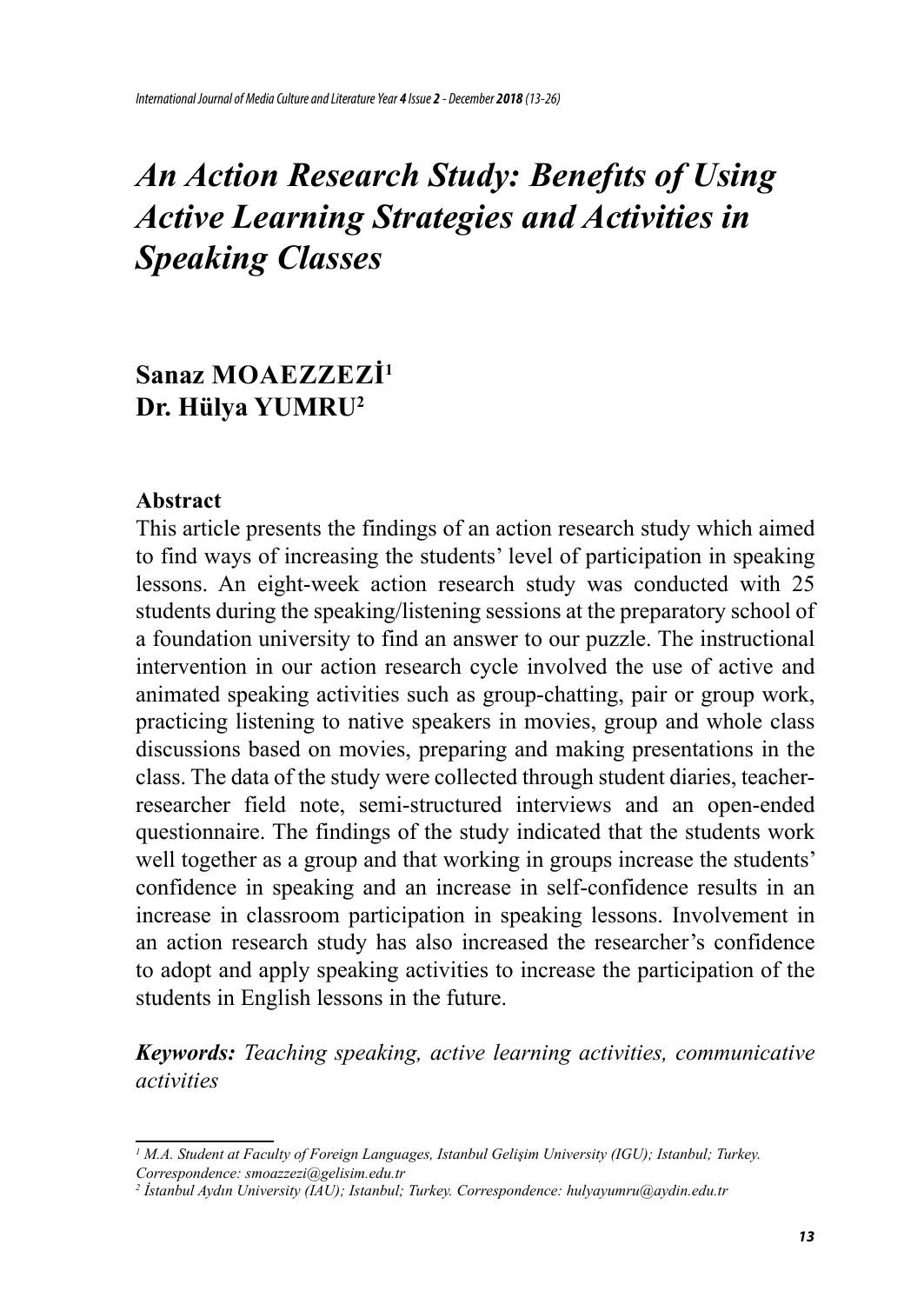### **Bir Eylem Araştırması: Konuşma Derslerinde Aktif Öğrenme Strateji ve Aktivite Kullanımının Faydaları**

### **Öz**

Bu eylem araştırması bir vakıf üniversitesi hazırlık okulu konuşma dersinde ortak çalışmaya dayalı iletişimsel dil öğrenme aktivitelerinin kullanımı yoluyla öğrencilerin derse katılım seviyelerini yükseltmek amacıyla yürütülmüştür. Sekiz hafta süren bu eylem araştırması, 25 öğrencinin katılımıyla dinleme/konuşma derslerinde sürdürülmüştür. Çalışma süresince çeşitli iletişimsel aktiviteler kullanılmış ve hangi aktivitelerin öğrenci motivasyonunu ve derse katılım seviyelerini yükselttiği tanımlanmaya çalışılmıştır. Çalışma süresince ikili ve büyük grup tartışmaları, film izleme ve tartışma tekniği, öğrenci sunumları gibi iletişimsel aktiviteler kullanılmıştır. Çalışmanın verileri öğrenci günlükleri, araştırmacı tarafından tutulan alan notları, açık uçlu öğrenci mülakatları ve anket yolu ile toplanmıştır. Çalışma sonuçları iletişime dayalı dil öğretim tekniğinin öğrencilerin derse katılımını arttıran bir öğrenme atmosferi yarattığını; öğrencilerin grup çalışmalarında iyi bir performans gösterdiklerini; grup çalışmalarının öğrencilerin kendilerine olan güven seviyelerini arttırdığını ve bunun da öğrencilerin konuşma aktivitelerine katılımını arttırdığını ortaya koymuştur. Bu eylem araştırması, araştırmacının da iletişimsel dil öğrenme aktivitelerinin nasıl adapte edilip kullanılması gerektiği konusundaki özgüvenini de arttırmıştır.

*Anahtar Kelimeler: Konuşma öğretimi, iletişimsel aktiviteler*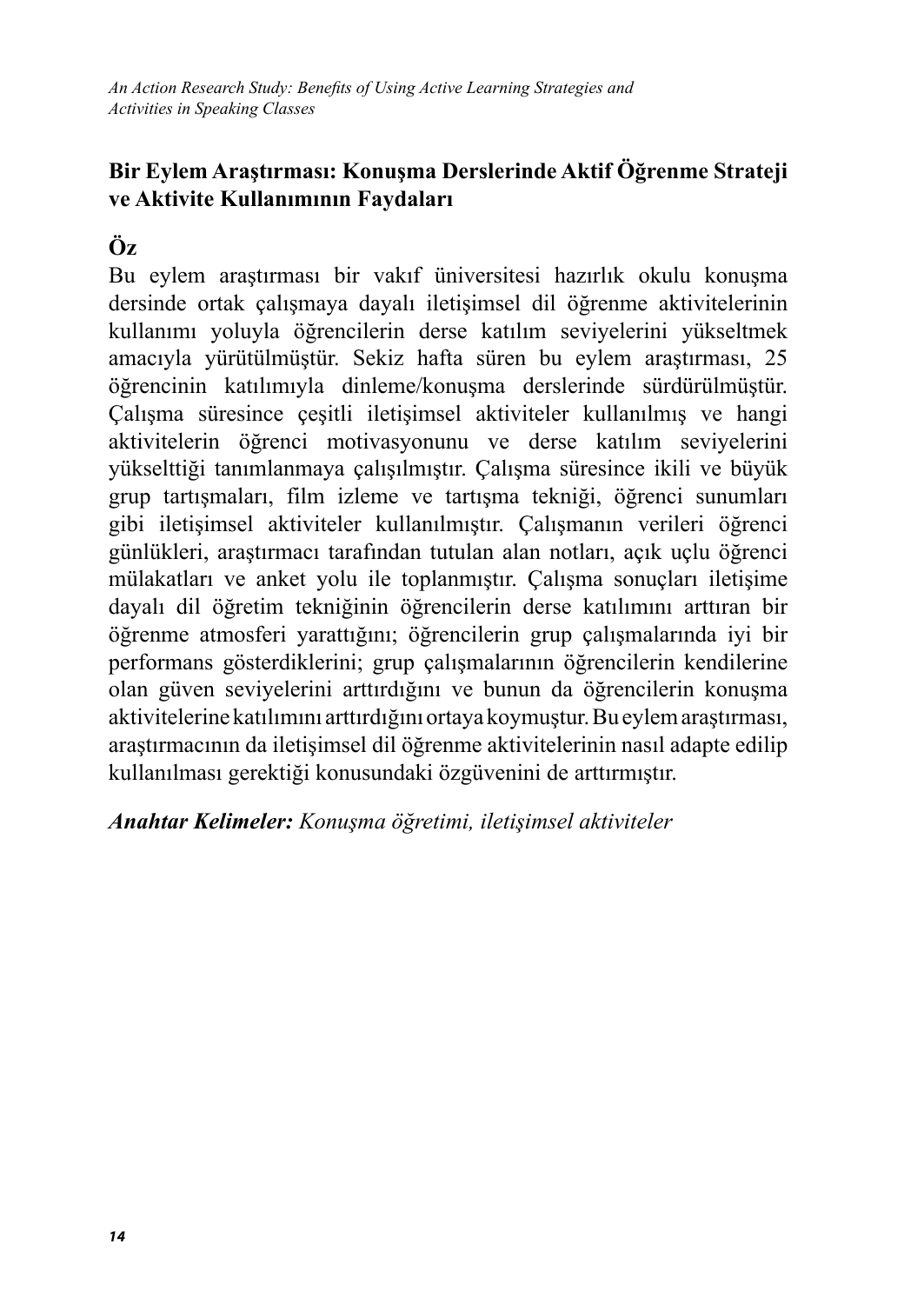### **Introduction**

Among all the four language skills in language learning, speaking is considered the most important skill, through which the learners` can communicate and express their opinions and intentions to an audience. In addition, 'speakers' of the target language are the people who have the knowledge and the ability to communicate with that certain language. As Rivers (1981) claims, in communication, speaking is twice useful in comparison to the other skills. Writing is one of the skills that has been compared to speaking, as these two skills have been considered as being "productive skills." Meanwhile, speaking is also related to listening; these two skills need to work together to accomplish the whole communication process. One of the most important skills in communication through language could be speaking (Richards, 2009). In a legitimately short time-period English has replaced all the other languages and developed into a leading means of communication worldwide. The modern world of Internet, media and communication demand good knowledge of English, specifically spoken English.

According to our experience, class participation is a huge issue for many students. Generally, many teachers complain about the students` passiveness in speaking tasks. Unfortunately, not much research has been conducted to find ways of fostering classroom participation in speaking classes. Mostly, low level of confidence and anxiety have been considered as the causes for the students' lack of participation in classrooms (Thomson, 2001). Bonwell and Eison (1991) note that active learning is a kind of instructional method that could engage the students in the whole process of learning. In addition, the learner is more likely to learn when he/she is with others rather than working in isolation. Meanwhile, working in a team helps to solve an issue or collaborate in a project. Collaborative learning empowers and enables the students learn how to view their peers as a resource, how to test their own knowledge and learn from other students' mistakes.

### **Research Methodology**

This study was designed as an action research study. Kemmis and McTaggart (1988) state that an action research is a collaborative process that occurs through the cycles of observation, planning, reflection and action. This reflective cycle is believed to lead improvement as its reflective cycles help to understand an identified problem and in turn help the researchers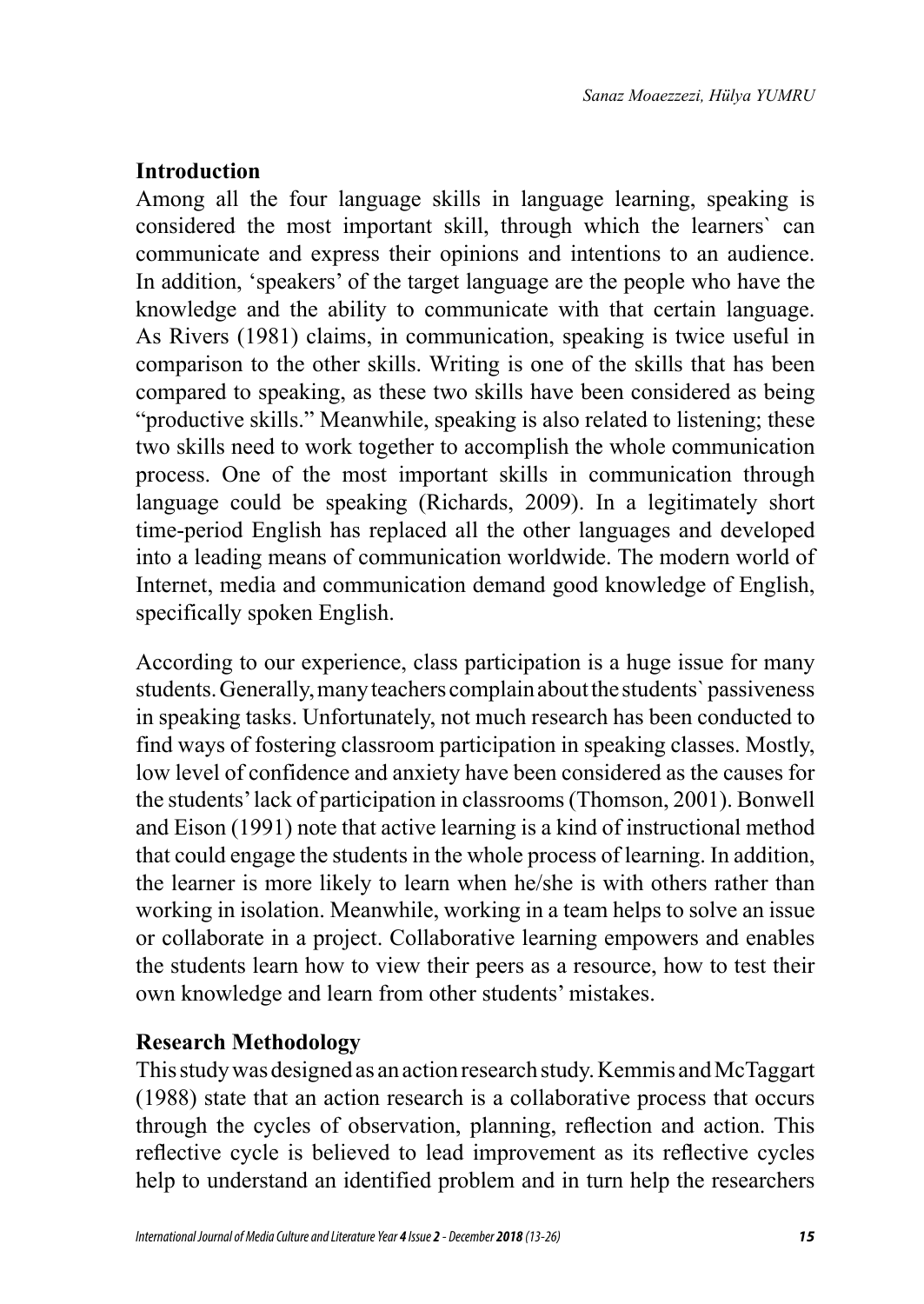to take action steps to improve the issue (Hensen, 1996; McTaggart, 1997 and Johnson, 2012). Qualitative research methods were used in the collection and the analysis of the data. Qualitative research primarily has been recognized as understanding human beings' personal experiences in a humanistic and interpretive approach. According to Denzin and Lincoln (2005), qualitative research involves the natural interpretation of our world. Descriptive analysis was used in order to analyze the data collected from the students` diaries, teacher-researcher's field notes, the open-ended questionnaire and the interviews.

The participants of this study were a total of 25 young adults, who were enrolled in the preparatory school of Istanbul Aydin University; beginner (A1) proficiency level students. At this level, the students have 22 hours of English classes 5 days a week including 4 hours of listening/speaking, 3 hours of reading, 2 hours of laboratory, 3 hours of writing and also 10 hours of main course per week. The research was conducted during the speaking/listening sessions. The speaking sessions were 2 hours per week. Researchers who are interested in collecting qualitative data have been interested in conducting diary studies (Bailey, 1983; Krishnan and Lee, 2002). One of the main data collection instruments used in this study was the diaries kept by the students. The students were asked to write in their diaries after each activity which was a 2-week process. The second data collection instrument used in this study was the use of field note by the teacher-researcher. The researcher kept the field note to find out the effect of each session and the activities used on the level of student participation and improvement of interest in speaking lessons. The researcher filled in the field note after each activity was completed. The third data collection instrument used in the study was an open-ended questionnaire developed by the researcher. The questionnaire involved 5 questions. The questions were designed after the analysis of teacher reflections recorded in the field note and the student reflections in the diaries were completed. The aim of using the questionnaire was to triangulate the data gathered from the above-mentioned data collection instruments. In addition, we wanted to make sure that we provided the students a space to express their ideas. The final data collection instrument was the semi-structured interviews. Dornyei (2007) and Kendall (2008) note that interviews are one of the most commonly used data collection tools in qualitative research as the data gathered reveals in-depth/detailed insights on interviewees` thoughts,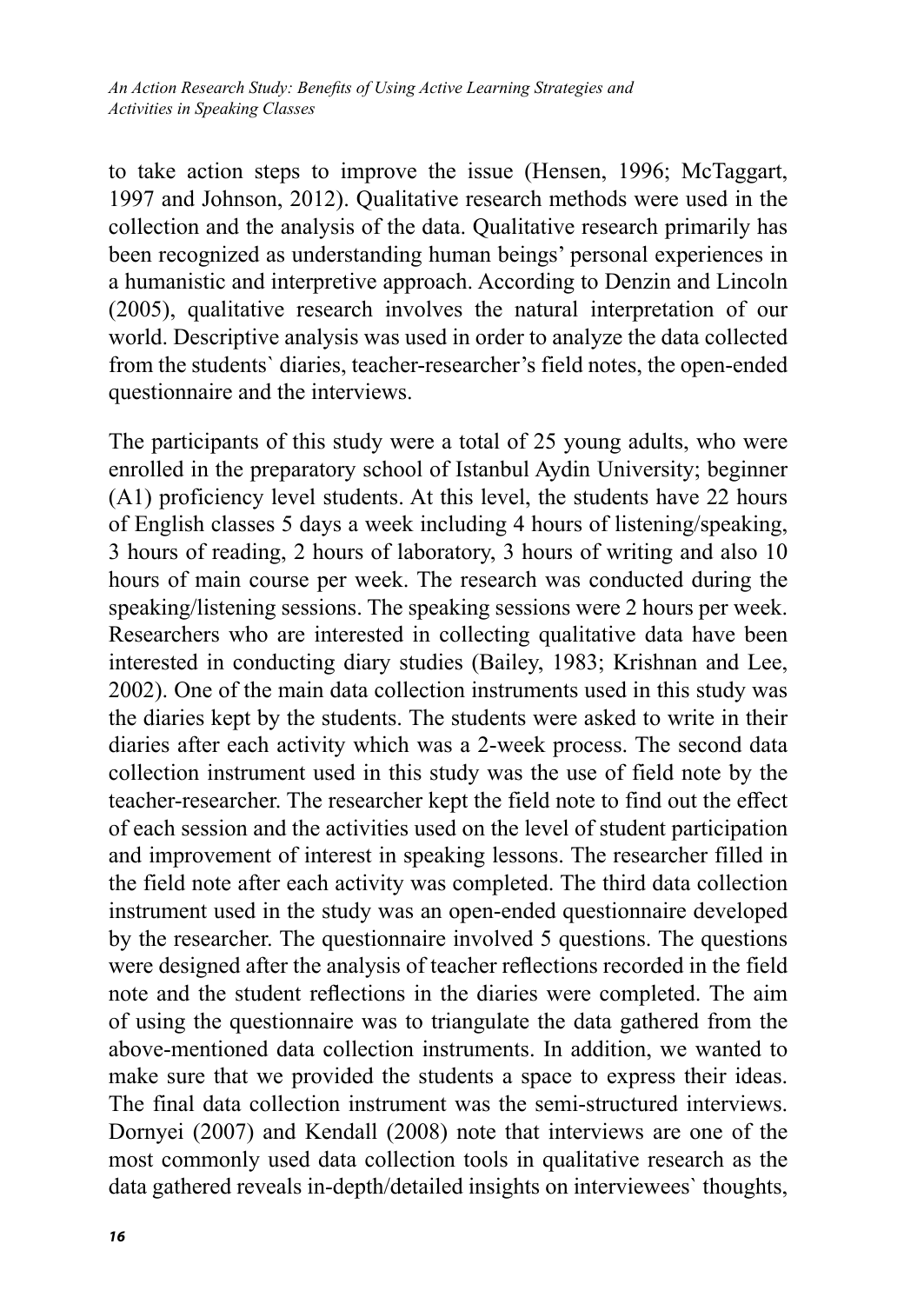attitudes, and actions. Descriptive analysis was used in order to analyze the data collected from the teacher's field notes, the students` diaries, interviews and the questionnaire.

### **Instructional Intervention**

The instructional intervention in our action research cycle involved the use of active learning strategies and speaking activities such as group-chatting, pair or group work, practicing listening skills with native speakers in movies, group and whole class discussions based on movies, preparing and making presentations in the class.

The learning objective of the lessons in the first two weeks was to talk about facts and express daily routines. Reflecting on the possible activities to be chosen to achieve the stated objective, we decided to use Speaking Marathon Activity*.* The speaking strategy chosen for the first two weeks was collaborative learning to encourage higher level thinking. Related literature suggests effective collaborative learning could involve establishment of group goals as well as individual goals, which help motivate the group to focus on the task and establish an unambiguous purpose. In the present study, Speaking Marathon activity focused on greetings and free discussion. The language structure to be practiced in week 3 and 4 was present progressive. The speaking strategies chosen for the third and the fourth weeks of the study were listening, brainstorming and notetaking. We also aimed to foster critical thinking through in and out of class activities in addition to establishing a native like situation in class so that the students could learn the language implicitly. To achieve the aims stated above, the students were assigned to watch the first and the second episodes of an American series, "*Baby Daddy*" in the class, after they had completed studying present progressive with their main course teacher and the note taking strategy in their listening lesson. When watching the movie, the students were asked to take notes about the characters and the daily life routines of the people in the target culture so that they would talk about and discuss the theme of the movie. The students watched the part of a movie and they were asked to comment on the characters trying to put themselves in the characters' shoes and find better solutions for the discussed issues. The objective of the lessons in weeks 5 and 6 was to revise the use of simple present and progressive present tenses. The activity used was listening to the favorite songs and performing karaoke songs on stage.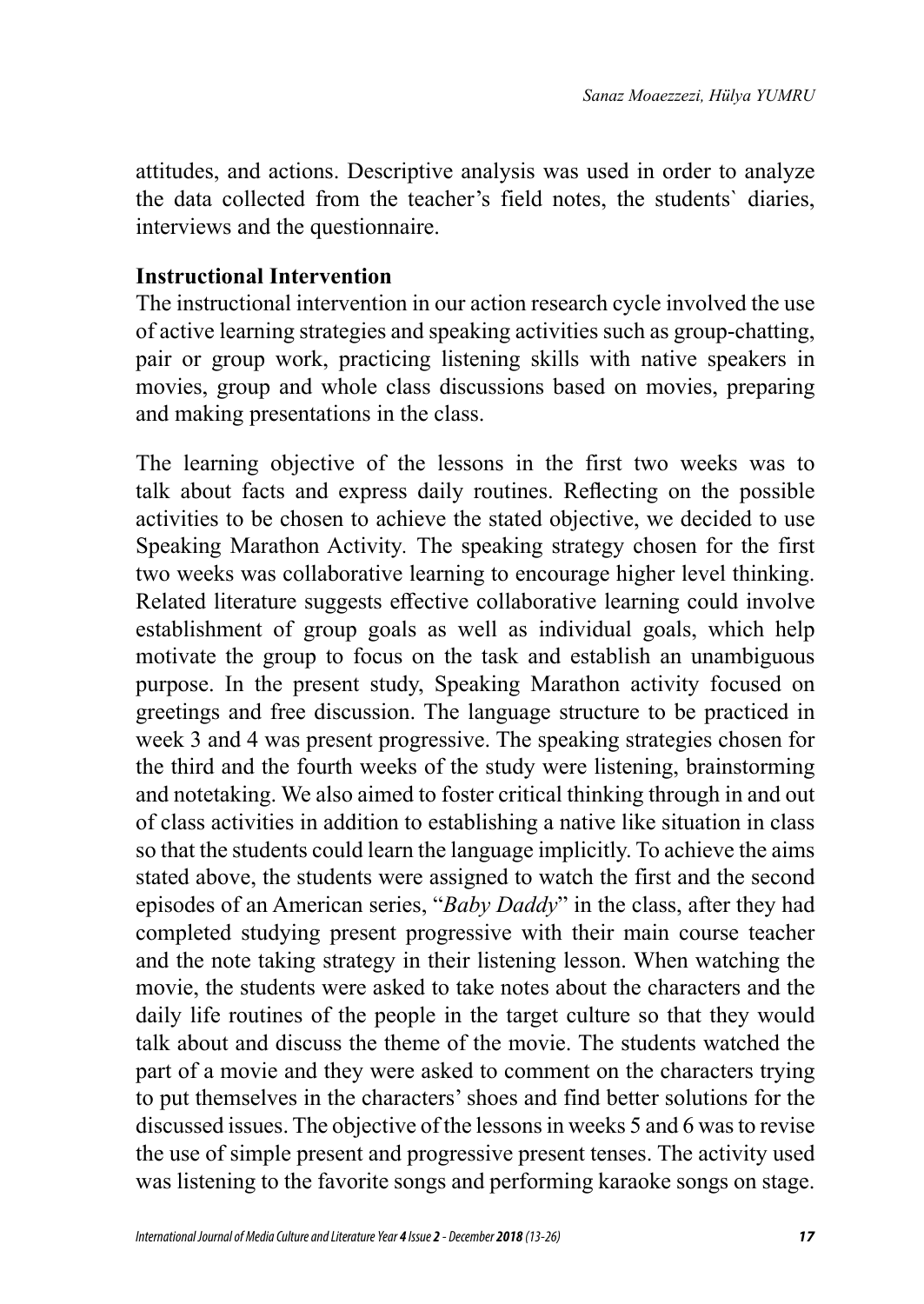*An Action Research Study: Benefits of Using Active Learning Strategies and Activities in Speaking Classes*

The aim of choosing this activity was using students` interest in music and their favorite singers to encourage them to participate more in the speaking lessons. In order to achieve the above-mentioned aim, the students were asked to choose their favorite songs and copy out the lyrics for the whole class. In addition, each student was assigned to add the meaning of the complicated vocabularies at the end of the paper and prepare for a solo (if they wanted to) or a group *Karaoke* presentation. The students were encouraged to have control over their learning materials as they were asked to bring their own favorite songs. The students were also free as to whether they would work on their own or in small groups. A few of the students suggested to have the presentations in group of two or three which the teacher considered to help their confidence. This approach also helped those shy students to perform well. Finally, the rest of the class commented on the song and also on the presentation; they asked questions about the song. The activity ended with singing the best performed song. The speaking strategies chosen for weeks 7 and 8 was brainstorming and journaling in addition to collaborative strategies. Journaling and brainstorming helped the students to think on their own and the collaborative strategy helped them to attain high level of thinking. An effective collaborative learning is believed to help the students set up group goals as well as individual goals. This also helped to make the students feel part of a group. The students' critical thinking skill was activated by asking them to comment on each other`s experiences. The topic of the activity used was writing in a diary. The teacher expected the students to write in their diary about a special event as an assignment and later give a presentation to their classmates on a voluntary basis. The aim of this activity was to help the students take control of what they were going to talk about in the session and getting to know their classmates better by commenting on their presentations. The language structure to be practiced was simple past tense. During the presentations, the listeners were expected to take notes so that they could comment on what they had listened to after the presentation is over. When it was the time to present in front of the others, they took turns to present their diaries. The second stage was commenting on the presentations and sharing suggestions.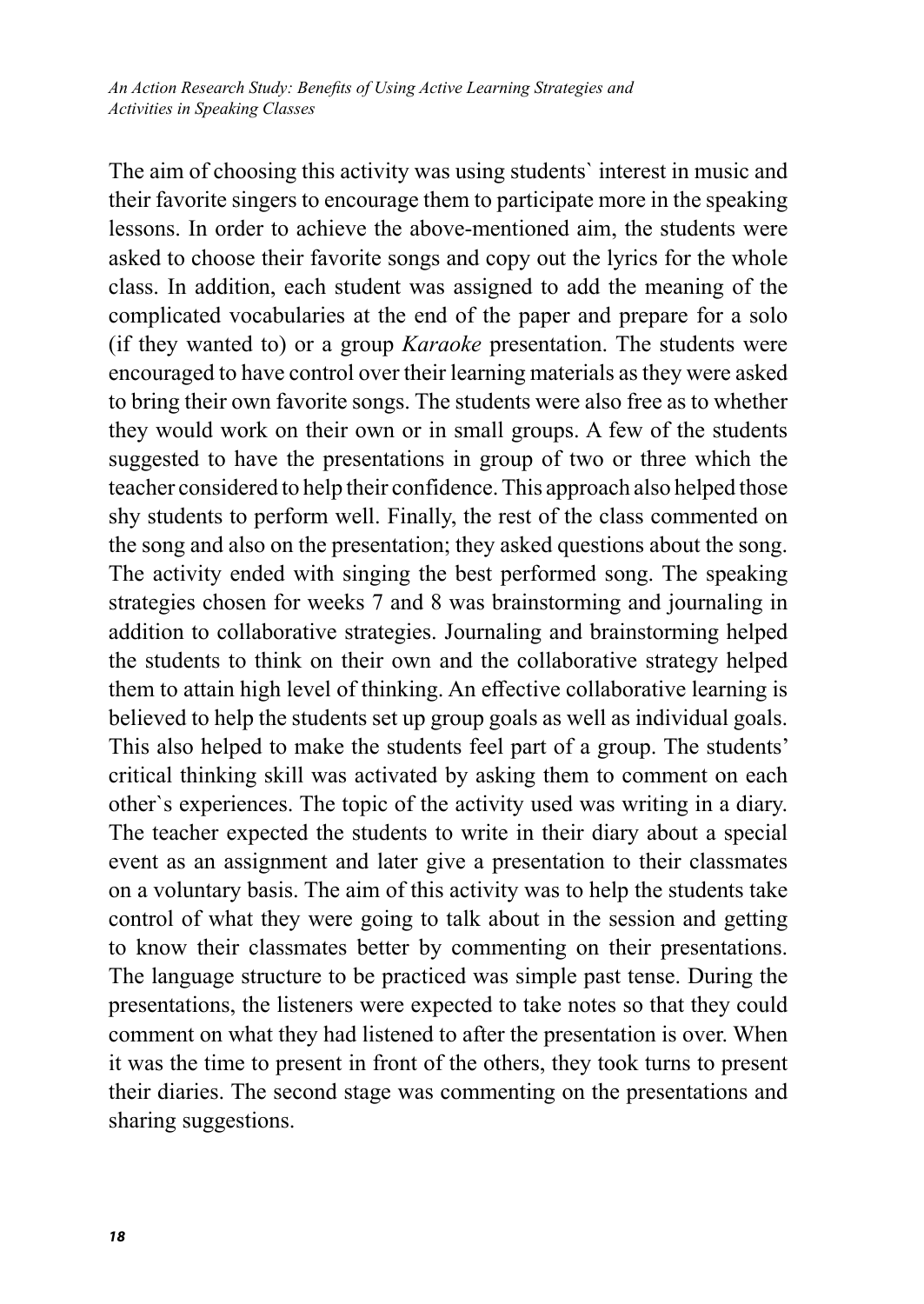### **Researcher and Student Reflections on the Intervention**

At the outset of the study, I tried to change the classroom atmosphere from a passive learning environment to a more active one. I tried to achieve this change by engaging the students in tasks related to daily life topics such as greetings, daily routines, etc. I aimed to motivate the learners to try to speak and to interact with one another without being afraid of making mistakes. In their daily lives, my students do not use English as a medium of communication, but they use English for taking an examination and/or to conduct higher level academic studies. In addition, I tried to change my role as a teacher, from a knowledge giver and the controller to a facilitator to promote a better rapport between me and my students. Following this line of intention, in the first two weeks of the study, I used the *Speaking Marathon* activity in which the students work in groups of four/five. The aim of using this activity was to build confidence in the students so that they express their ideas and opinions easily having collaborated with their peers. Moreover, I adjusted the speaking tasks in my speaking classes to promote student confidence and motivation by employing active and animated speaking activities. More specifically, the activity chosen for the third and the fourth weeks of the study was watching part of a movie and taking notes about the characters and the daily life routines of the people in the target culture so that they would talk about and discuss the theme of the movie in addition to finding solutions to the problems raised in the movie. The main strategies emphasized in these two weeks were listening, notetaking, brainstorming and collaboration*.* The observations recorded in the field note showed that almost all of the students joined the first part of the activity attentively. Everyone took part as much as they could and when one could not continue the other peer took part in and helped the other one. In the second part of the activity the students were expected to discuss and find solutions to the problems the characters faced. The topic of discussion was based on different cultural values and norms so the students had very different point of views to express. However, there were some students who did not want to participate in the discussion. On reflection, I realized this might be due to some cultural boundaries, beliefs and shyness. The rest of the class members, however, got into strong discussions especially when they were comparing girls` and boys` situation. The topic of the activity in the fifth and the sixth week was listening to the favorite songs and performing karaoke songs on stage. The speaking strategy chosen was active learning strategy with a specific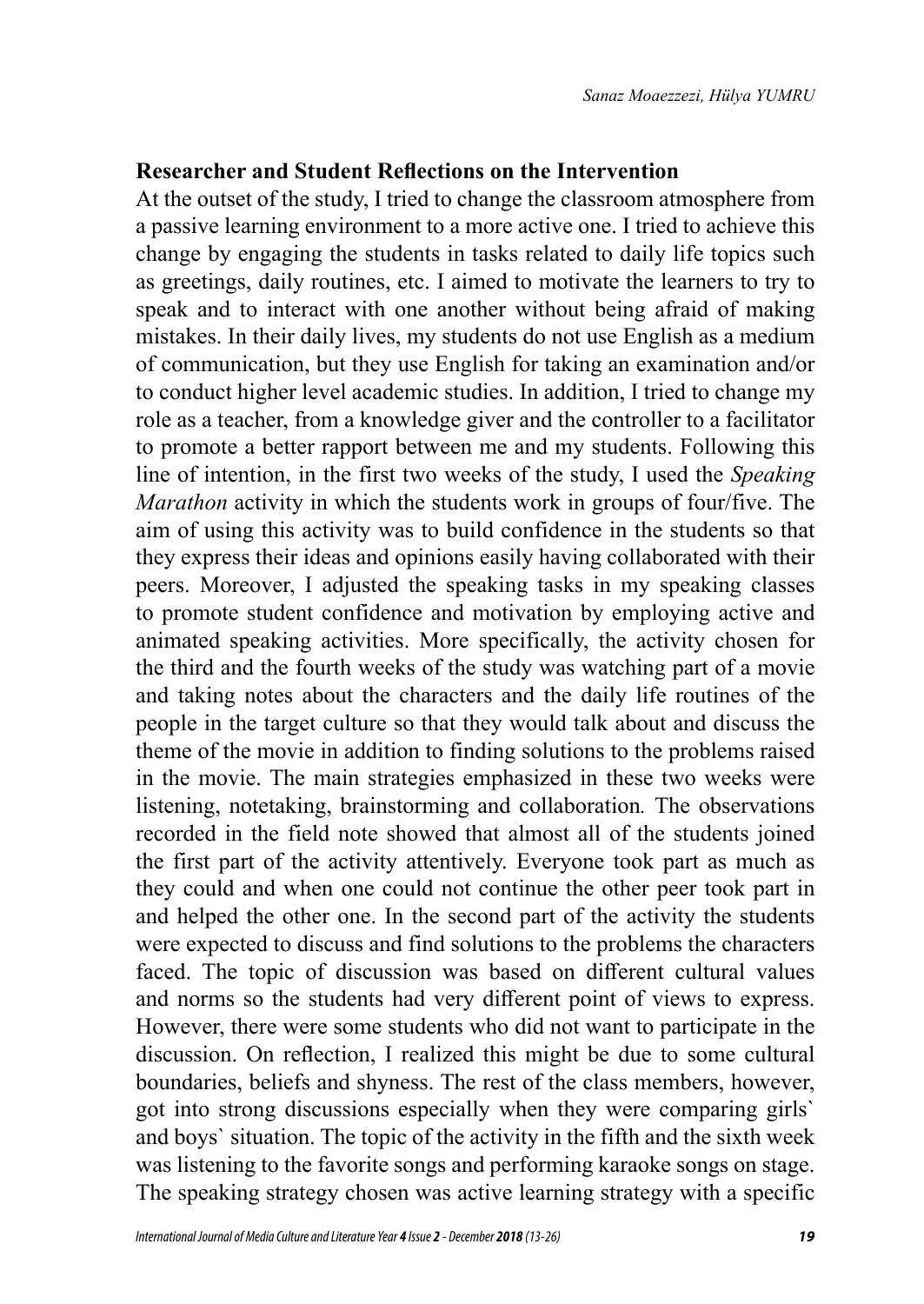emphasis on listening and speaking skills. The analysis of the data showed that most of the students improved their confidence in speaking English; some of those students could even perform better speaking after getting more opportunities to practice. Moreover, I noticed that my students were motivated and also more active in the class while singing together or performing Karaoke song. Most importantly, even though a few of the students did not want to have a Karaoke song performance in front of the class, all of the students collaborated well as a group. In the last two weeks of the study, the topic of the activity was writing in a diary about a personal event and later give a presentation on the same topic to the classmates. The strategies reinforced were brainstorming and journaling in addition to collaborative strategies. Journaling and brainstorming helped the students to think about the topic on their own and the collaborative strategy helped them to attain high level of thinking through group discussion. I tried to challenge the students with this activity to write their own experiences of life and also to rehearse speaking for the presentation in front of their classmates and the teacher. On observing the students while they were on task, I realized that it was not an easy task for my students, but still it was satisfying to see that many of them tried to do their best to fulfill each task. When giving their presentations, they showed less fear of making mistakes in their speech. there were some students who could not talk more than two minutes which I believe might have stemmed from the nature of the activity. On reflection, I thought I could have asked them to find a story or a movie of their own interest instead of asking them to prepare their presentations about a personally important event. I also noticed that while a few of the students were tardy to step out some others were more active and willing to show their efforts. A few others were not well prepared or a little unsteady. The atmosphere in the classroom was not as lively as it was in previous weeks. I observed that not everyone wanted to participate, they either did not have the courage or did not have knowledge to take part in the conversation. Meanwhile the students with high language proficiency level were participating much more than I expected. Based on my observations, I can state that some students did not have a fulfilling note as they told me that their lives are so routine that they could not think of something special. In addition, even though the activity was based on the brainstorming strategy and personalizing the learning process, it did not fulfill my expectations as a final activity.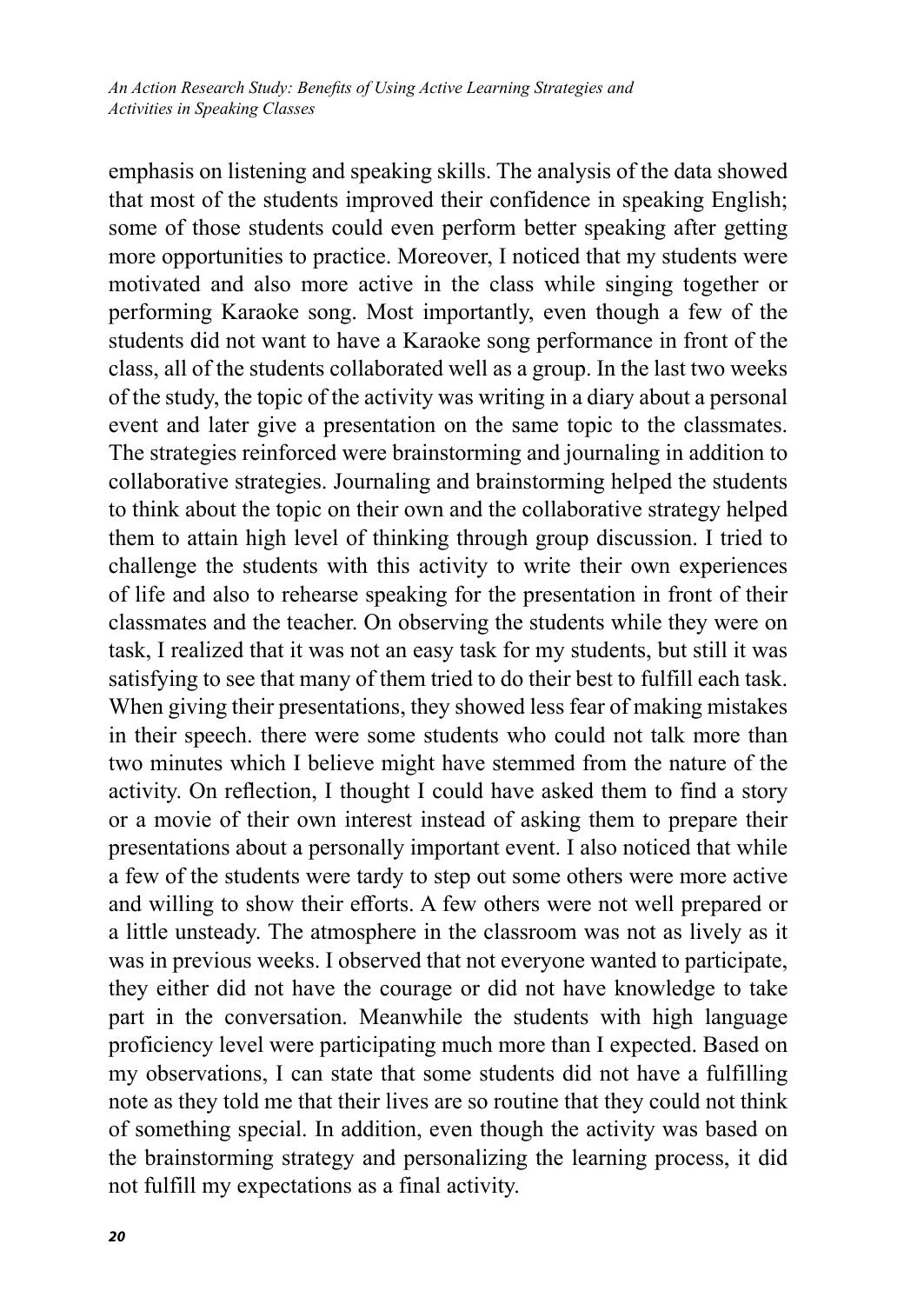All of the students expressed their satisfaction with the created learning atmosphere and mentioned that the atmosphere in the lessons had a positive effect on their speaking performance. The students claimed that the movies, the games, the songs as animated speaking activities made the speaking atmosphere enjoyable and interesting. The students also pointed out that hearing target language related to real life situations and being involved in different types of activities increased their motivation. The students stated that involvement in note-taking, brain storming strategies and working in a relaxed and native-like environment raised their confidence in using the target language. Moreover, the students pointed out that working with their peers either in pairs and/or group activities reduced their anxiety levels. Most of the students pointed out that they found the atmosphere of the classroom lively and amusing in the Karaoke activity except for one or two who believed that their voice is not good enough to sing in the classroom. In addition, more than half of the students pointed out that they had more confidence to speak than what it was at the beginning of this cycle. Those students rationalized this situation by stating that they did not experience anything interesting to share with their classmates or they thought that it was too personal to be shared in the classroom.

While I was conducting the last activity, *Diary,* the result was not much satisfying as many students were not ready or confident to provide a suitable material to present and discuss in the class and it was a little confusing for some others, which made me realize that the students need to have more hints and more specified material to be able to take part and cooperate in the class activities although, there were very few number of the students who provide the class with interactive ideas in their diaries to be discussed in the classroom by their classmates. The students' individual presentations were promoted partially successful during the Diary activity. Apart from students practicing interaction with one another related to the songs, I tried to challenge them with the Diary to encourage them in making their own sentences and also to rehearse speaking for presentation in front of their classmates and teacher. Meanwhile I realized that It was not easy for my students, but still it was satisfying to see that many of them tried their best to fulfill each task. However, I did not stop providing help for those students who needed it.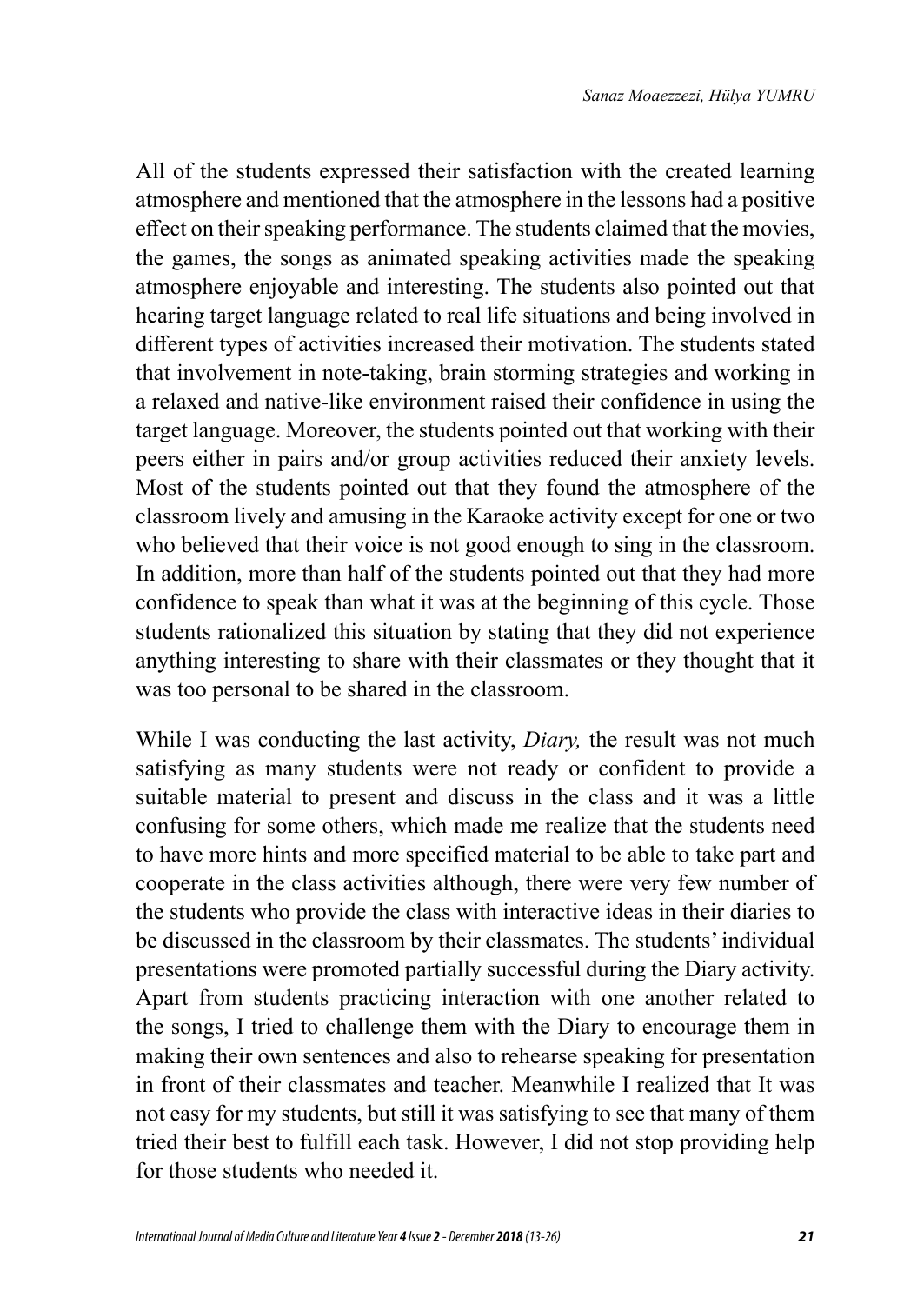*An Action Research Study: Benefits of Using Active Learning Strategies and Activities in Speaking Classes*

### **Conclusions**

At the end of the action research cycle, we might conclude that using learner-centered classroom activities such as group and pair work, making presentations, and performing karaoke songs increase the level of student participation in speaking lessons. In this study, we observed the positive effect of group activities on student participation in speaking lessons, especially in *Speaking Marathon, Movie Discussion* and *Performing a Karaoke song*, respectively. While this conclusion is in line with the arguments raised by Gathumbi and Masembe (2005) and Okech (2005), it contradicts with Brown (2000) who states that only the extroverted students tend to actively participate in group activities while the other group of the students who are introverted tend to be passive. In the present action research study, especially the group activities such as Speaking Marathon, Movie Discussion or Performing a Karaoke Song increased the students` confidence and eventually their level of participation during speaking classes by establishing a feeling of security in the students diminishing the feeling of shyness. After each group work activity, the learners seemed to be more confident to step up in the class and actively participate in the classroom discussions. For example, the Movie activity which was based on a brain storming strategy, was definitely effective in increasing the students` level of participation in classroom. During the movie discussion activity, the students worked in groups and thus they had the chance to express and support their own ideas about some social and daily-life situations, the characters and the events in the movie. In these discussions, most of the introverted students seemed to engage in the tasks. It might be appropriate to argue that, the activity also encouraged out-of-class learning as most of the students stated that they continued watching the same series at home. Songsiri (2007) states activities as such are engaging as they are related to daily life situations. Our conclusions regarding pair-work activities are similar to our conclusions about group work activities even though Kuramoto (2002) argues in peer work the concern of peer pressure can result in less motivation among the students. In the present action research study, we observed that the students work better together and the feeling of shyness in some students reduces as a result of involvement in pair work activities.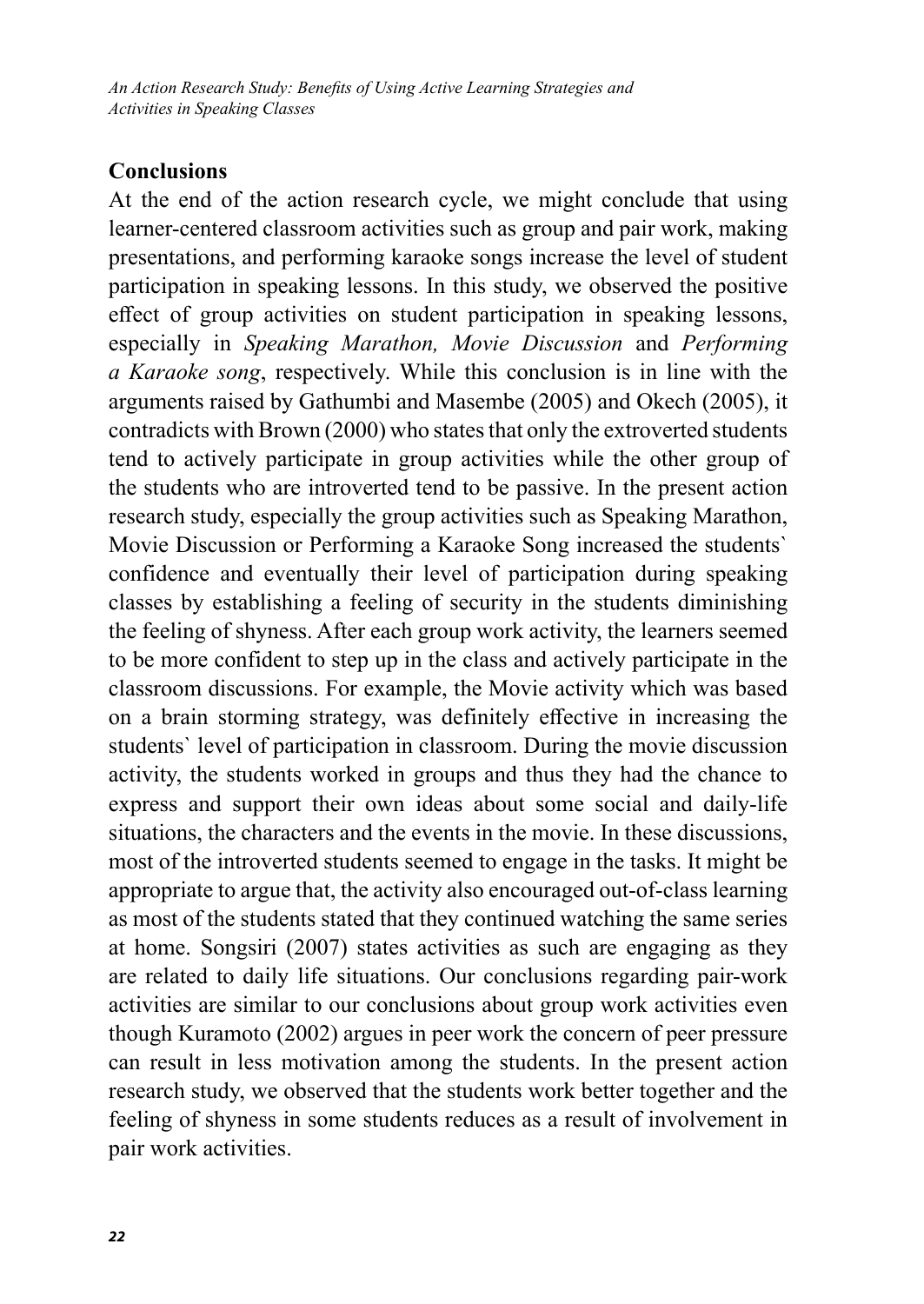Group and pair work activities also helped the learners to establish a sense of collaboration, which is an important characteristic, "…the world is requiring … absolute collaboration, life-long learners and critical thinkers, creative active learners" (Prensky, 2005; Tapscott, 1998; Robinson, 2009). They collaborated well in almost all of the speaking activities despite their restricted general English language knowledge.

We may argue that, most of the learners showed some improvements specifically in their confidence and even some students could perform better speaking after getting more opportunities to speak. Moreover, I noticed that my students were happier and also more active in the class while presenting their songs and singing together or solo. Gugliemino (1986) claimed that it can be very valuable if the teacher uses a song in combination with the lesson. Meanwhile, Lo and Li (1998) argued that applying songs in the lessons might distract the classroom routine; however, according to my observations the students` motivation to participate increased considerably.

Nunan (2003) claims that while planning a lesson, the basic necessity is to promote the real use of language which needs to relate the activity with the participants` common interest so that we could be able to increase the motivation and confidence in our classroom. Moreover, the use of cooperation in the activities and involving the students in choosing the course materials (through letting students choose their own favorite songs and present them in front of the class) and generally the whole conducted activity was absolutely motivating and confidence boosting for the students, which ended in more participation during the following speaking activities.

Despite the English language scholars indicating that the learner-centered activities such as speeches or storytelling could remove or decrease the low level of oral skills (Gathumbi and Masembe, 2005; Okech, 2005), the results from my last activity (i.e. Diary) could not achieve the fulfilling expectations.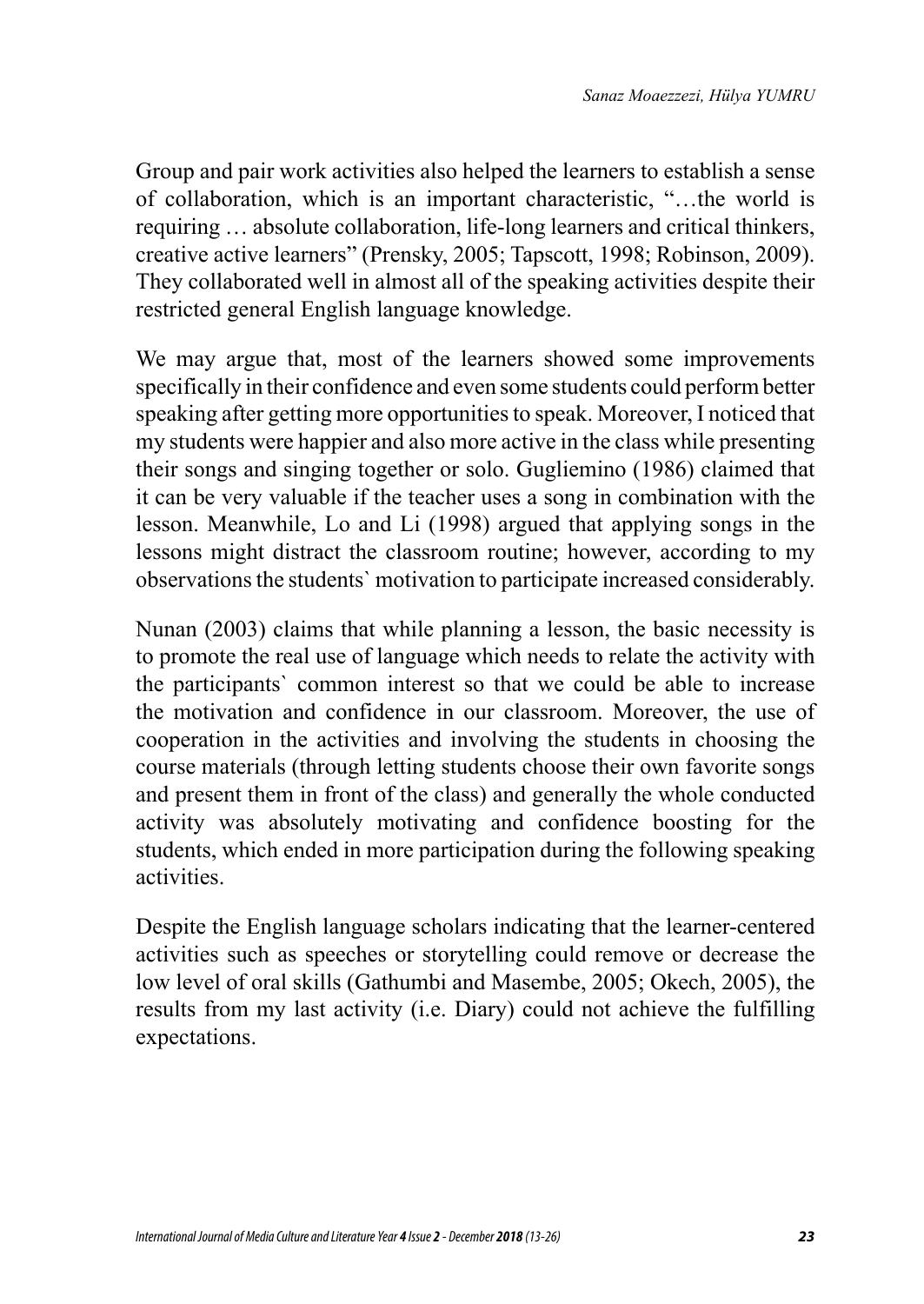*An Action Research Study: Benefits of Using Active Learning Strategies and Activities in Speaking Classes*

### **References**

*Bailey, K. (1983). 'Competitiveness and anxiety in adult second language learning: looking at and through the diary studies' in H. W. Seliger, & M. H. Long (Eds.), Classroom oriented research in second language acquisition (pp.67-102). Rowley, Mass.: Newbury House Publishers.*

*Bonwell, C. and Eison, J. (1991). Active learning: Creating excitement in the classroom* 

*(ASHE-ERIC Higher Education Report No. 1). Washington, DC: George Washington University. Abstract online at http://www.ed.gov/databases/ ERIC\_Digests/ed340272.ht*

*Brown, H. (2000). principles of language learning and teaching. Longman.*

*Denzin, N. K. and Lincoln, Y. S. (2000, 2ed ed.). Handbook of Qualitative Research. London: Sage.*

*Dornyei, Z. (2007). Research Methods in Applied Linguistics: Quantitative Qualitative, and Mixed Methodologies. Oxford: Oxford University Press.*

*Gathumbi, A. and Masembe, S. C. (2005) Principles and Techniques in Language Teaching, Nairobi: Jommo Kenyatta Foundation.* 

*Gugliemino, L. M. (1986). The affective edge: Using songs and music in ESL instruction. Adult Literacy and Basic Education. 10, 19-26.* 

*Hensen, K. T. (1996). Teachers as researchers. In J. Sikula (Ed.), Handbook of research on teacher education (4th ed., pp. 53-66). New York: Macmillan.*

*Johnson, A. P. (2012). A short guide to action research (4th ed.). New Jersey: Pearson Education.*

*Kuramoto, C. (2002). Improving motivation in oral communication classrooms in Japan: An action research project. ELTED, 6, 45-67*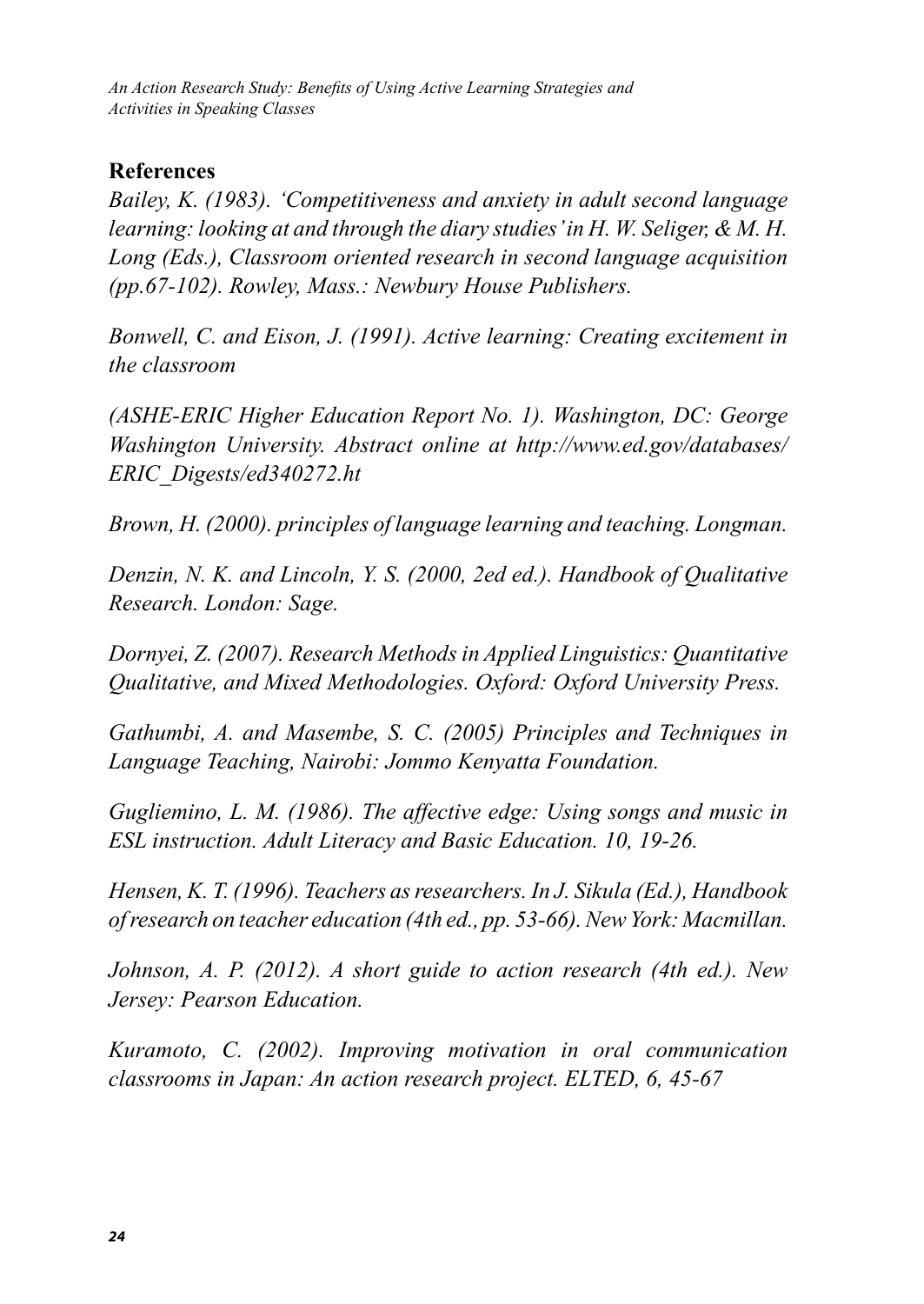*Kendall, L. (2008). The conduct of qualitative interview: Research questions, methodological issues, and researching online. In J. Coiro, M. Knobel, C. Lankshear & D. Leu (Eds.), Handbook of research on new literacies (pp. 133-149). New York: Lawrence Erlbaum Associates.*

*Thomson (2001). The Role Of Confidence In Lifelong Learning - UBIR - University Of Bolton. http://sprite.bolton.ac.uk/201/1/ed\_journals-7.pdf*

*Kemmis, S. and McTaggart, R. (1988). The action research planner. Geelong, Australia: Deakin University Press.*

*Krishnan. L. A. and Lee, H. (2002). 'Diaries: listening to 'voices' from the multicultural classroom'. ELT Journal, 56(3), 227-239.*

*Lo, R. and Li, H.C. (1998). Songs enhance learner involvement. English Teaching Forum, 36, 8-11.* 

*McTaggart, R. (1997). Reading the collection. In R. McTaggart (Ed.), Participatory action research (pp. 1-12). Albany, NY: SUNY Press.*

*Nunan, D. (2003). An Introduction to Task-Based Language Teaching. University of Hong Kong. Retrieved: September 10th, 2010, from:xwww. asian-efl-journal.com/march\_05\_dn.php.* 

*Nunan, D. (2006). Task-based language teaching in the Asia context: Defining 'task'.* 

*Oketch, O. S. (2005). Teaching Integrated English: A teachers Handbook, Catholic University Eastern Africa (CUEA), Nairobi: Catholic University of Eastern Africa Publications. International Journal of Humanities and Social Science Vol. 4, No 6; April 2014.* 

*Prensky, M. (2005). Engage me or enrage me. EDUCASE Review, 40(5), 61–64.* 

*Richards, J. C. (2006). Communicative language teaching today. Cambridge, UK: Cambridge University Press.*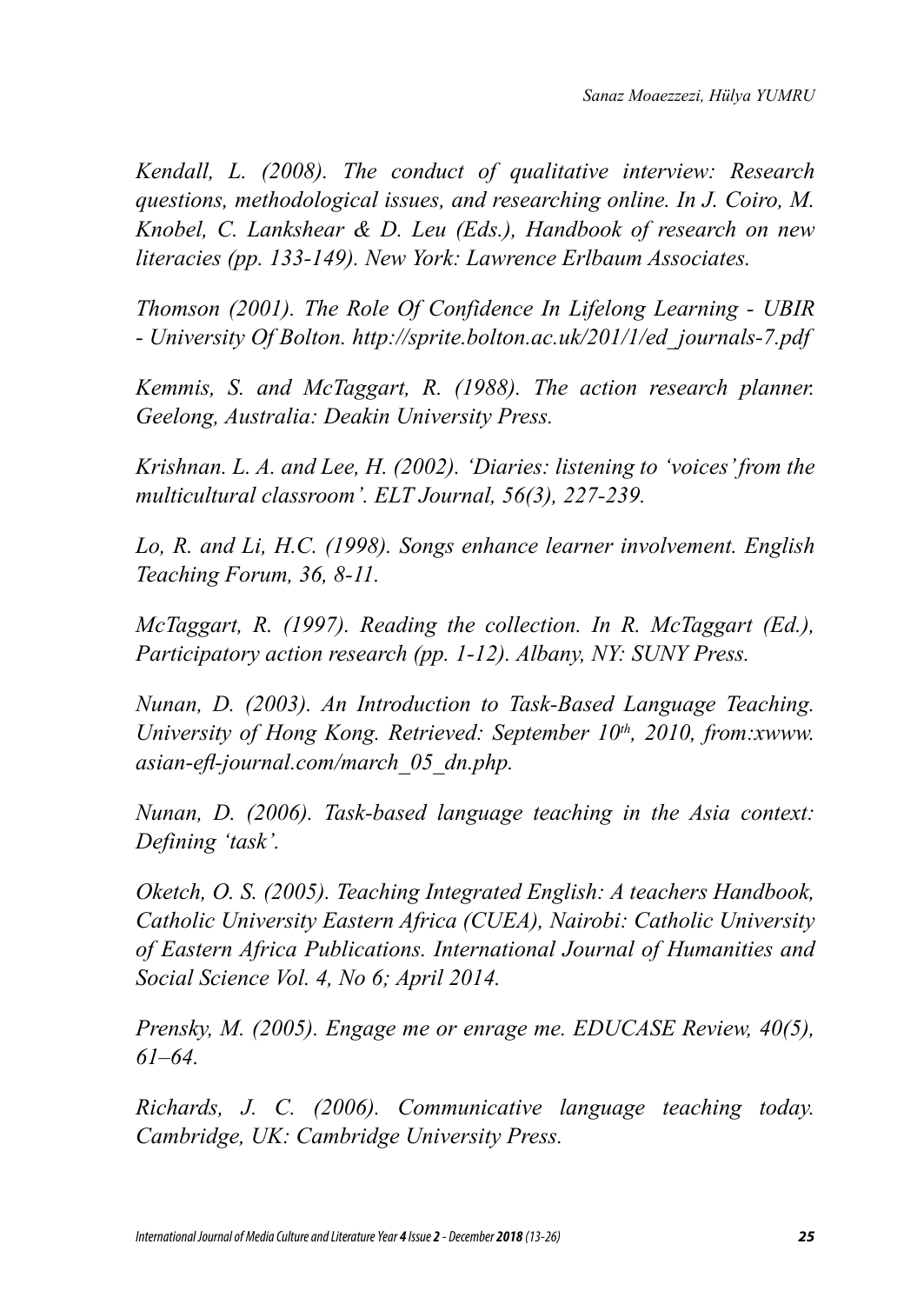*An Action Research Study: Benefits of Using Active Learning Strategies and Activities in Speaking Classes*

*Rivers, W.M. (1981) Teaching Foreign-Language Skills. The University of Chicago Press, Chicago.*

*Robinson, K. (2009). The Element: how finding your passion changes everything. Toronto, Ontario: Penguin Group.*

*Songsiri, M. (2007). An action research study of promoting students' confidence in speaking English. (Dissertation of Doctor of Education Degree), School of Arts,* 

*Education and Human Development, Victoria University, Australia. Retrieved from eprints.vu.edu.au/1492/1/Songsiri.pdf* 

*Tapscott, D. (1998). Growing up digital: the rise of the Net generation. New York: McGraw-Hill.*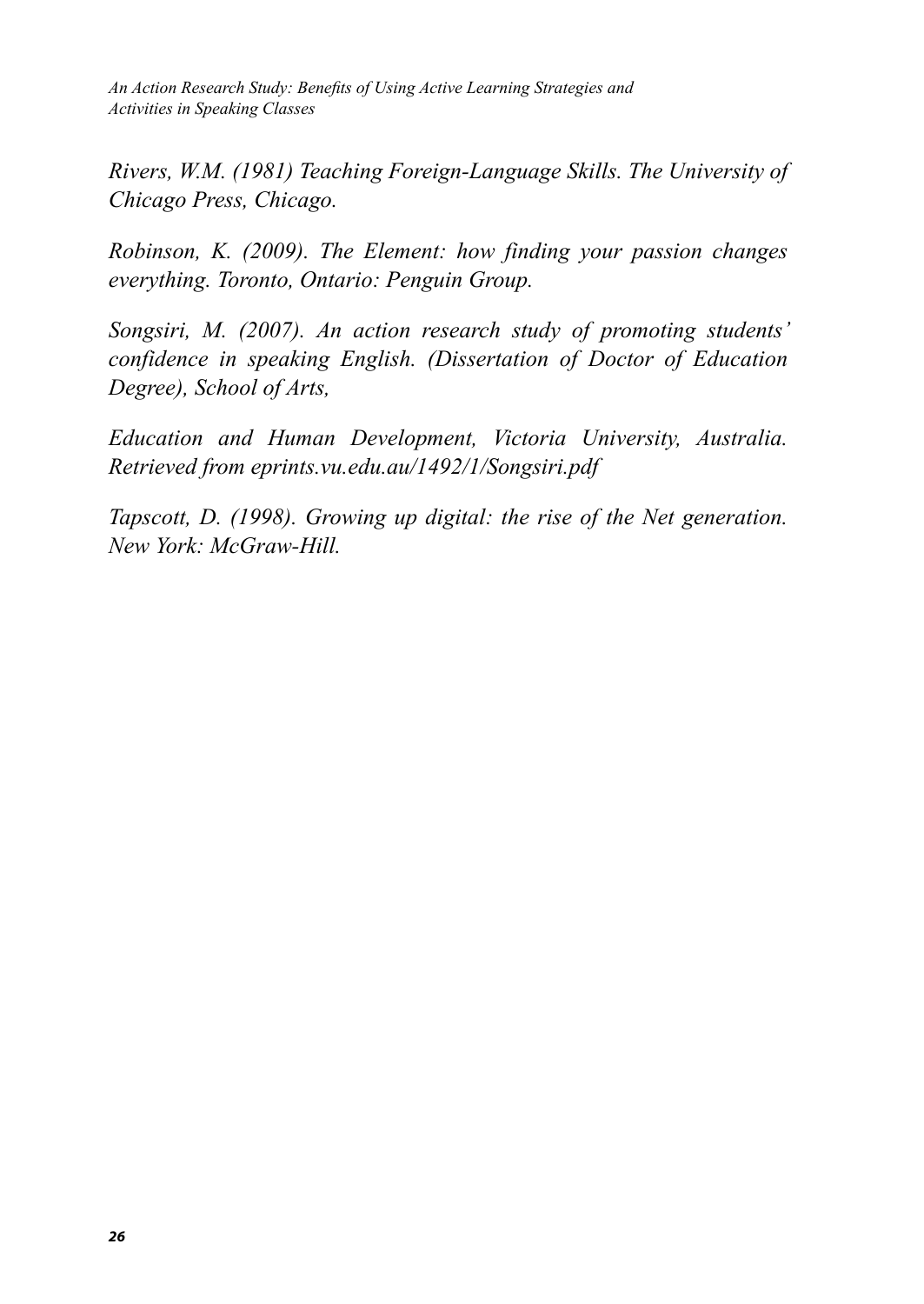# *Efl Students' Difficulties in Academic Writing*

## **Bayan MOHAMMAD ALNIJRES<sup>1</sup> Dr. Hülya YUMRU<sup>2</sup>**

#### **Abstract**

The aim of this research was to explore the writing strategies used by ELT students and the difficulties they experience in academic writing. A questionnaire was used to collect the data that was obtained from 34 secondyear students, studying at the English Language Teaching Department at the Education Faculty of a private university in Istanbul, Turkey in 2017- 2018 academic year. The results of the present research revealed that the participants of the study are aware of the importance of using metacognitive writing strategies in the completion of quality writing assignments. It also became clear that the participants pay attention to the identification of what they specifically want to say at the pre-writing stage. That is, they use brainstorming techniques and prepare an outline before they begin to write their first drafts on a given topic. The participants favor peer feedback at the pre-writing stage but not at the post-writing stage. The most frequently used writing strategy was found to be revising strategy. However, it also became clear that the participants prefer self-revision or teacher feedback for the improvement of their papers. Finally, the findings of the study indicated that the participants experience many difficulties in writing, such as finding relevant references, choosing a significant topic, paraphrasing, referencing and citation, expressing own voice, coherence and cohesion, using conjunctive cohesive devices appropriately, and language use, respectively.

*Keywords: Academic writing difficulties, writing strategies* 

*<sup>1</sup> alnijresbayan@yahoo.com*

*<sup>2</sup> İstanbul Aydın University (IAU); Istanbul; Turkey. Correspondence: hulyayumru@aydin.edu.tr*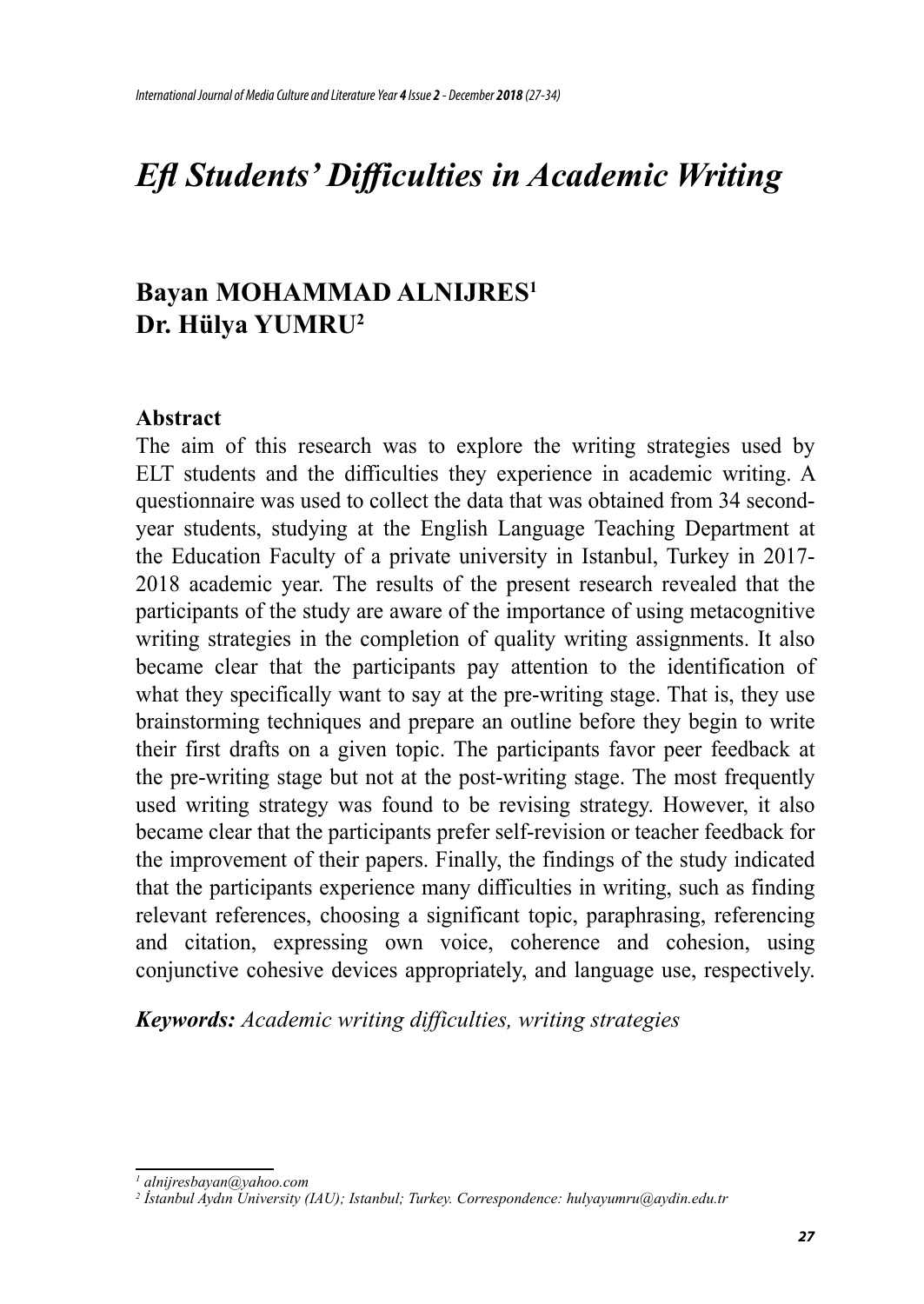### **İngilizceyi Yabancı Dil Olarak Öğrenen Öğrencilerin Akademik Yazma Konusunda Karşılaştıkları Zorluklar**

## **Öz**

Bu çalışmanın amacı, İngiliz Dili Eğitimi Bölümü öğrencilerinin kullandıkları yazma stratejileri, yazma ödevlerine karşı tutumları ve bu ödevleri tamamlamak için kullanmayı tercih ettikleri kaynakları ve bunların yanı sıra akademik yazma konusunda karşılaştıkları sorunları ortaya çıkarmaktır. Çalışmaya 2017-2018 akademik yılında İstanbul'da bir vakıf üniversitesinin İngiliz Dili Eğitimi Bölümü 2. sınıfında okumakta olan 34 öğrenci katılmıştır. Araştırmanın amaçlarına ulaşmak için nicel ve nitel veriler bir anket yolu ile toplanmıştır. Çalışma sonuçları, öğrencilerin üst bilişsel yazma stratejilerinin öneminin farkında olduklarını ortaya koymuş, bunun yanı sıra öğrencilerin büyük bir çoğunluğunun yazım öncesi evrede beyin fırtınası ve taslak hazırlama stratejilerini kullandıklarını göstermiştir. Öğrencilerin hemen hepsinin en çok düzeltme stratejisini kullandıkları bulunmuştur. Ancak öğrencilerin düzeltme stratejisini kullanırken yazım öncesi evrede akran geri bildiriminden faydalanmayı tercih ettikleri ve yazım süreci sonunda ise akran dönütüne değil, öğretmen dönütüne önem verdikleri tespit edilmiştir. Ayrıca öğrencilerin yarısının İngilizce yazma aktivitelerini günlük hayatta kullanmayıp sadece verilen ödevleri yapmak için kullandıkları belirlenmiştir. Öğrencilerin ödevlerini hazırlamakta kullandıkları ana kaynakların sırasıyla kitaplar, dergiler ve internet veri tabanları olduğu tespit edilmiştir. Bunlara ek olarak, öğrencilerin yazma sürecinde en sık yaşadıkları sorunların sırasıyla konu ile ilgili kaynak bulma, konu seçme, açımlama, kaynak kullanma ve alıntı, kendi düşüncelerini ifade etme, bağlaşıklık ve bağdaşıklık ifadelerini kullanma ve dili kullanma olduğu sonucuna varılmıştır.

*Anahtar Kelimeler: Akademik yazma sorunlar*ı*, yazma stratejileri* 

### **Introduction**

EFL learners experience a lot of difficulties acquiring and practicing language learning skills and strategies. One of the most difficult language skills that the students encounter when learning English is writing (Al Badi, 2015; Al Fadda 2012 & Xiao & Chen, 2015). Academic writing is considered as a difficult and a complex task because it involves learning to use many aspects of writing. EFL students who lack the ability to master all those aspects of writing suffer many difficulties when they try to express their messages in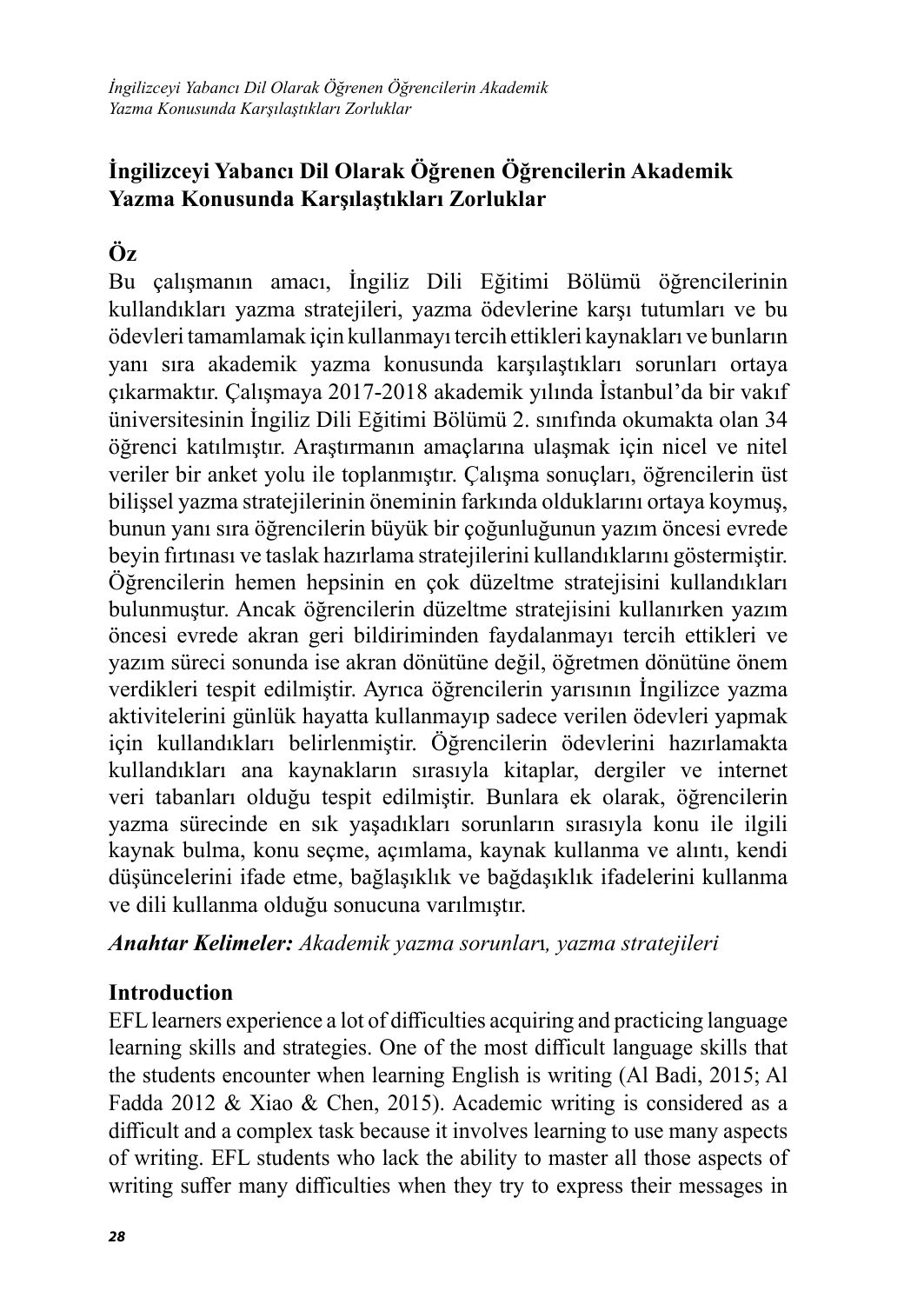written English (Xiaoxiao, 2010; Xiao & Chen, 2015). Academic writing is a complex process since it requires learners to generate ideas, select and use appropriate language and vocabulary in addition to organizing information through drafting, revising and editing (Rusinovci, 2015). Teachers spend a lot of time and effort to meet the students' needs in academic writing tasks. Despite the teachers' efforts, the students might continue suffering writing difficulties as they are not only learning a foreign language, but also try to learn how to compose successfully. For these reasons, there is a need to conduct research on the difficulties EFL students experience in academic writing, so that the instructors working at universities can make informed-decisions when teaching academic writing strategies. The current research aims to explore the writing strategies used by ELT students, their attitudes towards writing assignments and the sources they like to use as well as the difficulties they experience in academic writing. The following research questions framed this study:

- 1. What are the writing strategies used by the students?
- 2. What are the students' attitudes towards writing assignments?
- 3. What are the sources the students like to use in writing?
- 4. What difficulties do the students encounter in academic writing?

### **Research Methodology**

Quantitative research methods were employed in order to collect as well as to analyze the data of this study. This study was conducted at a private university in İstanbul, Turkey in 2017-2018 academic year. The participants of the current study were a total of 34 students, studying at the English Language Teaching Department of Education Faculty. The participants were second year (sophomore) Turkish students. The data of the study was collected through a questionnaire developed by Al Badi (2015). The questionnaire includes 4 sections. The first section of the questionnaire includes 3 questions to collect demographic data about the participants of the study. The aim of the second section of the questionnaire is to find out the writing strategies ELT students use in the completion of writing assignments. To achieve this aim, the participants are provided with 12 writing strategies based on a 6-point Likert-type rating scale. The response options are from *Always* to *Never*. Section 3 of the questionnaire aims to identify the students' attitudes towards writing assignments and the sources ELT students like to use in writing. Accordingly, Section 3 involves 2 questions. The first question asks the students to rate whether they find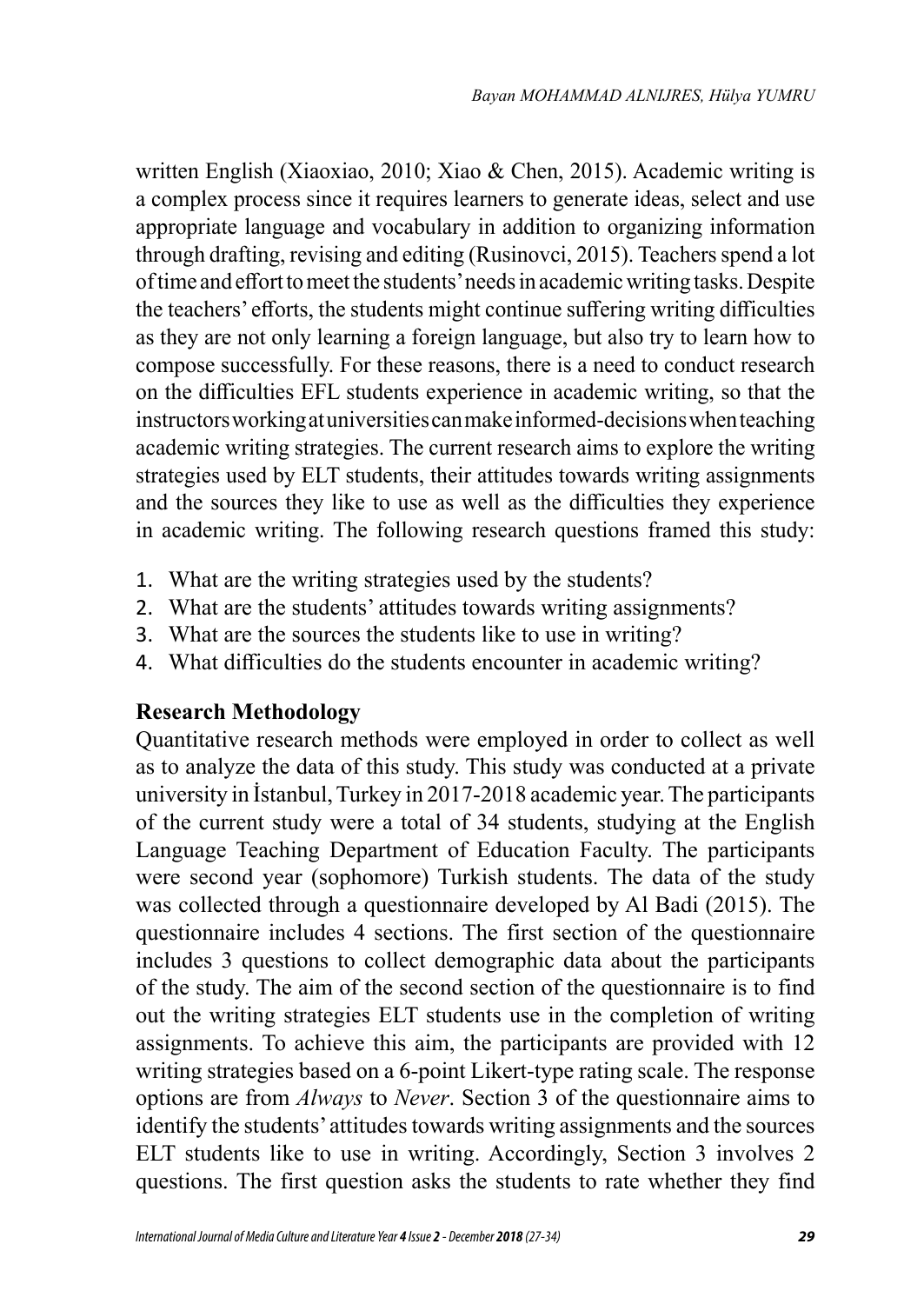writing assignments easy or difficult based on a 4-point Likert-type rating scale from *easy* to *neither difficult nor easy*. The second question of Section 3 offers the participants 4 sources that they may possibly use to accomplish their writing assignments. The sources the participants are offered include *Books*, *Journals*, *Both*, and *Others* (*specify),* respectively. Section 4 of the questionnaire aims to find out the difficulties ELT students experience in academic writing. In order to find out the areas of difficulty ELT students experience, they are provided with 8 options. The questionnaire contained options such as, *Referencing and citation, Language use*, *Paraphrasing, Expressing own voice, Finding relevant references, Coherence and cohesion, Choosing a significant topic*, and *Others (specify)* that give the participants the chance to add any additional ideas. The quantitative data gathered from the questionnaire was subjected to the statistical package for social sciences (SPSS) software, version 22.

### **Findings and Conclusions**

The first research question of the study is aimed at finding the types of writing strategies the students use in the completion of their writing assignments. The findings of the current study revealed that the most frequently used writing strategies by the majority of the students are *Revising the content and ideas* and *Editing the grammar, vocabulary, spelling, and punctuation*. The frequent use of these two strategies shows that revising strategies are the most commonly used writing strategies among the students. Based on this finding, we may conclude that almost all of the students are conscious of the importance of revising the content of their papers, paying attention to the ideas conveyed. We can also state that almost all of the participants know that editing is very important in producing a quality product and that is why they try to check and revise what they have written. This conclusion is in line with some other studies, which also investigated the students' use of writing strategies. For instance, Sadi & Othman (2012) conducted a research on writing strategies of Iranian EFL learners. After analyzing the data of their study, they found that "repetition, rereading, revision…" are the mostly used strategies by good writers (p.1151). Moreover, Mohite (2014) conducted a study to investigate the English language writing strategies used by Polish EFL learners. The findings of this research revealed that the participants tend to "favor revision strategies over the planning strategies" (p. 39). On the other hand, the findings of other researchers may contradict the conclusions arrived in the current study. For example, in his study of Japanese students, Yasuda (2004) found out that "students used more strategies in the writing stage than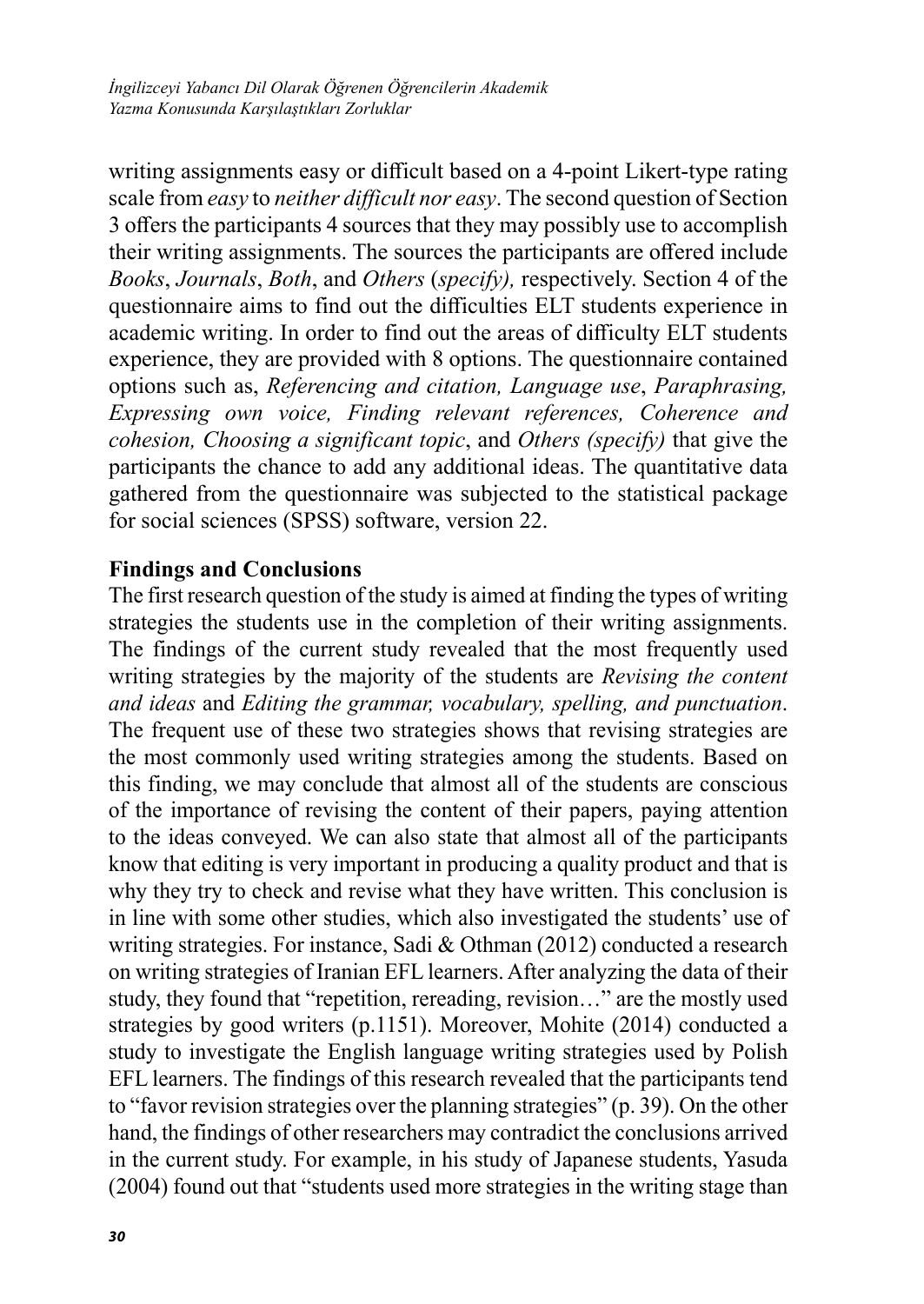in the prewriting and revising stage" (p. 54). In the current study, however, we concluded that almost half of the participants have not established the habit of giving or receiving feedback from their peers when revising their papers, but that they prefer self-revision or teacher feedback for the improvement of their papers. Based on this conclusion, we might argue that the participants of the study need an additional explicit exercise on how to give and receive peer feedback at the revision stage. The findings of the current study indicated that almost half of the participants perceive their teacher as a source of information and as a reliable reference. On the other hand, more than half of the students stated they discuss what they are going to write with other students at prewriting stage. In addition to the frequent use of revising strategies, we found out that almost all of the students use pre-writing strategies. That is, they use brainstorming techniques and prepare an outline before they begin to write their first drafts on a given topic. Following Riazi's (1997) classification of ESL writing strategies, we may conclude that the students in the study are aware of the importance of using metacognitive writing strategies in the completion of quality writing assignments (cited in Abdul-Rahman, 2011). We may also conclude that the students in the present study pay attention to the identification of what they specifically want to say at the pre-writing stage. Finally, we conclude that all of the students do not write in English for pleasure, but they only write in English in order to complete their assignments.

The second aim of the study was to identify the students' attitudes towards writing assignments. The analysis of the data revealed that only one third of all the participants find writing assignments difficult. Drawing on this finding, we might assume that the participants of the study are familiar with writing in English and this is why they do not perceive writing as a difficult task. This finding is in line with that of Hanane (2015) who also conducted a research on students' attitudes towards academic writing in Republic of Algeria and came up with similar results to those of the current study. These results show that most of the participants find it interesting and easy to write in English.

The third aim of the study was to find out the sources the students like to use in the accomplishment of their writing assignments. The findings showed that most of the students prefer using both Books and Journals as main sources to accomplish their writing assignments. The second source as identified by the students was Internet. On reflection, we realized that the students' choice is dependent on the nature of the writing assignments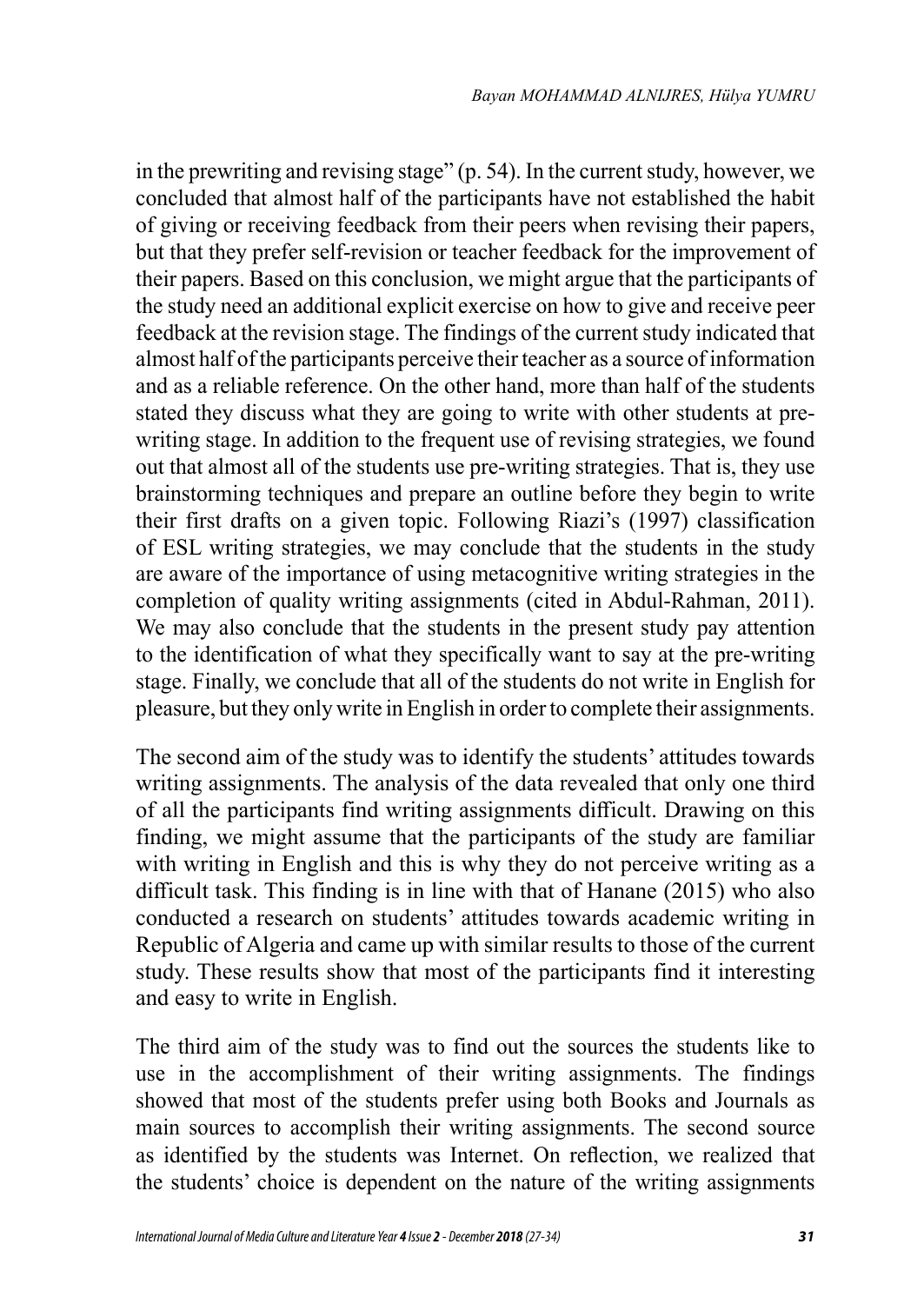required by the instructors at the university. For this reason, we might conclude that the instructors at ELT department use books, journals, and web sites frequently as sources of information. Review of literature regarding the sources ELT students use in the completion of their writing tasks seem to be under-researched. We could not find much study to compare this conclusion with those of other researchers. However, in a related study, McCulloch (2012) stated that it is necessary that the students become acquainted with using source materials successfully. This would assist them in their discussions. In other words, the most important thing is to utilize source materials, whatever these materials are, efficiently and successfully.

The final aim of the study was to identify the types of difficulties the students encounter in academic writing. On analyzing the students' responses to the questionnaire items, we concluded that the most difficult areas of writing for most of the students were *Finding relevant references* and *Choosing a significant topic*. This finding indicates that the students in the study suffer trying to find suitable references that help them complete their writing assignments. In addition, they are confused about how to select important topics and leave those of less importance. These two difficulties are discussed in a study done by Al Badi (2015). In this study, the results reflect that finding relevant references as well as choosing a significant topic are the two difficulties faced by the students. The second most difficult area of writing for many of the students in this study was *Paraphrasing*. This finding reveals that the students need additional practice activities on paraphrasing in order to be able to say someone else's ideas using their own words. This finding is in line with that of Liao & Tseng (2010) who concluded that the students had serious problems in appropriate paraphrasing which resulted in plagiarism. The next most difficult area of writing for most of the students in our study was *Referencing and citation*. This conclusion clearly indicates that the students find it difficult to quote from a book, paper, or author and then list the sources they have cited. This finding is in line with that of McCulloch (2012) who conducted a case study on five Japanese postgraduate students. McCulloch (2012) concluded that the students had difficulty to cite the materials that they had used in their writing products. Moreover, we concluded that the students in the current study experience difficulties in *Expressing own voice*. This conclusion reveals that the students have difficulties in conveying their ideas in addition to linking their ideas logically to produce coherent texts. This conclusion is in line with the conclusion of Bailey & Pieterick (2008).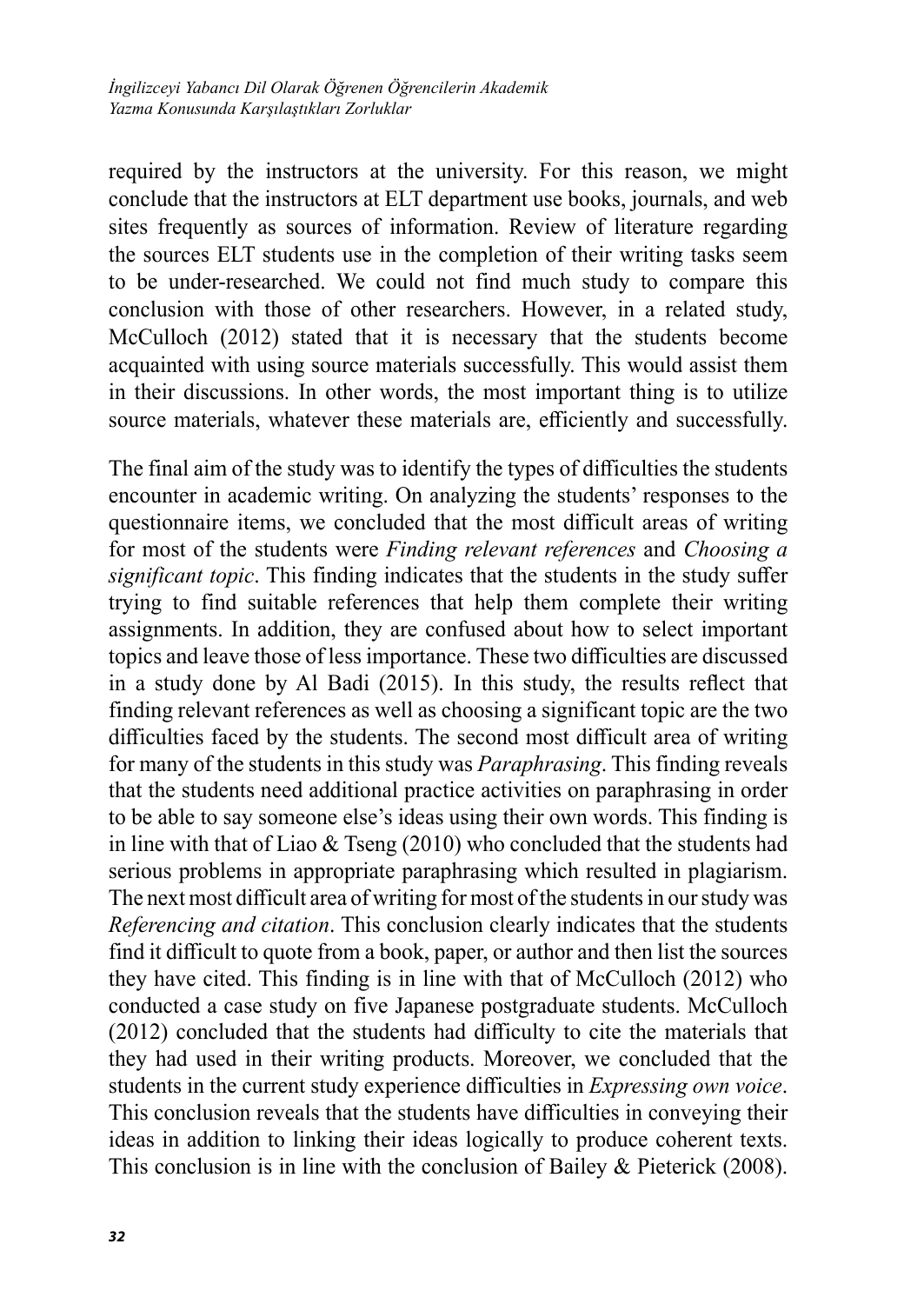Bailey & Pieterick (2008) conducted their study on first year students at a British university, and they concluded that the students are challenged when trying to express themselves in academic writing. Furthermore, the students' responses reflected that they encounter difficulties in *Language use* as well as in producing *Coherent & cohesive* written pieces. This finding shows that some students experience problems in using grammatically correct and appropriate sentences in English. Moreover, the students have difficulties in using conjunctive cohesive devices appropriately. This conclusion is compatible with that of Al Badi (2015). In this study, the findings depict that the most frequently experienced difficulties are language use as well as coherence and cohesion. Finally, 2 students pointed out that they suffer other difficulties. They find *time management, using the same words continuously and finding synonyms* difficult to cope with in writing assignments. Experiencing difficulties in time management was also cited in Yeoh & Terry's (2013) study. This study was conducted on research students in Australia. The results indicated that time management was one aspect of the academic challenges faced by the students. Secondly, using the same words continuously and having difficulties in finding synonyms is in line with the findings of Chi (2010) who conducted a research on the engineering major students at Hong Kong University. The findings of this study demonstrate that "students' lack of vocabulary knowledge" (p.171).

### **References**

*Abdul-Rahman, S. (2011). An Investigation into the English Academic Writing Strategies Employed by Students of HE in the NE of England with Particular Reference to their Nationalities and Gender. Published Ph.D. University of Sunderland.*

*Al Badi, I. (2015). Academic writing difficulties of ESL learners. The West East Institute.*

*Al Fadda, H. (2012). Difficulties in academic writing: From the perspective of King Saud University postgraduate students. English Language Teaching, 5(3),123-130.* 

*Bailey, C., &Pieterick, J. (2008). Finding a new voice: Challenges facing international (and home!) students writing university assignments in the UK. University of Wolverhampton, 1-8.*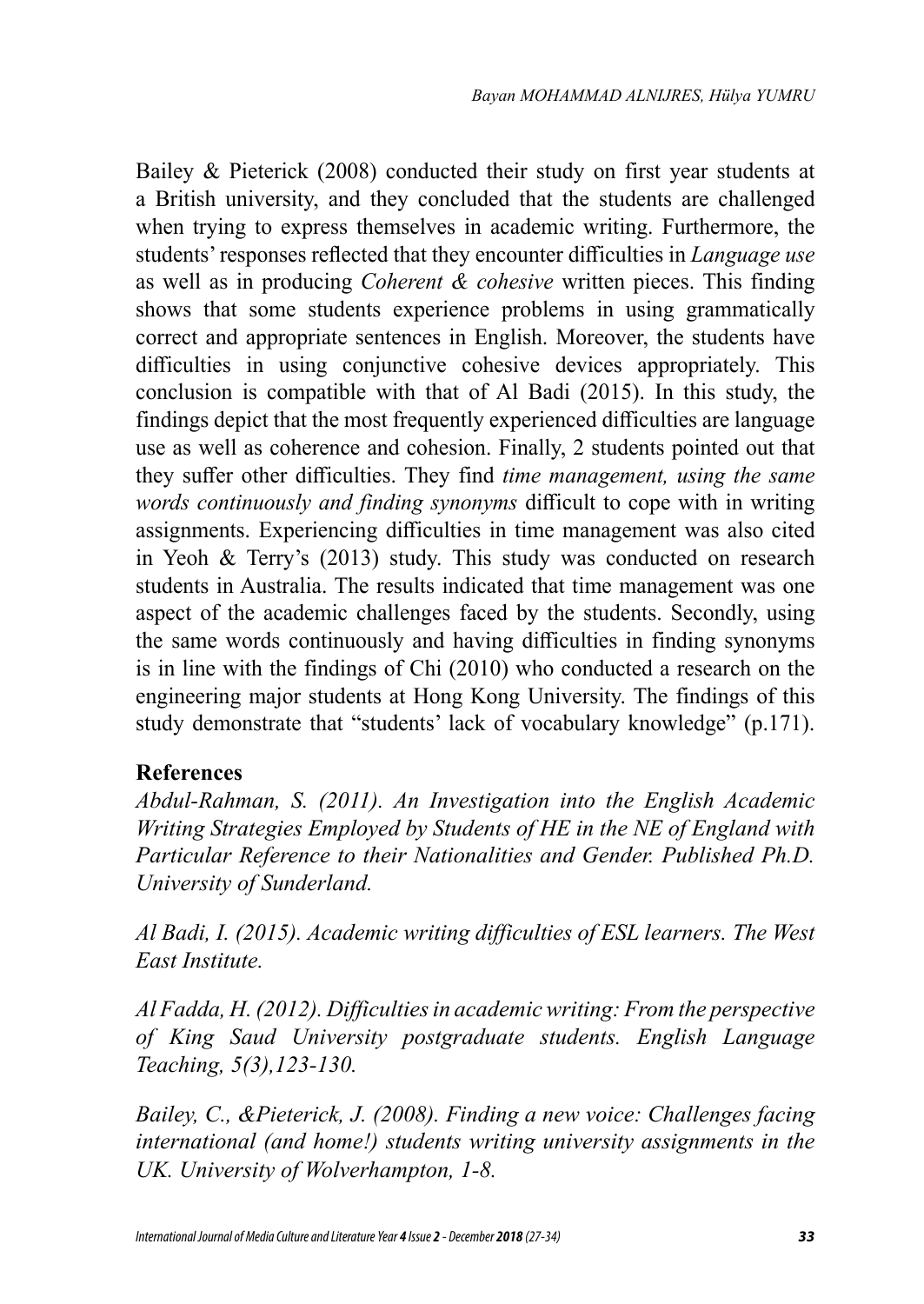*İngilizceyi Yabancı Dil Olarak Öğrenen Öğrencilerin Akademik Yazma Konusunda Karşılaştıkları Zorluklar* 

*Chi, A. (2010). Applying Formal Vocabulary to Academic Writing: Is the Task Achievable? Reflections on English Language Teaching, 9(2), 171-190. Cliff, A. and Hanslo, M., 2009.The design and use of alternate assessments of academic literacy as selection mechanisms in higher education. Southern African Linguistics and Applied Language Studies, Vol. 27, No. 3, pp. 265-276.* 

*Hanane, D. (2015). Students' Attitudes Towards Academic Writing: Challenges Facing EFL Learners. Mohamed Kheider University of Biskra.P.1-64.*

*Liao, M & Tseng, C. (2010). Students' behaviors and views of paraphrasing and inappropriate textual borrowing in an EFL academic setting. Journal of Pan-Pacific Association of Applied Linguistics. 14(2), 187-211.* 

*McCulloch, S. (2012). Citations in search of a purpose: Source use and authorial voice in L2 student writing. International Journal for Educational Integrity, 8(1), 55-69.*

*Mohite, M. (2014). An Investigation into the English Language Writing Strategies Used by Polish EFL Secondary School Learners. British Council ELT Master's Dissertation Awards: Commendation. P.1-112.*

*Rusinovci, X. (2015). Teaching Writing Through Process-Genre Based Approach.US-China Education Review A, 5(10), 699-705.*

*Sadi, F & Othman, J. (2012). An Investigation into Writing Strategies of Iranian EFL Undergraduate Learners. World Applied Sciences Journal. 18(8), 1148-1157.*

*Yasuda, S. (2004). Revising strategies in ESL academic writing: A case study of Japanese postgraduate student writers. Journal of Asian Pacific Communication, 14, 91-112.*

*Yeoh, J & Terry, D. (2013). International Research Students' Experiences in Academic Success. Universal Journal of Educational Research, 1(3), 275-280.* 

*Xiao, G & Chen, X. (2015). English academic writing difficulties of engineering students at the tertiary level in China. World Transactions on Engineering and Technology Education. 13(3), 259-*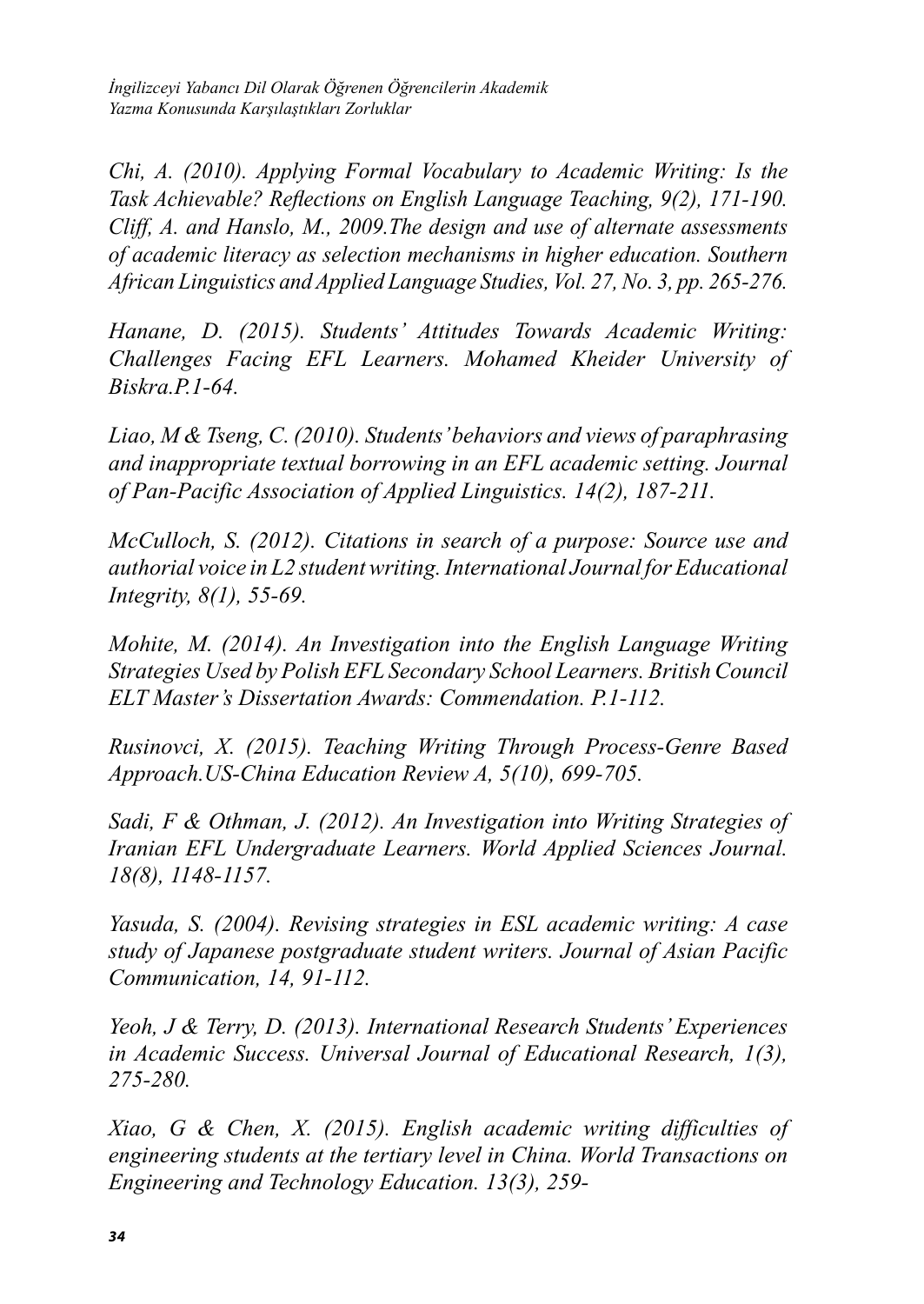# *The Role Of Motivational Strategies in Motivating Iraqi Efl Students To Speak English*

# **Kosrat OMAR<sup>1</sup> Dr. Akbar Rahimi ALISHAH<sup>2</sup>**

#### **Abstract**

Motivation determines the degree of students' desire to learn English. Therefore, current research investigates the role of motivational strategies in order to improve Iraqi learners' speaking skills. Three research questions were designed according to the aims of the study which are: finding out the types of the motivational strategies used by university teachers to improve the students' speaking skills, the extent to which English language teachers use motivational strategies and the students' attitudes toward these motivational strategies in speaking classes.

The instruments included were questionnaires and interviews. The participants of the study consisted of 113 students in different years of their studies; second, third and fourth year students from Salahaddin University, the College of Languages, department of English language. In addition, 18 teachers teaching English language at the same college participated in the current study. The questionnaires and interviews were administered for both groups of the participants.

Finally, after collecting and analyzing the data, the findings indicated that the strategies such as applying role-play, debate and problem-solving, employing group/pair work discussion and providing friendly learning environment are very important to engage students in speaking activities. The teachers also reported that providing students with different activities, asking them to make presentations, adopting student-centered approach, paying attention to individual needs and preventing students using L1 were among strategies that they could use to help students get engaged in

*<sup>1</sup>Kosrat.naqar@gmail.com, İstanbul Aydın University, İstanbul* 

*<sup>2</sup> Lecturer, Dr. Akbar Rahimi ALISHAH, İstanbul Aydın University*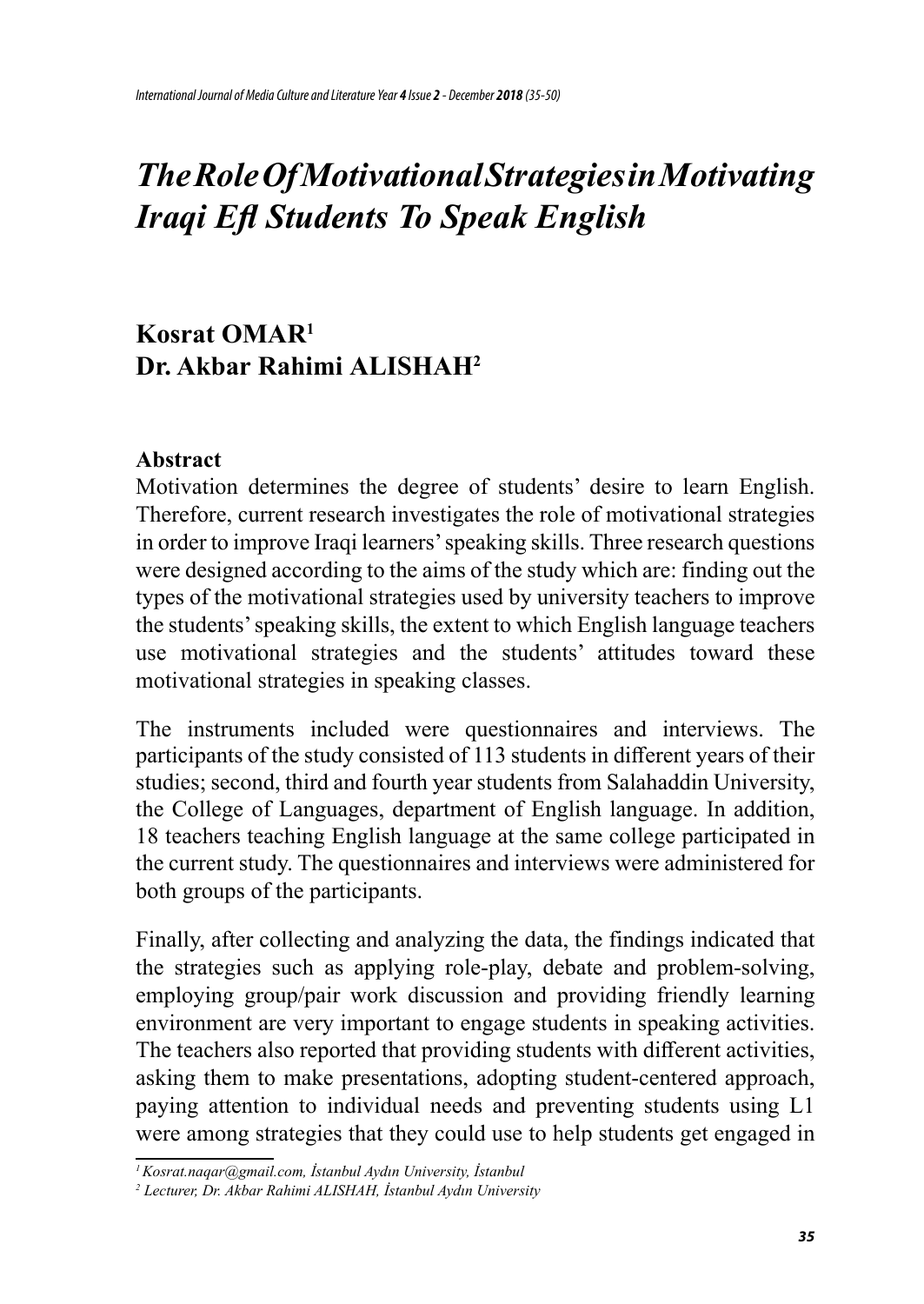*Iraklı Yabancı Dil Öğrencilerinin İngilizce Konuşmaya Teşvik Edilmesinde Motivasyon Stratejilerinin Rolü*

speaking activities. Also, the majority of the students were motivated and thought that motivational strategies were important to improve speaking skills. Also, they think that friendly relationships, group work and creating enjoyable atmosphere are the most effective motivational strategies for developing the students' speaking skills.

To conclude, we suggest that motivational strategies are important to encourage the learners to speak; the learners must rely on different motivational strategies to master their speaking skills and it is necessary to use different types of motivational strategies in class.

### *Keywords: Motivation, Motivational strategies, Speaking skills*

### **Iraklı Yabancı Dil Öğrencilerinin İngilizce Konuşmaya Teşvik Edilmesinde Motivasyon Stratejilerinin Rolü**

## **Öz**

Motivasyon, öğrencilerin İngilizce öğrenmeye ne ölçüde istekli olacaklarında belirleyici rol oynar. Bu çalışmanın amacı da Iraklı öğrencilerin konuşma becerilerinin geliştirilmesinde motivasyon stratejilerinin rolünün araştırılmasıdır. Araştırmada karşılaşılan başlıca sorun, Salahaddin Üniversitesi İngilizce Bölümlerindeki öğrencilerin normalde İngilizce öğrenmeye motive edilmemesi idi. Bu araştırma soruları, araştırmanın amacı doğrultusunda belirlenmiştir; bu bağlamda üniversite eğitmenleri tarafından öğrencilerin konuşma becerisini geliştirmek için uygulanan motivasyon stratejisi türleri, İngilizce öğretmenlerinin, öğrencilere motivasyon stratejilerini ne ölçüde uyguladıkları ve öğrencilerin sınıfta İngilizce konuşulmasına yönelik motivasyon stratejileri karşısında takındıkları tutumun belirlenmesi amaçlanmıştır. Araç olarak anketler ve mülakatlardan yararlanılmıştır. Araştırmaya katılanlar, Salahaddin Üniversitesi Dil Fakültesi İngilizce Bölümü ikinci, üçüncü ve dördüncü sınıfları olmak üzere farklı öğretim sınıflarında okuyan 113 İngilizce Yabancı Dil öğrencileridir. Yine aynı fakültede görevli 18 İngilizce Yabancı Dil öğretmeni de bu araştırmaya katılmıştır. Anketler ve mülakatlar da her iki katılımcı grubu kapsayacak şekilde gerçekleştirilmiştir. Verilerin toplanması ve analiz edilmesinin ardından son aşamada elde edilen bulgular, rol oynama, tartışma ve problem çözme, grup/ikili tartışma fırsatları yaratılması ve dayanışma temelli öğrenim ortamı sağlanması gibi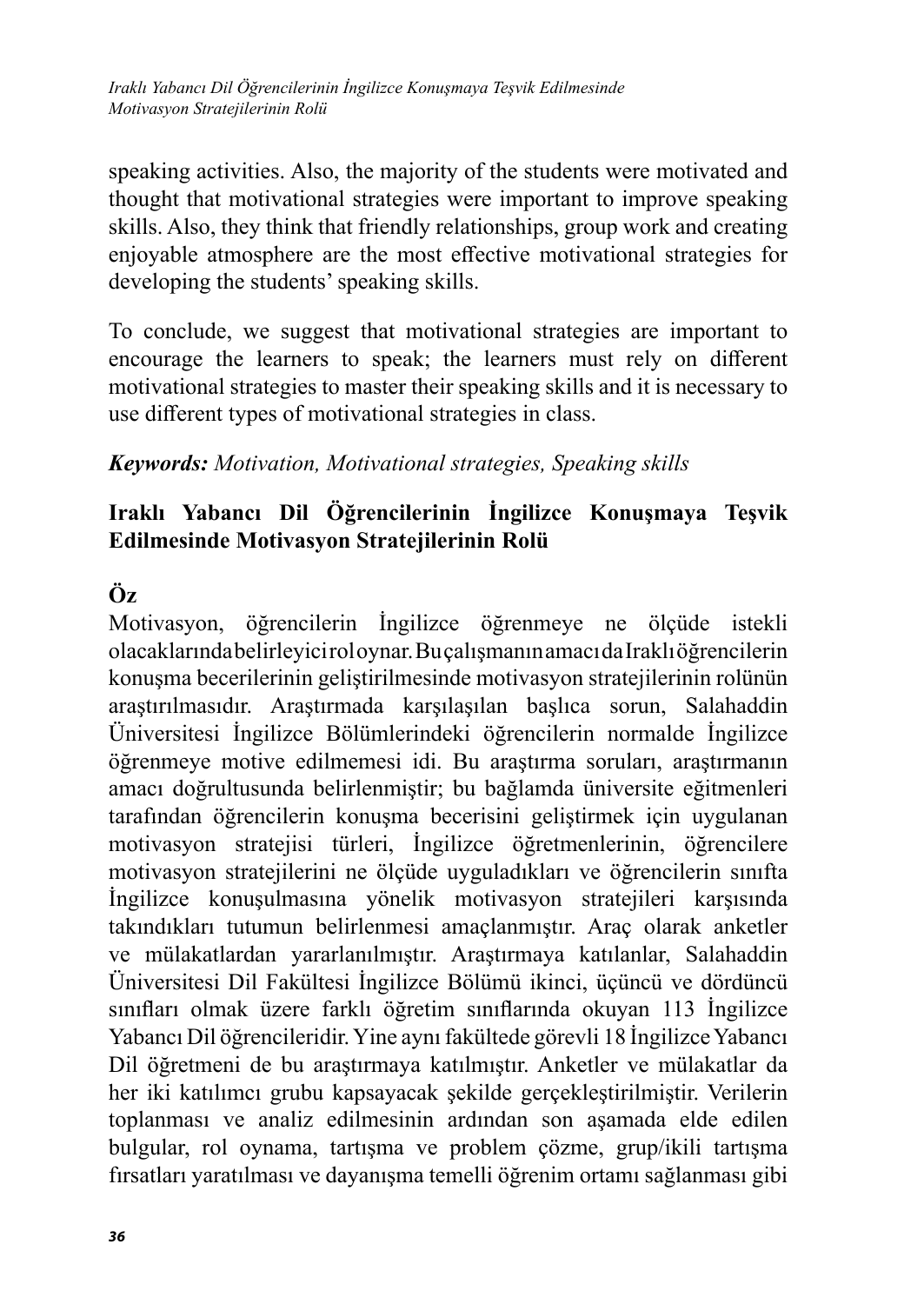stratejilerin, öğrencilerin konuşma etkinliklerine katılımında son derece önemli olduğunu ortaya koymuştur. Bu bağlamda öğretmenler, öğrencilere farklı etkinlikler hazırlanması, sunum yapmalarının istenmesi, öğrenci merkezli yaklaşım benimsenmesi, bireysel gereksinimlere önem verilmesi ve öğrencilerin L1 düzeyinde dil kullanmalarının önlenmesinin de öğrencilerin konuşma etkinliklerine katılımını sağlamak için öğretmenler tarafından uygulanabilecek yardımcı stratejiler olduğu görüşünü de dile getirmişlerdir. Keza, motive edilen öğrencilerin çoğunluğu, konuşma becerilerinin gelişmesinde motivasyon stratejilerinin önemli olduğu görüşündedirler. Öğrenciler, arkadaşça ilişkinin, grup çalışmasının ve zevkli ortamlar hazırlanmasının, öğrencilerin konuşma becerilerinin geliştirilmesinde en etkin motivasyon stratejileri olduğu görüşündedirler. Son bölümde yer alan tavsiyelerden bazıları şunlardır; öğrencilerin konuşmaya teşvik edilmesinde motivasyon stratejileri önemli olmakla birlikte, öğrencilerin kendi konuşma becerilerini yönlendirebilmeleri için çeşitli motivasyon stratejilerine gereksinimleri vardır ve sınıfta farklı türde motivasyon stratejileri uygulanmalıdır.

*Anahtar Kelimeler: Motivasyon, motivasyon stratejileri, konuşma becerisi*

### **Introduction**

Motivation is one of the most important ingredients in English language learning and teaching strategies used by the English Foreign Language (EFL) teachers and students. The term motivation has been defined by many writers and linguists, and its definition differs from one theory to another; perspective to perspective. In this regard, we will try to describe a definition for motivation. Brown (2007) defines motivation in three different perspectives. First, in behavioral perspective, he defines it as the anticipation of reinforcement. Second, in cognitive perspective, he thinks that it depends on the power of self-reward and the source of motivation. Third, in constructivist perspective, motivation is the learner's or the individual's instruction with the social context, and three levels are required in the learning EFL which are global, situational and task oriented.

Speaking is one of the important skills and EFL teachers' task is to plan and set activities for the students to learn them and to be more active in the classroom. Also, teachers must help the students master their speaking skills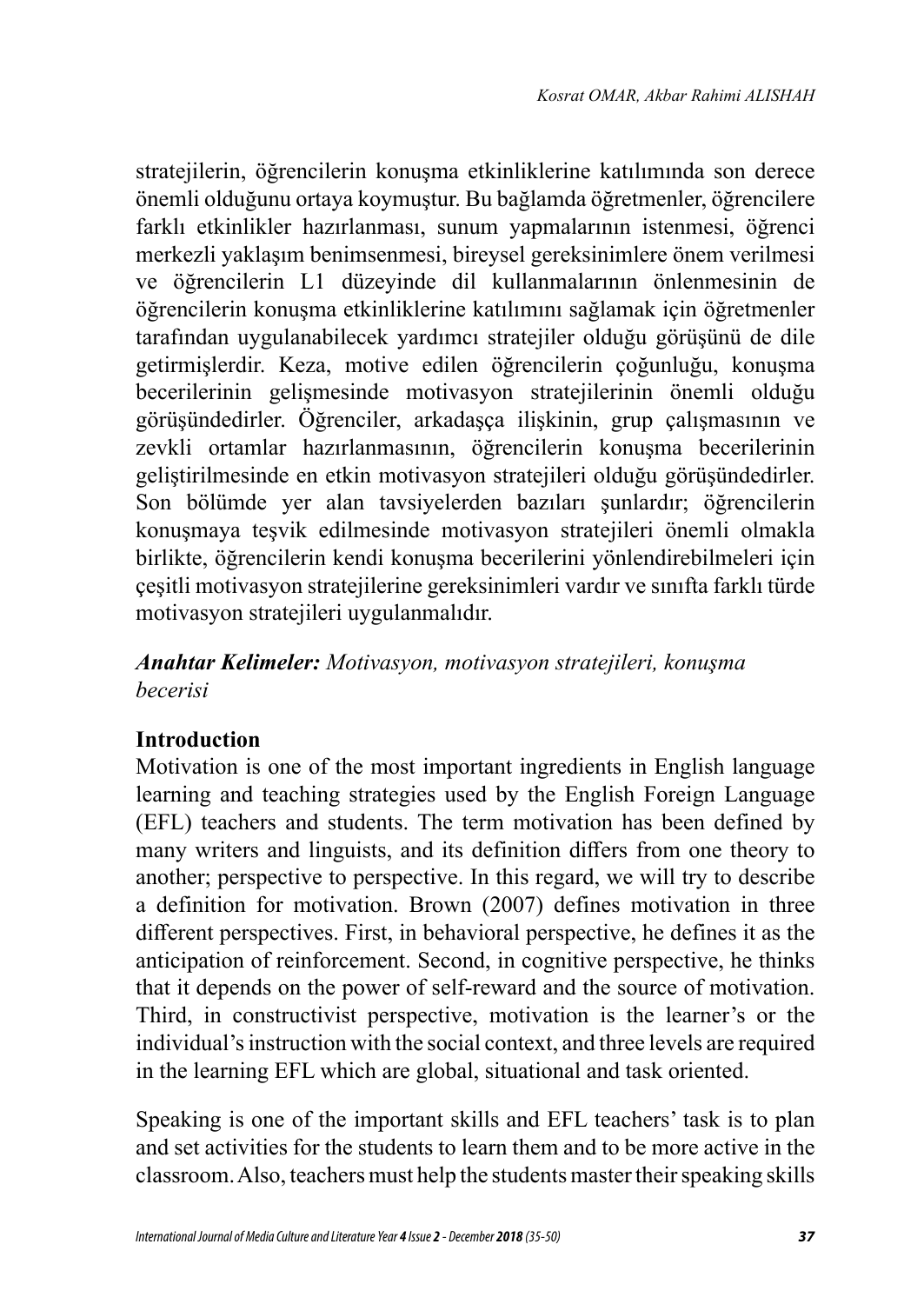by communicating, correcting the students' errors and utilizing productive teaching methods (Boughazzoula, 2016). Also, language teachers have to use several and various teaching techniques to encourage their learners to speak, and motivate them to participate in the language learning process.

Motivational strategy has a very important role in the process of learning and teaching second/foreign language. Motivational strategies refer to some techniques that aid the student in administering goal-related behavior. Moreover, motivational strategies are those techniques which help students promote, direct and maintain behavior (Dörnyei, 2001; Burden and Byrd, 2007). Using different strategies and motivational strategies are very important in the learning process and it helps students learn the target language more effectively (Dörnyei, 2001; Dörnyei and Ushioda, 2011).

Additionally, motivation is being used by the EFL teachers and EFL students as a significant aspect in improving the quality of English language learning and teaching in classrooms. Moreover, the influence of motivation on teaching foreign language speaking was examined in several studies (Dörnyei, 2001; Dörnyei and Ushioda, 2011; Ahmad, 2016; Mawlood, 2016) and in majority of the studies, the helpfulness of motivation in learning foreign language was preferred.

There are several examples of motivational strategies for preparing students for the course to be taught, for example, offering gifts to the most successful students is a good strategy to start the lesson in addition to playing a video to warm students up, attracting their attention with a sense of humor, providing a brief review of the previous material through distributing short questions.

The present study aims at finding out the role of motivational strategies on motivating Iraqi EFL learners to speak in English. The researcher is looking for improving the knowledge of using motivational strategies for learning and teaching English as a foreign language in northern Iraq. Also, another purpose of the current study is to determine how motivation works in academic fields, especially, for university students, and to examine students' perception of the motivational strategies.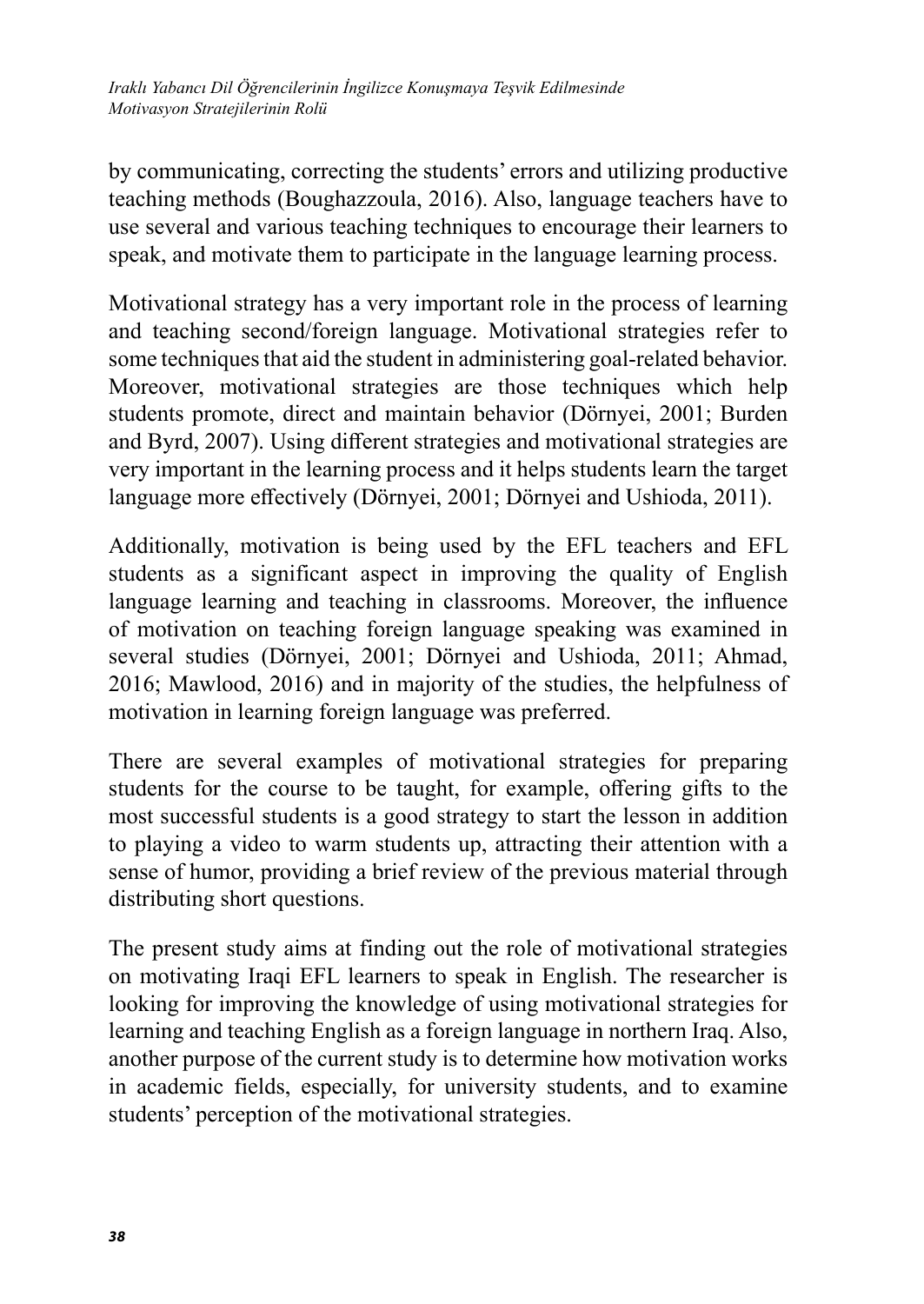### **Methodology**

EFL teachers and students from the Department of English Language at Salahaddin University were randomly selected to participate in the current study. The students were in different years of their studies  $(2<sup>nd</sup>, 3<sup>rd</sup>, and 4<sup>th</sup>)$ . The number of the participants were 113 EFL male and female students and 18 male and female teachers from English Language Department; the total number of the participants was 131 (76 Male and 55 Female) EFL students and EFL teachers. The instruments of this study consisted of questionnaires and interviews. So as to get a detailed information about the first research question in this study, the participants were given questions about whether the EFL teachers' usage of motivational strategies motivate students or not. Also, the researcher prepared an interview for the teachers to provide a clear answer for the second research question that asks the types of motivational strategies used by the EFL teachers to motivate EFL students for promoting their speaking skills. Furthermore, the researcher prepared a questionnaire and an interview to get a clear answer for the third research question; both the questionnaire and interview ask them about their perception of the EFL teachers' usage of motivational strategies.

#### **Procedure**

After designing the questionnaires, the first one was given to the  $2<sup>nd</sup>$  year students, after that to the  $3<sup>rd</sup>$  year and finally to the  $4<sup>th</sup>$  year students on the same day, Wednesday, December 13<sup>th</sup>, 2017, during the Fall semester. Then, the researcher gave students instructions regarding the questionnaire by translating the difficult items, explaining the questions and providing facilities for them. Next, each group of students was given an hour to fill the questionnaire. Finally, the researcher collected the papers for later analysis.

Regarding the teachers' questionnaire, it was given to teachers a day after the students, on Thursday, December  $14<sup>th</sup>$ , 2017. They were given a week to return the forms. Then, a week later, on Thursday, December  $21<sup>th</sup>$ ,  $2017$ , the researcher visited the English Language Department and collected the teachers' questionnaire forms. However, six teachers returned the forms one or two days later.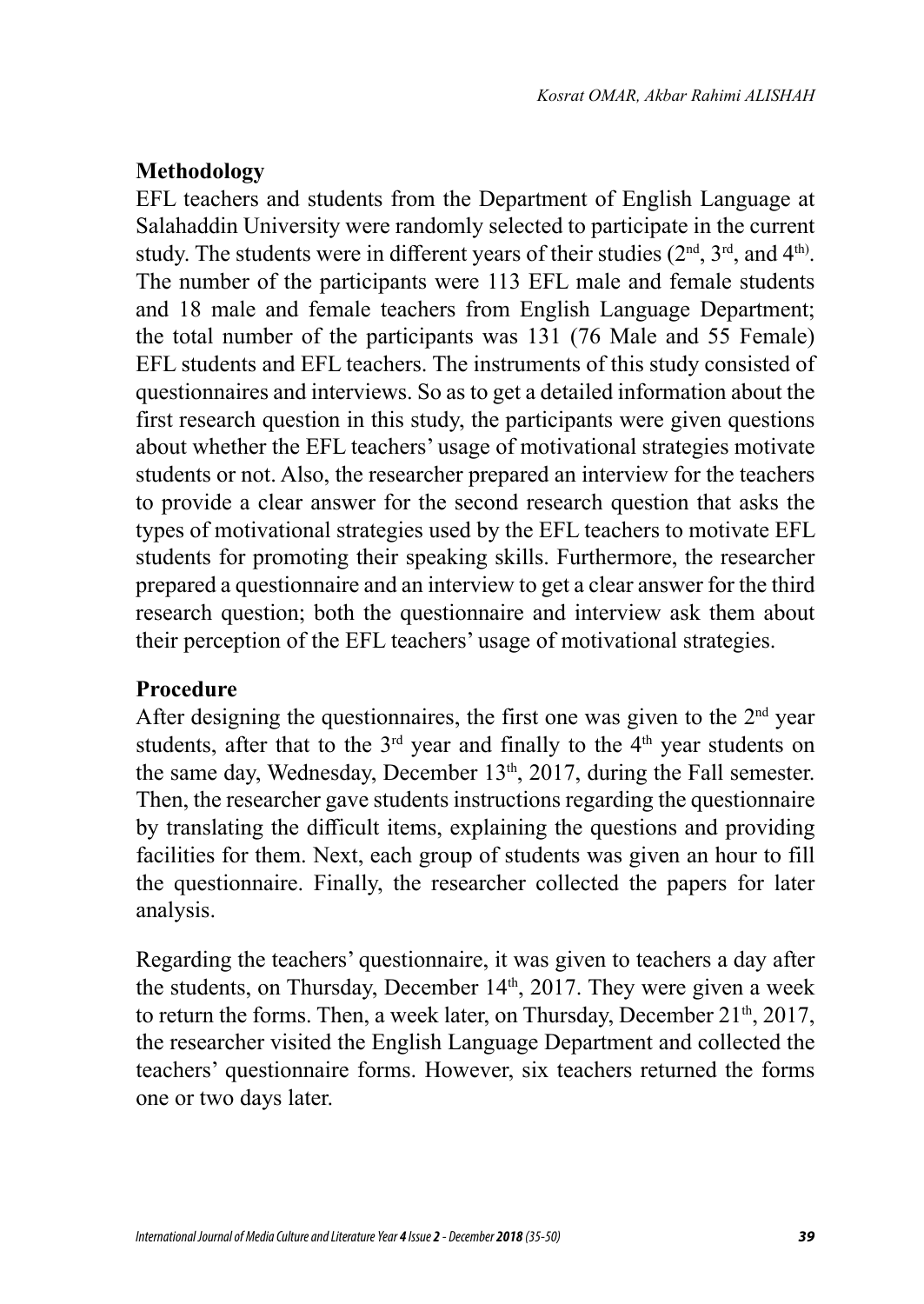After the administration of the questionnaires, the teachers were interviewed. The interviews were done on Sunday, the 24<sup>th</sup> and Monday the  $25<sup>th</sup>$  of December 2017; the interview was carried out individually with each teacher and each one lasted for 10 to 15 minutes. Finally, the interviews of the teachers were recorded and then transcribed.

#### **Result and Data Analysis**

As the questionnaire, a set of 20 questions were used for the teachers. The questionnaire items were five-point Likert scale items to address the opinions of the respondents using ''Always'', ''Often'', ''Sometimes'', ''Rarely'' and ''Never '' ticks. Below is the table where the results of each question is explained in detail.

| Table 1: Teachers' questionnaire results of the first research question |  |  |  |  |
|-------------------------------------------------------------------------|--|--|--|--|
|-------------------------------------------------------------------------|--|--|--|--|

|                                                                                                                                                              | A1    | Of    | <b>St</b> | R <sub>a</sub> | NV      | Weighted<br>Mean |
|--------------------------------------------------------------------------------------------------------------------------------------------------------------|-------|-------|-----------|----------------|---------|------------------|
| 1- Is promoting the students'<br>confidence considered as<br>significant motivational strategy<br>in English language teaching to<br>improve speaking skill? | 66.7% | 27.8% | $15.5\%$  | $0.0\%$        | $0.0\%$ | 3.61             |
| 2- Do you think that inviting<br>an English speaker to the<br>class increases the students'<br>motivation to speak?                                          | 27.8  | 22.2% | 44.5%     | $5.5\%$        | $0.0\%$ | 2.72             |
| 3- Do you give update materials<br>that motivate the EFL students<br>to speak English language?                                                              | 16.7% | 72.2% | $11.1\%$  | $0.0\%$        | $0.0\%$ | 3.5              |
| 4- Do you give the students<br>oral assignments (e.g. role-play,<br>presentation)?                                                                           | 27.8% | 44.5% | 22.2%     | $5.5\%$        | $0.0\%$ | 2.94             |
| 5- Do you encourage the<br>EFL students to prepare the<br>assignment in groups?                                                                              | 33.3% | 33.3% | $22.2\%$  | $11.1\%$       | $0.0\%$ | 2.88             |
| 6- Do you pay attention to the<br>EFL students' natural curiosity<br>in your teaching speaking<br>activities?                                                | 44.5% | 44.5% | $5.5\%$   | 5.5%           | $0.0\%$ | 3.27             |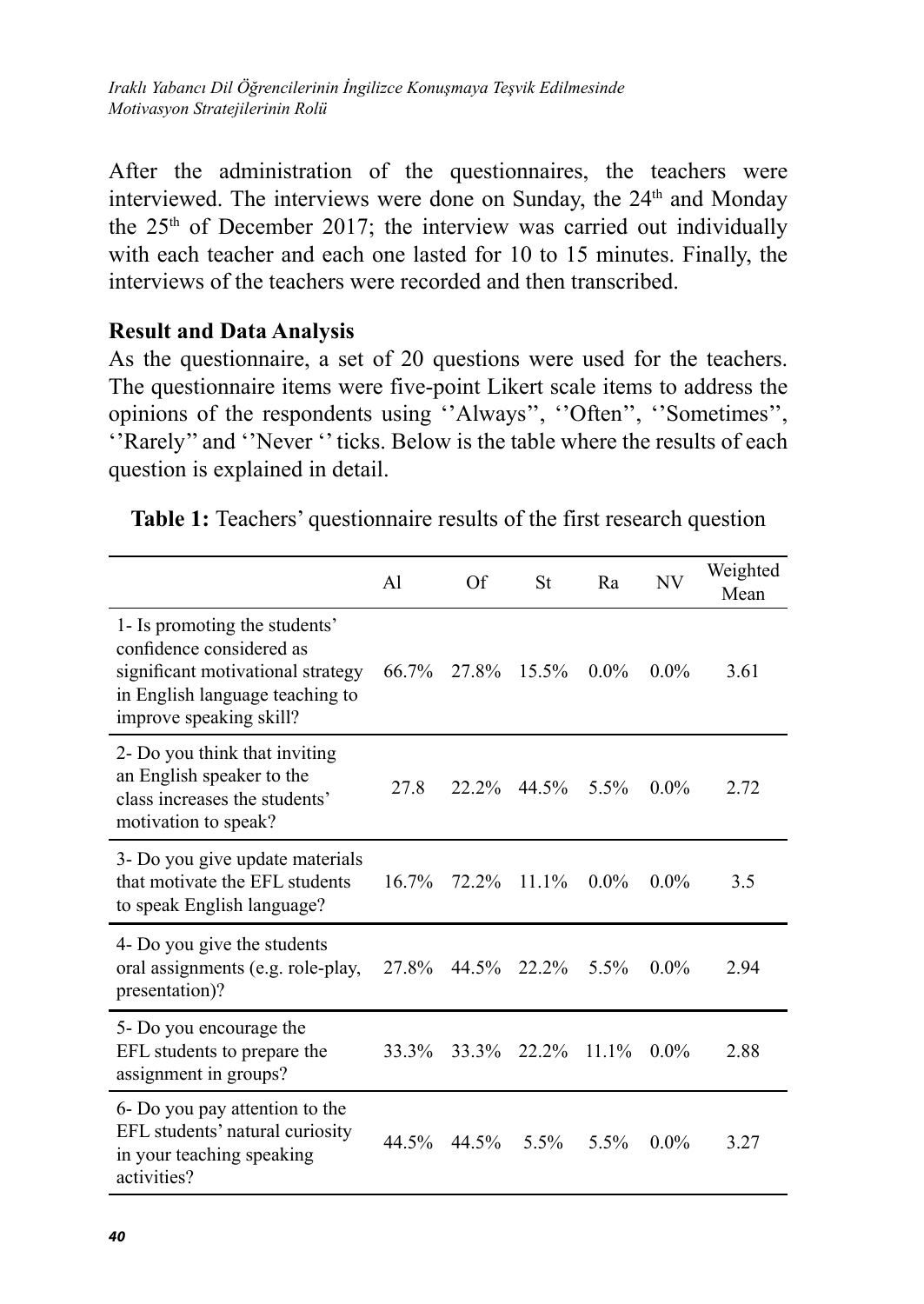$\overline{\phantom{a}}$ 

| 7- Do you consider behavioral<br>objects in your lesson plan for<br>speaking English language?                                                                    | 22.2%    | 50.0% | 27.8% | $0.0\%$  | $0.0\%$ | 2.94 |
|-------------------------------------------------------------------------------------------------------------------------------------------------------------------|----------|-------|-------|----------|---------|------|
| 8- Do you assign tasks and<br>activities according to the EFL<br>students' level during oral<br>classes?                                                          | 11.1%    | 55.6% | 22.2% | $11.1\%$ | $0.0\%$ | 2.66 |
| 9- Do you provide feedback<br>on the EFL students' oral<br>performance?                                                                                           | 61.1%    | 27.8% | 11.1% | $0.0\%$  | $0.0\%$ | 3.5  |
| 10- Do you create an active<br>and supportive classroom<br>environment for the EFL<br>students to learn to speak?                                                 | 50.0%    | 27.8% | 11.1% | 11.1%    | $0.0\%$ | 3.33 |
| 11- Do you use intrinsic rewards<br>(e.g. involving the EFL student<br>into the subject) to engage<br>the students in the process of<br>learning speaking skills? | 33.4%    | 50.0% | 11.1% | 5.5%     | $0.0\%$ | 3.11 |
| 12- Do you use extrinsic<br>rewards (e.g. giving grades) to<br>engage the EFL students in the<br>process of learning speaking<br>skills?                          | $11.1\%$ | 55.6% | 27.8% | 5.5%     | $0.0\%$ | 2.72 |
| 13- To which extent do you<br>encourage EFL student-student<br>interaction in the class to speak<br>with each other?                                              | 44.5%    | 44.5% | 5.5%  | 5.5%     | $0.0\%$ | 3.27 |
| 14- How often do you try<br>to expand the EFL students'<br>knowledge about English<br>language speaking in lessons?                                               | 72.3%    | 11.1% | 5.5%  | $11.1\%$ | $0.0\%$ | 3.44 |
| 15- Does the interference of<br>culture diversity improve the<br>students' speaking proficiency?                                                                  | 50.0%    | 27.8% | 16.7% | 5.5%     | $0.0\%$ | 3.22 |
| 16- Do you use learner-centered<br>approach in teaching speaking<br>skills?                                                                                       | 22.2%    | 55.6% | 22.2% | $0.0\%$  | $0.0\%$ | 3.0  |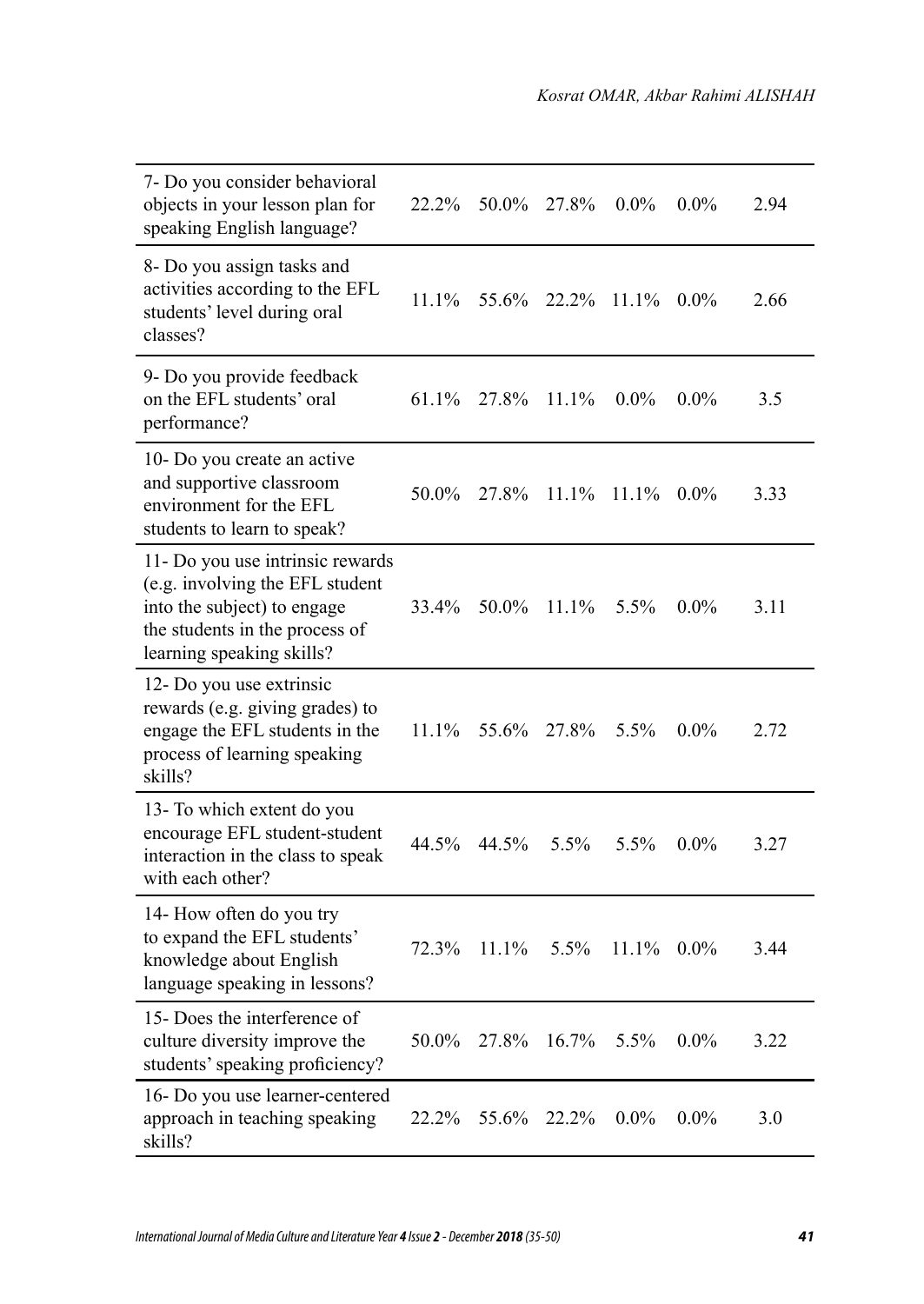*Iraklı Yabancı Dil Öğrencilerinin İngilizce Konuşmaya Teşvik Edilmesinde Motivasyon Stratejilerinin Rolü*

| 17- Do you divide the class into<br>groups during teaching speaking $44.5\%$ 33.3% 11.1% 11.1%<br>lessons?     |       |                             |  | $0.0\%$ | 3.11 |
|----------------------------------------------------------------------------------------------------------------|-------|-----------------------------|--|---------|------|
| 18 Do you encourage the<br>students to work in pairs or<br>groups cooperatively during<br>speaking lessons?    |       | 33.4% 22.2% 22.2% 22.2%     |  | $0.0\%$ | 2.66 |
| 19- Do you use technological<br>devices (e.g. Data-show, Cd-<br>player, DVD, etc.) during<br>speaking classes? |       | 55.6\% 22.2\% 11.1\% 11.1\% |  | $0.0\%$ | 3.22 |
| 20- Do you give EFL students<br>an opportunity to select<br>the topic of discussion by<br>themselves?          | 66.7% | 22.2% 5.5% 5.5%             |  | $0.0\%$ | 3.50 |

It can be seen in the answers of the participants that teachers motivate the student with different motivational strategies by raising the students' selfconfidence, using updated materials, considering behavioral objects in the lesson plan, providing feedback, creating supportive environment, using intrinsic rewards, encouraging the student-student interaction and giving opportunity to the students to select the topic of discussion by themselves. Thus, it can be said that the teachers at SU department of English language are aware of the importance of using motivational strategies in improving all language skills, especially, speaking skills.

#### **Teachers Interview Results of the Second Research Question**

Five questions were formed for ten teachers during the interviews and all questions were related to the case of the research. Teachers were free to answer the questions with no pressure and stress, they were given time to remember, think, and speak their mind.

Concerning the first question, "How can the EFL teacher and student relationship motivate a learner for learning speaking skill in classroom", respondents think that the relationship between them must pave the way to create a good environment in the class and that their relationship makes the students talk without feeling shy and leads them to have a better interaction and use language easily: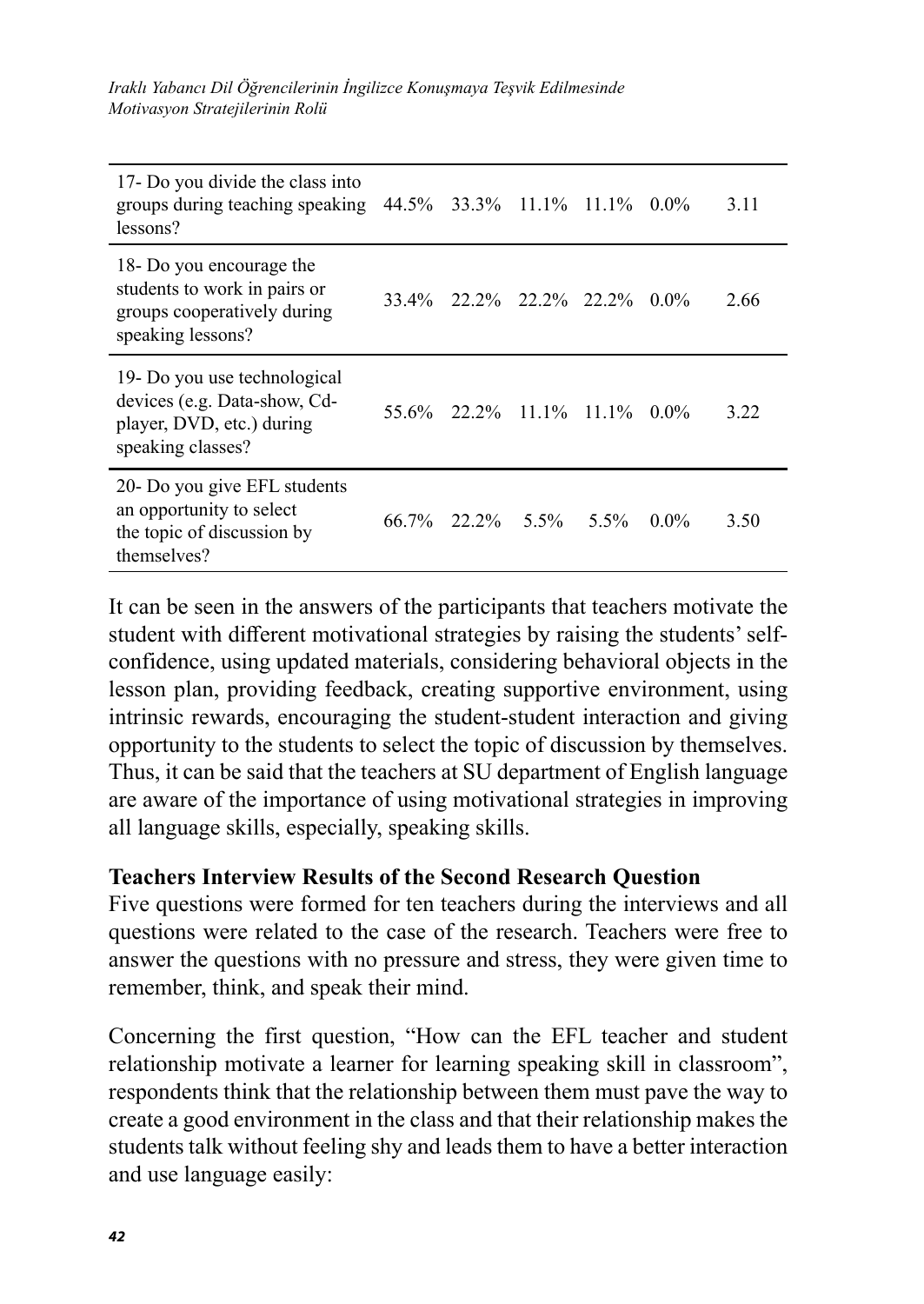Teachers 1 and 9: the relationship between me and the students create a more comfortable classroom environment for students to ask questions and it is one of the most active ways.

Teachers 3, 8 and 10: engaging the students and making them do the talk and not to feel shy at the time of speaking guide them to be more active in real conversation.

Teacher 4, 5, 6 and 7: EFL teacher can make a good class management and concrete relationship with student since students are less capable of communicating with teachers who are not in relationship with them. So, teachers are responsible for teacher-student interaction and encourage students to talk and express themselves.

Only Teacher 2 thinks that their relationship affects the students' learning of speaking skill and engagement of the learner more in conversations.

Furthermore, the teachers' answers regarding the second question, 'In your opinion is it important to use motivational strategies in speaking lessons to promote the students' motivation?', all of them think that using motivational strategies are important in teaching speaking skills:

Teachers 1, 2, 3, 4, 5, 6, 7, 8 and 10: Motivational strategies are an essential part of teaching methods because sometimes students need different strategies to be motivated and improve speaking skills. Students are able to speak but the right motivational strategy should be detected.

Teacher 9 thinks that despite their advantages and disadvantages, intrinsic and extrinsic motivation can be used. Keeping students' interests in mind matters most because in this way there will be connection between the students' interest and the subject taught.

Regarding the third question 'What are the most important strategies of a teacher to make the class room environment safe for the EFL students' motivation?', a great number of them think that enjoyable environment and using visual material are a good way of keeping the classroom quite: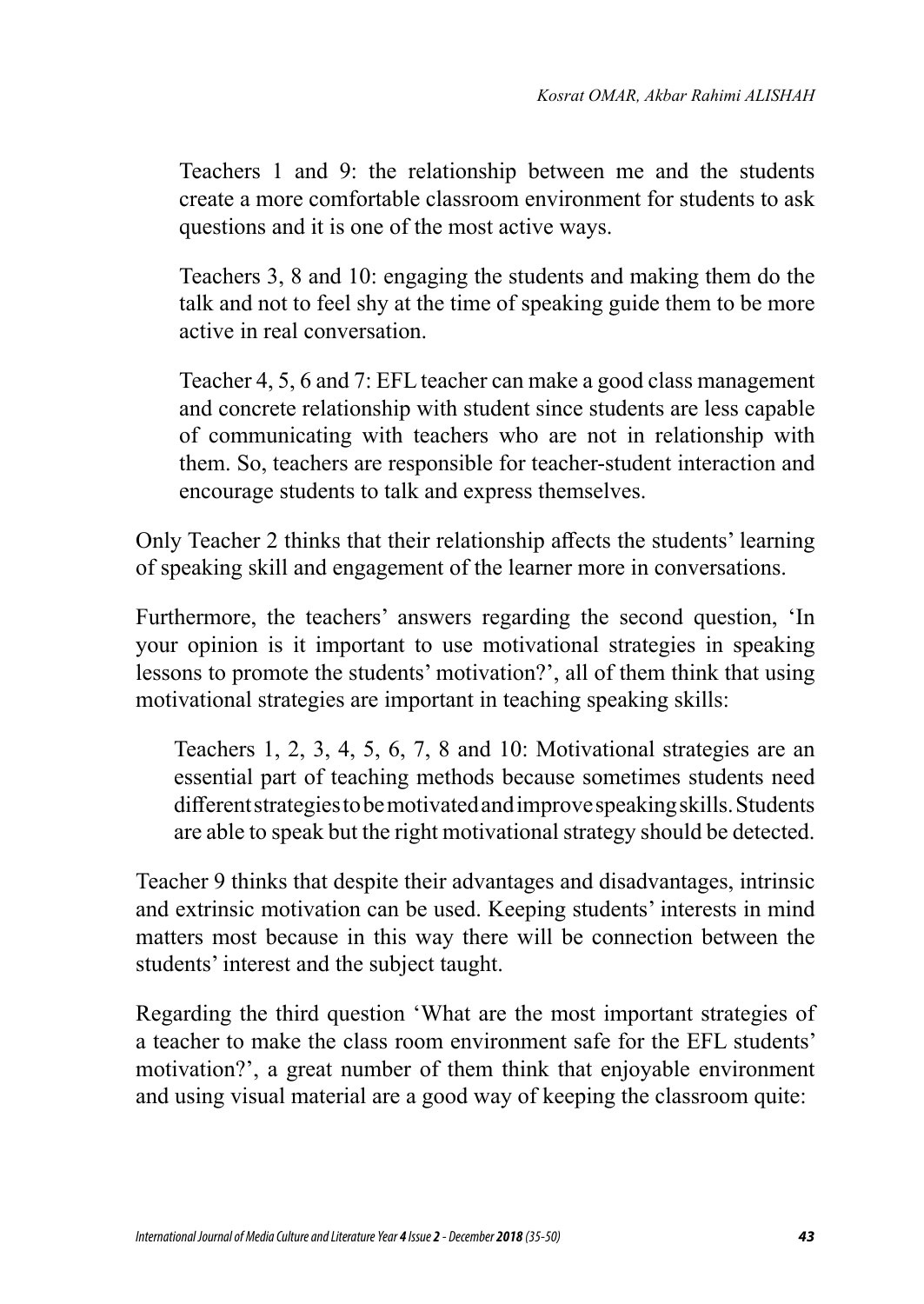Teachers 2, 4, 6, 7, 9 and 10: A teacher must be enthusiastic about his/ her subject, and teachers should create a pleasant, relaxed and enjoyable environment for their students. Besides, they must contribute in the flow of the lesson using achievable and visual materials, varying teaching methods, and last but not least, giving students a sense of control and responsibility.

Teachers 1, 3, 5 and 8 think in a different way to keep the classroom quiet and they responded as follows:

Teacher 1: I think having a lesson plan, and making the lessons digestible, using visual materials and creating a comfortable atmosphere are the most actual strategies.

Teacher 3: By assuring them that they won't be judged no matter what they say and giving them prizes.

Teacher 5: Treating the students with respect and love will make them feel safe and boost their self-confidence to participate and share their ideas.

Teacher 8: The most important strategy of teachers is to make the classroom environment safe since the classroom is a great place to learn. The teachers can move around and interact with their students to know them better. Also, getting to know students is more than just memorizing their names; it means understanding their needs, desires and interests that can motivate them to enjoy the learning process and not to be bored.

Moreover, for the fourth question 'What types of teaching materials are suitable and important for generating students' motivation?', the majority of the teachers prefer using visual materials and claim they are the most suitable:

Teachers 4, 5, 6, 7, 8 and 10: Video materials can be considered as one of the most significant elements of motivation because it helps students focus more when they hear and see the conversations of native speakers. Also, videos entertain students at the time to overcome boredom.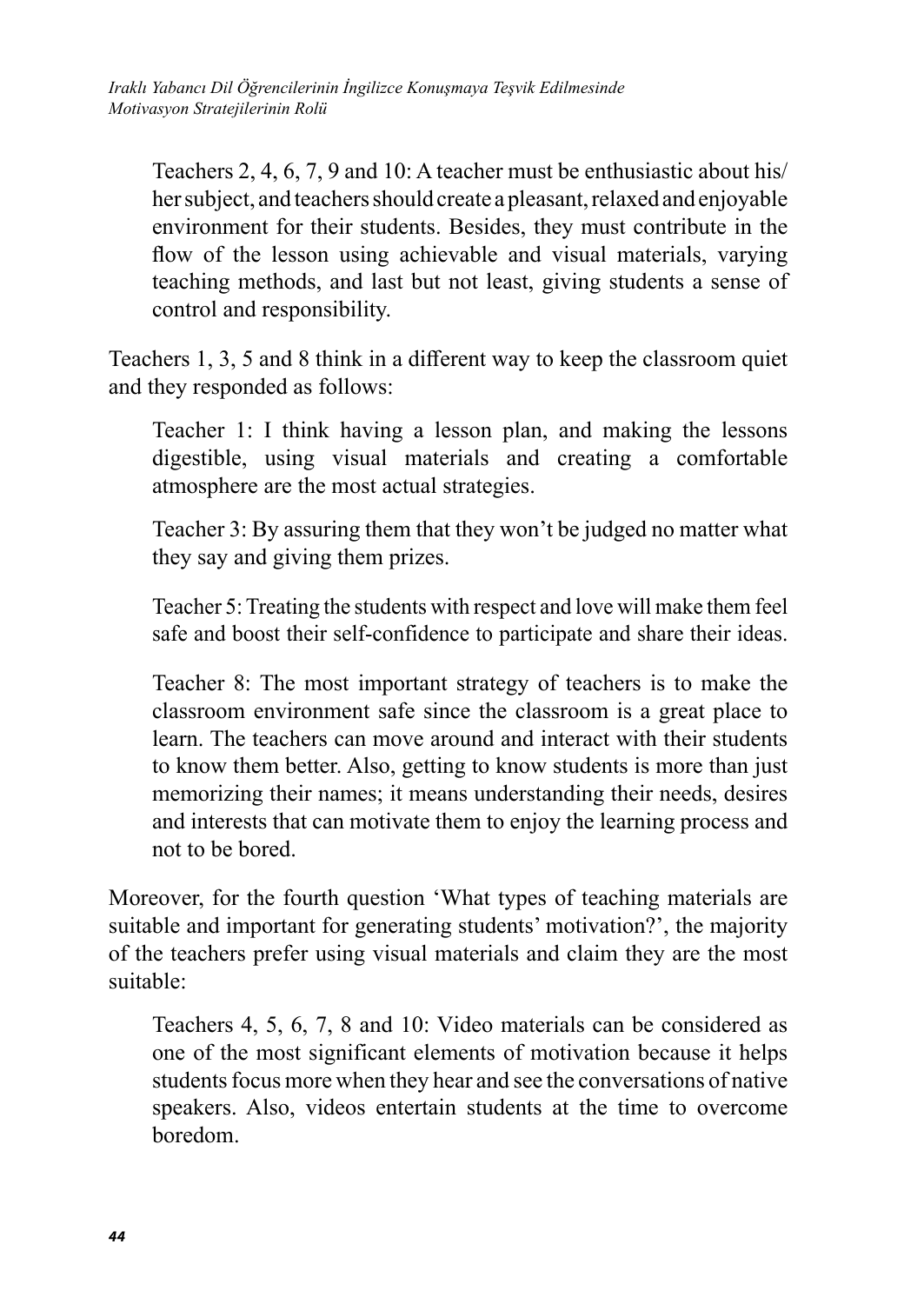Only Teachers 1 and 3 did not indicate any material and he/she just shared his/her opinion and stated that:

Teacher 1: The teacher should consider the age, ethnicity, and the gender of the students, and then the materials should be chosen accordingly.

Teacher 3: The teacher should choose a realistic and suitable material.

Another participant, Teacher 2, thinks that dedicating gifts to the most successful students, praising their cleverness and participation and making competition among the students are better than using materials.

On the other hand, Teacher 9 believes that besides using visual organizers using literature is also helpful:

Teacher 9: Using literature can be motivating because of the language awareness, multiple layers of meaning and new culture. Also, using visual materials are needed because it helps the students keep information in their mind for a longer period of time.

Finally, for the fifth question 'What types of motivational strategies do you use at the beginning, during and at the end of the speaking lessons and how do you keep them motivated?', teachers answers were divided into three parts; using motivational strategy at the beginning, in the middle and at the end of the class. Firstly, the majority of the teachers preferred to use a strategy to introduce the topic of discussion at the beginning of the class:

Teachers 1, 3, 4, 5, 7 and 8: I give them an ice breaker at the beginning, and it is better to introduce the topic at the beginning.

In contrast, Teachers 2, 6 and 10, each of them, preferred other ways and using different strategies at the beginning of the class:

Teacher 2: Dedicating gifts to the most successful students is a good strategy to start the lesson.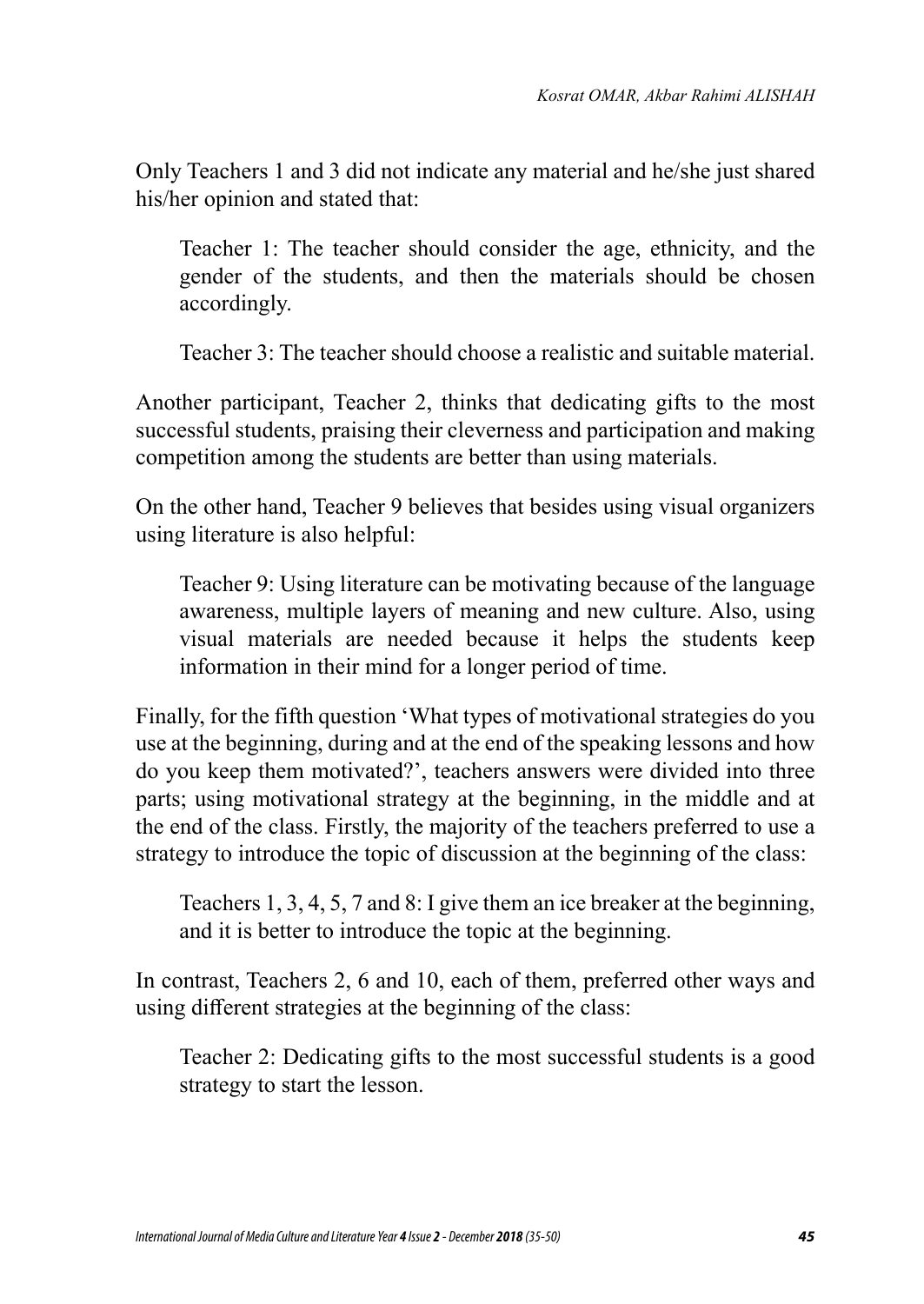Teacher 6: My class always starts with watching a video to warm my students up.

Teacher 10: Attracting the attention of the students with a sense of humor, a brief review of the previous material through distributing short questions are good warming ups.

Regarding the strategies that the teachers preferred to use during class, a great number of the teachers like to divide the students to small groups and letting them to work cooperatively:

Teachers 1, 2, 3, 8, 9 and 10: During the class I promote group work by engaging the students.

Only one teacher (Teacher 4) uses short videos about the topic in order to be clearer while Teacher 7 uses authentic material that the students can connect with, and that matches their needs and interests. Moreover, Teachers 5 and 6 let the students share their opinions about the lesson and have discussion with each other during the class.

Finally, concerning the strategies to be used at the end of speaking classes, the majority of the teachers give time to their students for expressing their ideas and what they have learned and commenting on the topic:

Teachers 1, 2, 3, 4, 5, 6 and 10: Finally, the lesson should end up with letting the students to speak out by sharing their own thoughts regarding the topic, asking them to talk about what they have understood and complete the missing parts of their speaking.

As the questionnaire, a set of 20 questions were used for the students. The questionnaire items were five-point Likert scale items to address the opinions of the respondents using ''Always'', ''Often'', ''Sometimes'', ''Rarely'' and ''Never '' ticks. Below is the table where the results of each question is explained in detail.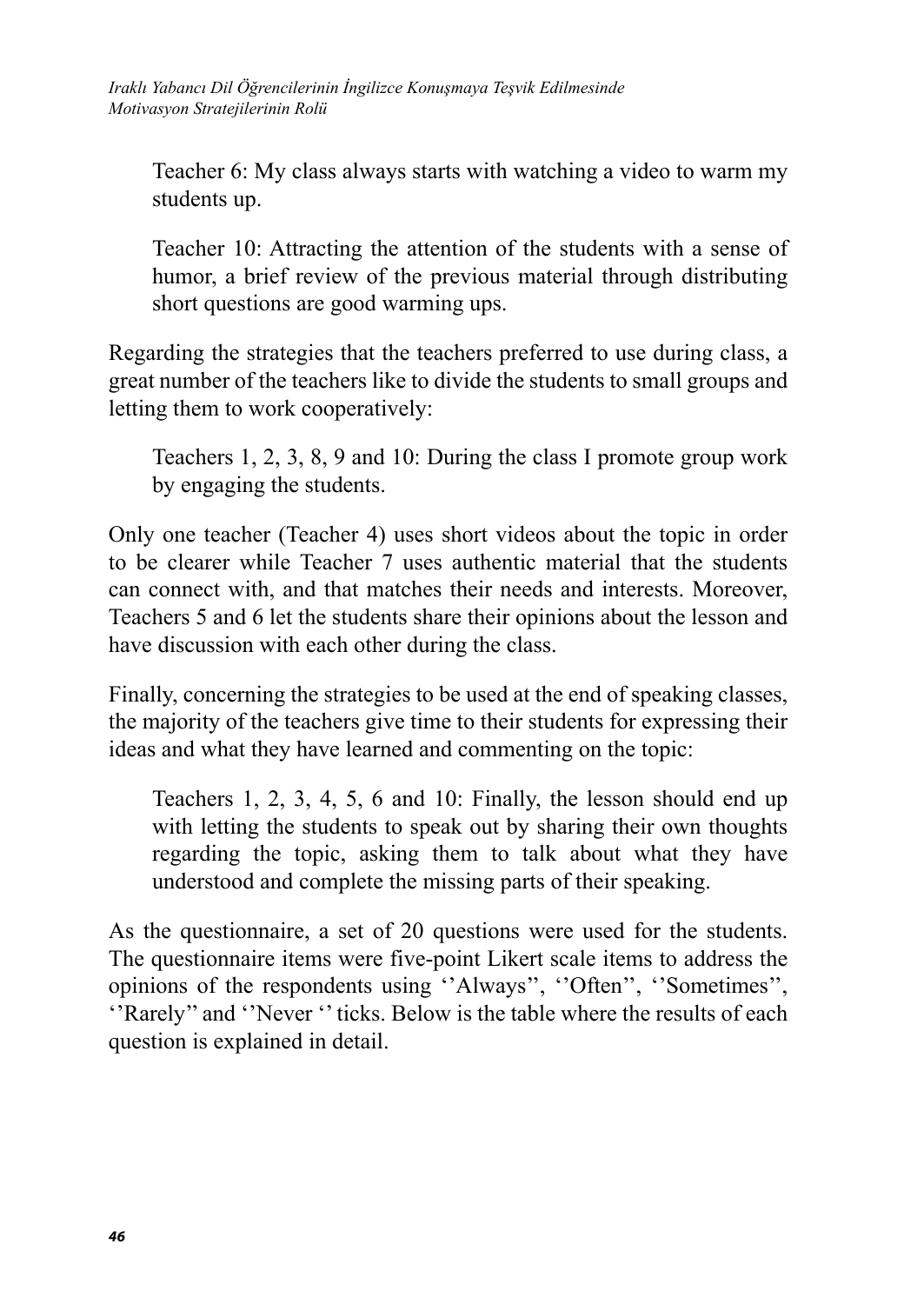|                                                                                                                                       | A <sub>1</sub> | Of    | St      | Ra      | <b>NV</b> | Weighed<br>mans |
|---------------------------------------------------------------------------------------------------------------------------------------|----------------|-------|---------|---------|-----------|-----------------|
| 1- Does motivation lead<br>you to improve your tasks<br>speaking performance?                                                         | 22.1%          | 20.3% | 50.4%   | $4.4\%$ | 2.8%      | 3.54            |
| 2- Do you like learning<br>speaking English<br>language?                                                                              | 74.3%          | 14.2% | $9.7\%$ | 1.8%    | $0.0\%$   | 4.61            |
| 3- Do you think learning<br>speaking English<br>language is useful?                                                                   | 76.9%          | 11.5% | 8.8%    | 2.8%    | $0.0\%$   | 4.62            |
| 4- Does learning<br>speaking English<br>language help you<br>improve other skills (e.g.<br>listening, reading, and<br>writing)?       | $15.1\%$       | 23.8% | 50.4%   | 2.8%    | 1.8%      | 3.47            |
| 5- Does the speaking<br>lessons you are studying<br>make it easier for you to<br>communicate with native<br>speakers of the language? | 21.2%          | 23.8% | 33.6%   | 11.5    | 9.9%      | 3.35            |
| 6- Does English films,<br>music, etc. help you<br>improve your speaking<br>performance?                                               | 18.5%          | 21.2% | 43.3%   | 10.6%   | $6.4\%$   | 3.35            |
| 7- Do you have a desire<br>to learn to speak English<br>language within yourself?                                                     | 53.9%          | 24.7% | 13.3%   | 5.3%    | 2.8%      | 4.22            |

**Table 2:** Students' questionnaire results of the third research question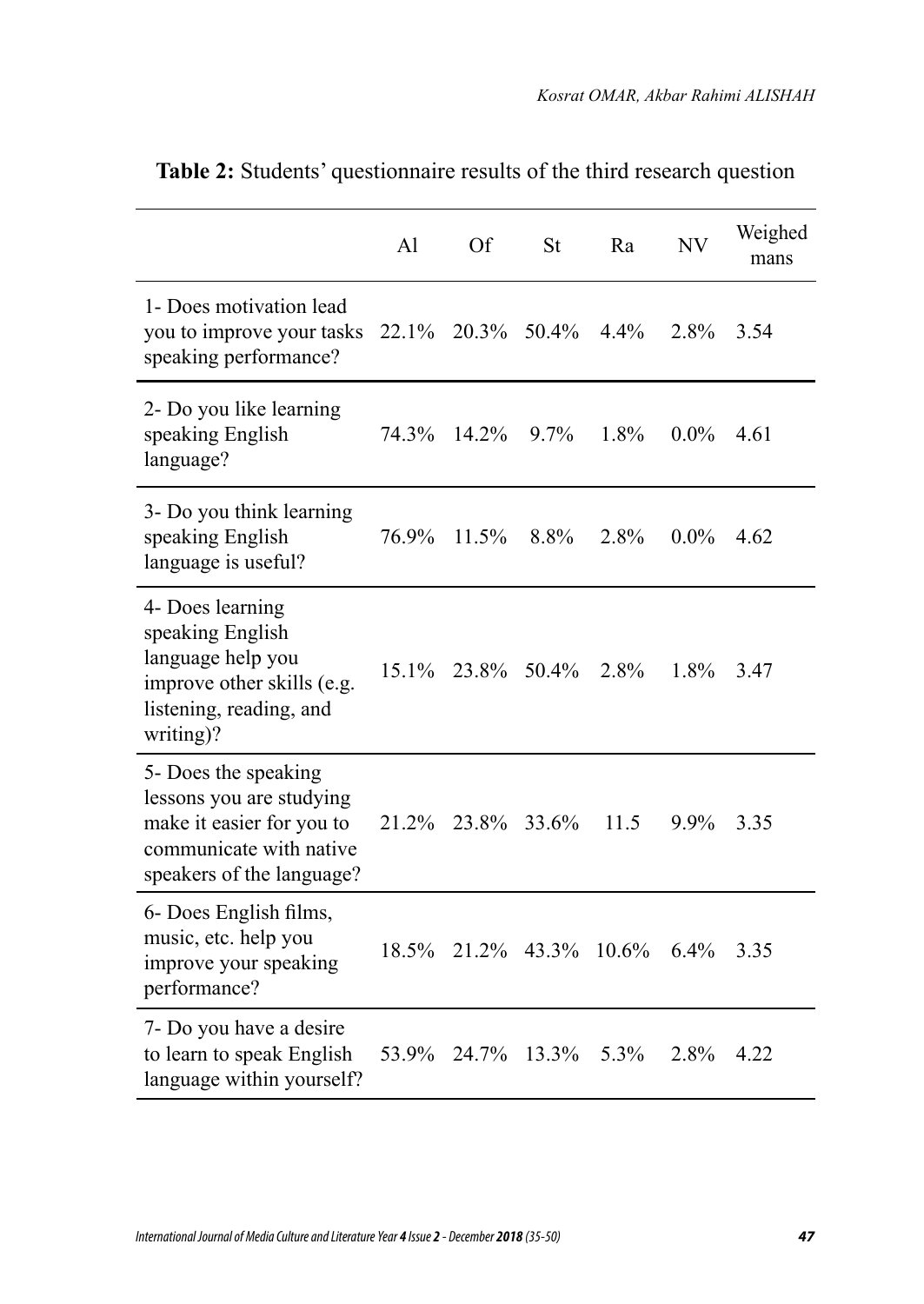*Iraklı Yabancı Dil Öğrencilerinin İngilizce Konuşmaya Teşvik Edilmesinde Motivasyon Stratejilerinin Rolü*

| 8- Do the materials<br>of teaching speaking<br>English language suit<br>your needs?                                    | 4.4%  | 11.5%    | 36.3% | 30.1% | $17.7\%$   | 2.54 |
|------------------------------------------------------------------------------------------------------------------------|-------|----------|-------|-------|------------|------|
| 9- Do the EFL teachers<br>create a positive and<br>active classroom<br>environment for you<br>during speaking classes? | 7.9%  | $14.1\%$ | 51.3% | 20.3% | $6.4\%$    | 3.48 |
| 10- Do they provide<br>speaking oral activates<br>(role-play, presentation)<br>to accomplish?                          | 7.9%  | 23.8%    | 45.1% | 18.5% | 4.8%       | 3.54 |
| 11- Do they distribute all<br>of you into groups during<br>speaking lessons?                                           | 11.5% | 18.5     | 38.9% | 24.7% | $6.4\%$    | 3.4  |
| 12- Do they encourage all<br>of you to work in pairs<br>or groups collaboratively<br>during teaching<br>speaking?      | 10.6% | 19.5%    | 39.8% | 23.7% | 6.4%       | 3.4  |
| 13- Do they use<br>technological devices<br>(e.g. data-show, DVD,<br>CD player, etc.) during<br>teaching oral classes? | 15.1% | 17.6%    | 36.3% | 23.1% | 7.9%       | 3.8  |
| 14- Do they have an<br>appropriate, friendly<br>relationship with all of<br>you?                                       | 11.5% | 20.3%    | 33.6% | 23.8% | 10.8% 2.98 |      |
| 15- Do they connect<br>teaching speaking<br>materials with the<br>students' daily life?                                | 7.9%  | 15.9%    | 38.1  | 24.7% | 13.4%      | 2.80 |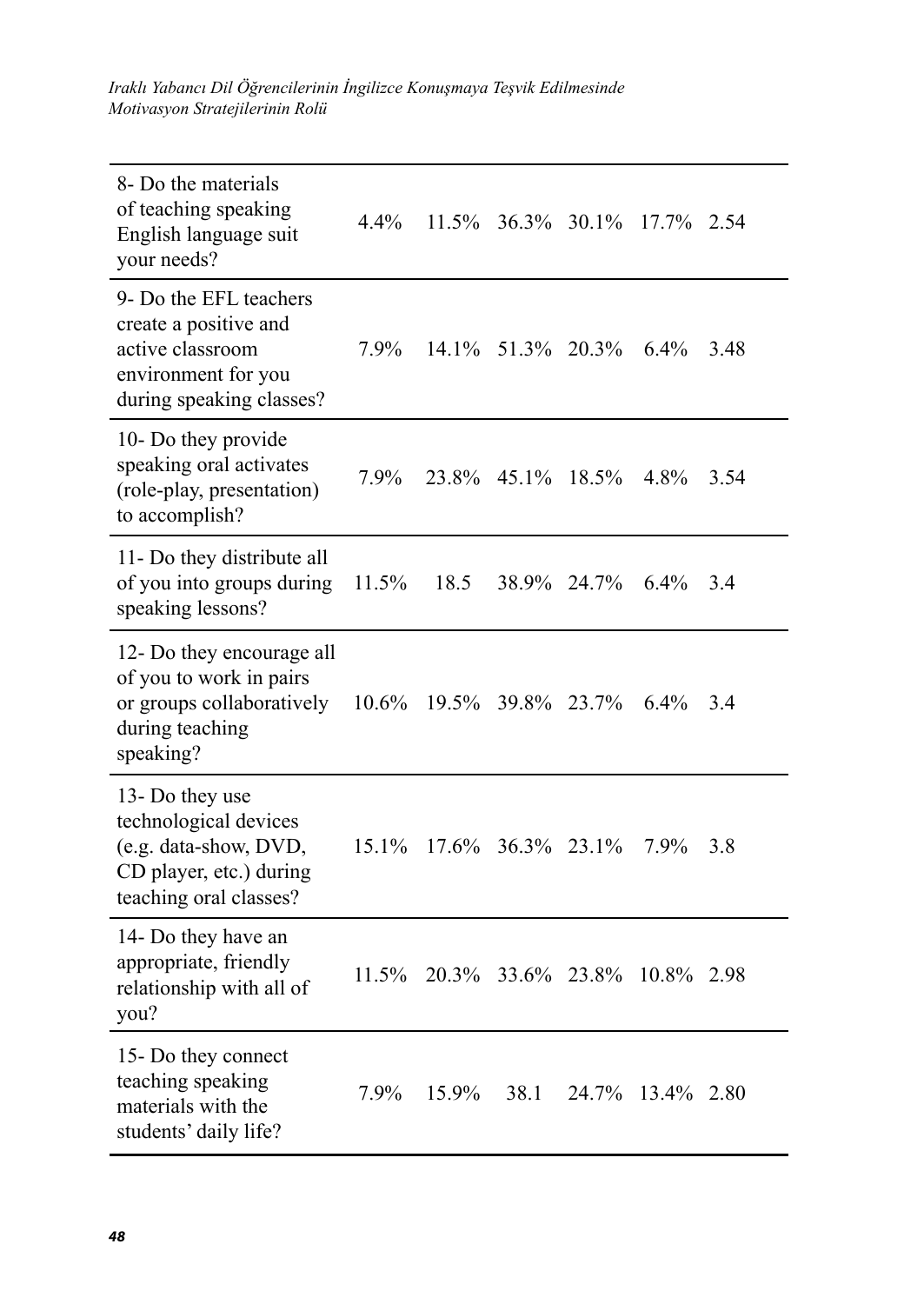| 16- Do they give all of<br>you enough chance to<br>express your own ideas?                   |         | 14.2% 31.8% 37.2% 12.4%   |                              | $4.4\%$ | 3.38 |
|----------------------------------------------------------------------------------------------|---------|---------------------------|------------------------------|---------|------|
| 17- Do they offer<br>rewards and grades on<br>all students' academic<br>performance?         | $4.4\%$ |                           | 13.3% 40.7% 22.1% 19.5% 2.61 |         |      |
| 18- Do they monitor all<br>your performance and<br>progress in speaking<br>English language? | 4.4%    | 21.2\% 47.7\% 20.5\%      |                              | $6.2\%$ | 2.97 |
| 19- Do they encourage<br>you all to think critically<br>during speaking lessons?             |         | $9.7\%$ 17.6% 50.4% 14.2% |                              | 8.1%    | 3.7  |

It can be said that the majority of the students think that motivation is a great power, they always like to learn to speak English language because they believe that speaking English language is useful. Nevertheless, they think that learning to speak not always, 'but sometimes' motivates them to improve other skills and sometimes their speaking lessons help them to be able to speak with a native speaker. The reason of this is that materials of teaching speaking sometimes 'not always' suit their needs.

Moreover, all the students think that using motivational strategies are important and the teachers should use motivational strategies not only to improve speaking skills, but also to develop other language skills. Likewise, they believe that without using motivational elements, students cannot focus on the class and feel boredom. According to the students' opinions, punishment and reward theory is an essential way to be used in general, introducing the topic at the beginning by showing short videos and group work during the speaking classes.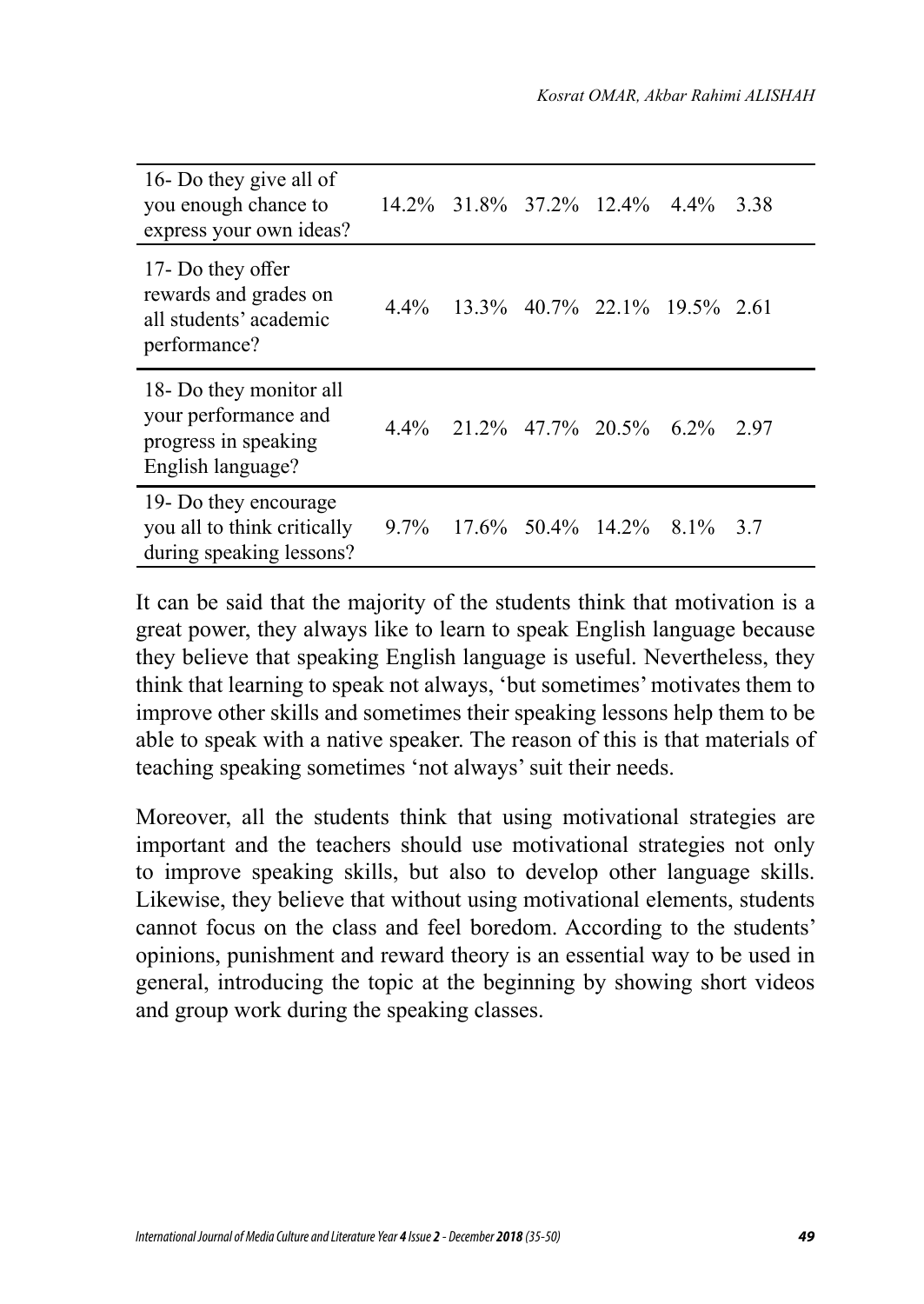*Iraklı Yabancı Dil Öğrencilerinin İngilizce Konuşmaya Teşvik Edilmesinde Motivasyon Stratejilerinin Rolü*

### **Conclusion**

The findings of the study reveal that the strategies such as applying role-play, debating and problem-solving, employing group/pair work discussion and providing friendly learning environment are very important for engaging students in speaking activities. The teachers also reported that providing students with different activities, asking them to do presentation, adopting student-centered approach, paying attention to individual needs and preventing students from using L1 are among strategies that can be used for helping students engage in speaking activities. Also, the majority of the students was motivated and think that motivational strategies are important to improve one's speaking skills. Also, the students belive that a friendly relationship, group work and creating enjoyable atmosphere are the most effective motivational strategies for developing students' speaking skills.

## **References**

*Ahmad, K (2016). Implemented Strategies of Enhancing Motivation among Iraqi Students for Learning English Language. Sallahadin University; Iraq Erbil.*

*Boughazzoula. A (2016) The Role of Teachers' Feedback in Improving Students' Speaking Skill.*

*Brown, H. D (2007,) Principles of Language Learning and Teaching (5th ed.). NY: Pearson Education, Inc.*

*Burden, P. R., & Byrd, D. M. (2007). Methods for effective teaching: Promoting K-12 student understanding. Boston: Pearson/Allyn & Bacon.*

*Dörnyei, Z. (2001) Motivational Strategies in the Language Classroom. Cambridge: Cambridge University Press.*

*Dornyei, Z., & Ushioda, E (2011) Teaching and Researching Motivation, 2nd ed. Harlow: Longman.*

*Mawlood, M (2016) Motivating English Foreign Language Students to speak in English Classrooms. Salahaddin University, Iraq-Erbil.*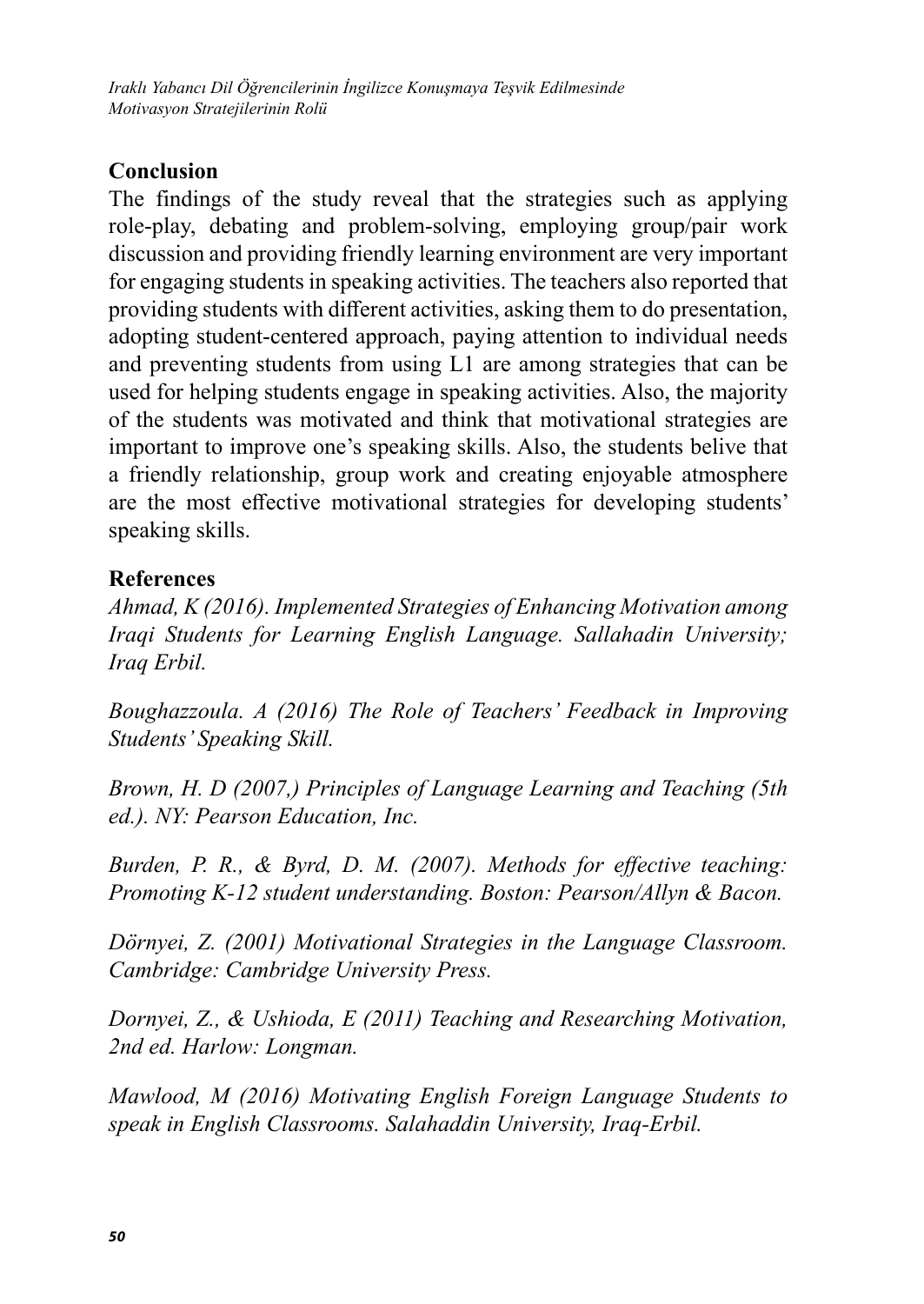# *The Impact of Educational Games and Gender on Five Year old Iraqi Efl Learners*

## *Akram AL-ZANGANA<sup>1</sup> Dr. Akbar Rahimi ALISHAH<sup>2</sup>*

#### **Abstract**

The present study aims to investigate the impact of educational games as a significant learning technique in teaching English vocabulary to five-year old Iraqi EFL learners. The sample of the study was 32 preschool children at Wano private kindergarten. They were divided into two different groups; the experimental group which were taught by using educational games and the control group which were exposed to the traditional methods of vocabulary teaching; there were 16 students in each group (8 males and 8 females). A checklist was used as the data collection instrument which consisted of 36 items vocabulary. At the beginning of the study samples were given a pretest to measure their vocabulary performance. Then, after six weeks of treatment, they were post tested. The outcomes showed a significant difference between experimental group and the control group in terms of posttest achievement in English vocabulary scores. Therefore, the educational games proved to be useful in teaching English vocabulary. Furthermore, the influence of gender on five-years-old Iraqi preschool kids in learning new English vocabulary with educational games in the experimental group and without educational games in the control group was examined by means of independent sample t-tests. The analyzed data showed no significant gender effect for both groups in learning new English vocabulary.

*Keywords: English as a foreign language, vocabulary teaching, educational games, very young learners, early childhood education, Total Physical response, five-year-old children*

*<sup>1</sup> İstanbul Aydın University, İstanbul, akramfaraj@yahoo.com*

*<sup>2</sup> Lecturer, Dr. Akbar Rahimi ALISHAH, İstanbul Aydın University*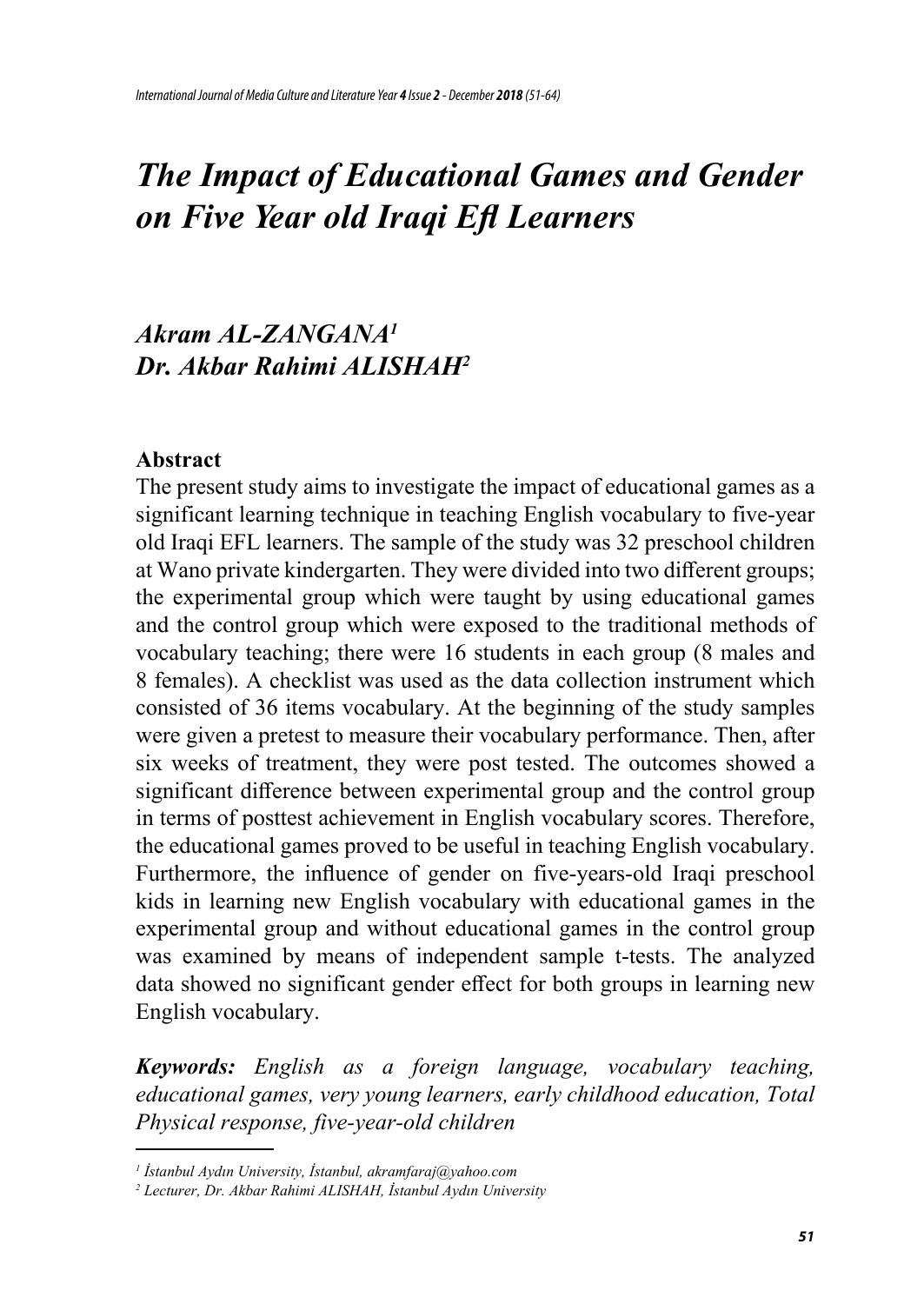## **Eğitim Oyunlarının ve Cinsiyetin Beş Yaşındaki Iraklı Öğrenciler Üzerindeki Etkisi**

## **Öz**

Bu çalışmanın hedefi, eğitsel oyun tekniğinin beş yaş, okul öncesi öğrencilerinin İngilizce kelime öğrenimi üzerindeki tesirini araştırmaktır. Çalışmanın örneklemi ise 16 erkek ve 16 kız olmak üzere beş yaşında olan toplam 32 özel anaokulu öğrencisinden oluşmaktadır. İki farklı gruba ayrıldılar. Her grup için 16 öğrenci vardı (8 erkek ve 8 kadın). Veri toplama aracı, hazırlanan 36 maddelik Yabancı Dil Olarak İngilizce Kelime Performans Kontrol Listesi'den ibarettir. Altı haftalık bir süre içinde iki gruba Tümüyle Fiziksel Tepki metodu ile resimli kartlarla 36 kelime öğretilmiştir. Deneysel grupta eğitsel oyunları kullanılırmıştır ve kontrol grubunda ise eğitsel oyunları kullanılmamıştır. Deneyin nihayetinde t-test incelemesi yapılmış ve eğitsel oyunları aracıyla öğrenen deneyde konu olan grubun lehine olarak iki grup arasında İngilizce kelime başarısı açısından tesir büyüklüğü aşırı derecede açık bir ihtilaf bulunmuştur. Ayrıca yabancı dil olarak İngilizce kelime öğrenimine, bahsedilen deneysel grupta eğitsel oyunlarıyla ve kontrol grubunda eğitsel oyunları olmaksızın, cinsiyetin tesiri olup olmadığı konusu da t-testler aracıyla incelenmiştir. Son olarak, bu iki grup için İngilizce kelime öğreniminde anlamsız bir cinsiyet tesiri bulunmuştur.

*Anahtar Kelimeler: Yabancı dil olarak İngilizce, kelime öğretimi, eğitsel oyunlar, çok küçük öğrenciler, erken çocukluk eğitimi*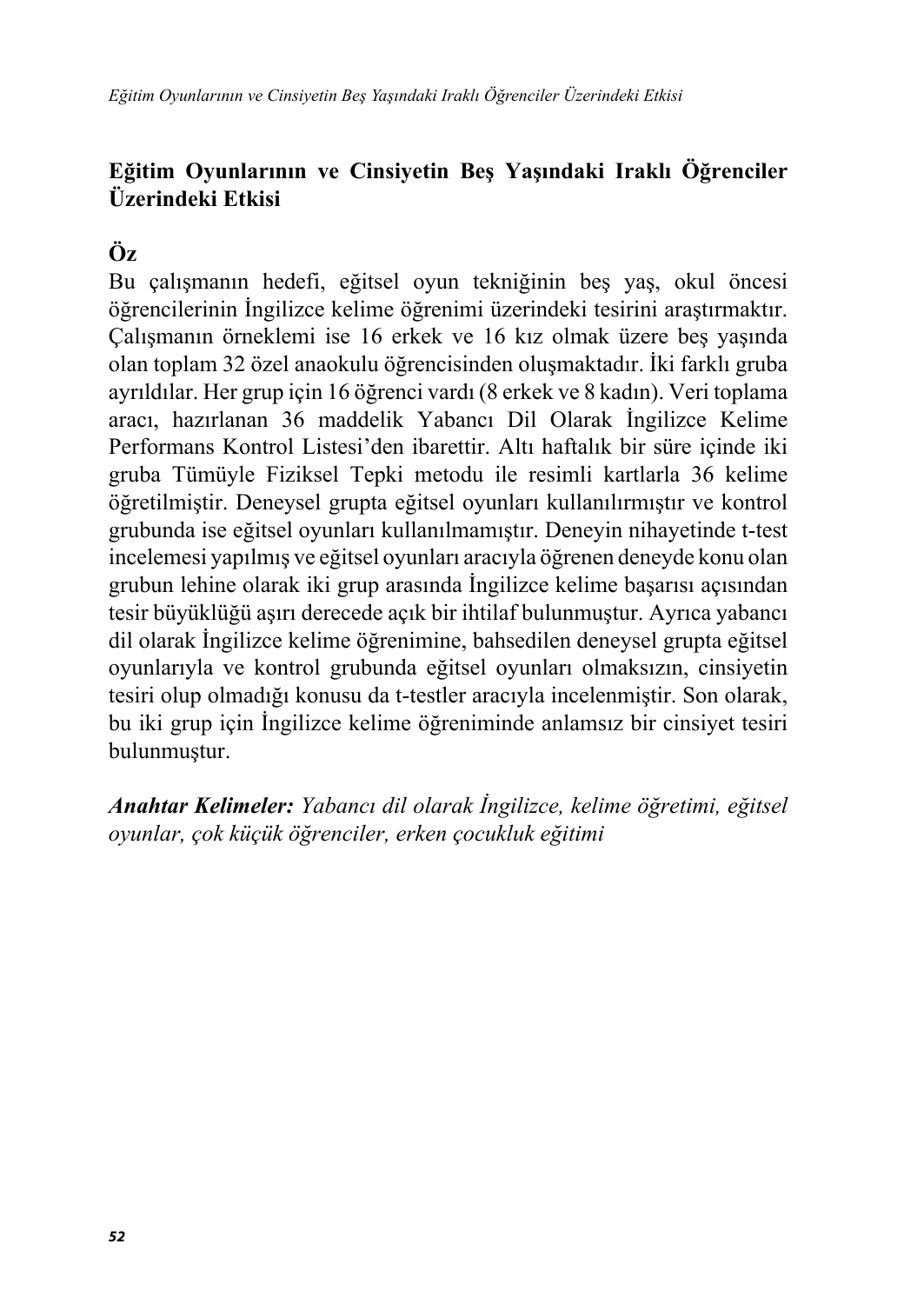#### **Introduction**

Teaching a new language to very young learners can involve various techniques such as storytelling, videos, finger plays, singing, and educational games (Larsen-Freeman, 2002). In fact, these techniques and educational games are recommended for every individual who is learning a new language, however, especially for very young learners due to the fact that games offer student-centered context, motivation, little stress, fun, competition, collaboration, inspiration, active and social participation (Jafarian, 2017, Deesri, 2002; Fisher, 2004).

Using educational games as an instrument to improve the process of language learning, especially learning English as a foreign language, was examined in several studies such as Yip & Kwan, 2006; Cheng & Su, 2012; Aslanabadi and Rasouli, 2013; Riahipour and Saba 2012; Efendi, 2013 and Alemi, 2010. The results of these studies shows that using games, especially educational games in learning English as foreign language is very useful and it helps the learners to acquire the knowledge of the target language in an easier way.

The process of learning a language (either first or foreign language) starts with learning sounds and vocabulary as McGlothlin, (1997) states. Vocabulary is the collection of the total words of a language (Merriam-Webster, 2016), and there are two types of vocabulary which are Expressive and Receptive. Expressive vocabulary includes those words that a child could use them by uttering or expressing them while receptive vocabulary is about understanding what is said to the child or in other words, understanding the meanings of the words (Brownell, 2000).

Vocabulary is a prerequisite for the improvement of foreign language since vocabulary development or learning new words accounts for the most of the understanding (Bromley, 2007). Vocabulary comes in first place while teaching an additional language to very young students since naming objects is important at the beginning. Nevertheless, very young children are able to comprehend with the help of concrete contexts, therefore teaching vocabulary for them requires visual and concrete representations like picture cards (Gordon, 2007). Educational games are the games which are designed to be played in the teaching environment to help students gain information regarding specific objects or acquire new skills as they play.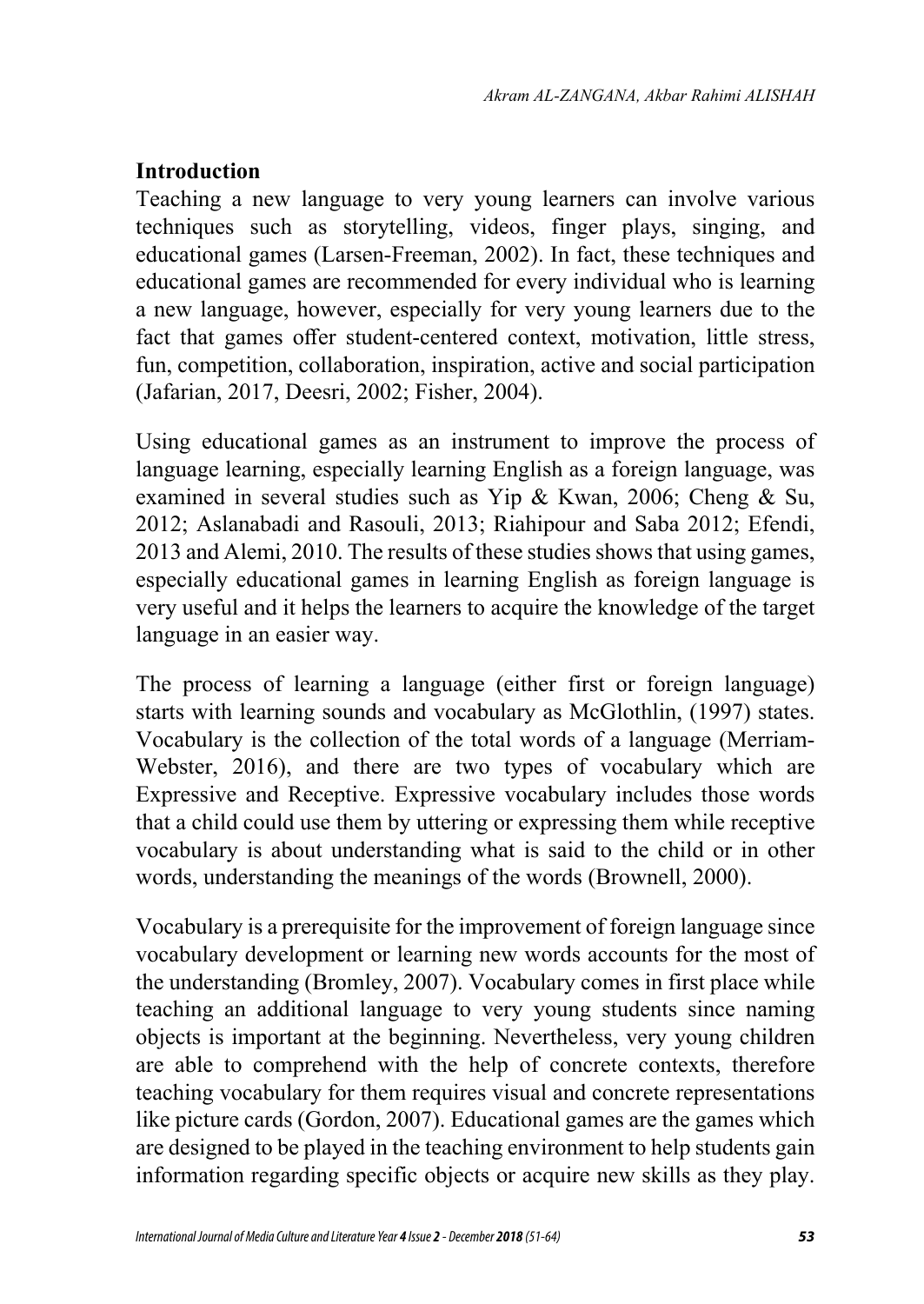Educational games can involve individual or group activities that are used for supporting very young children in the learning process.

Educational games have an important role in creating a low stress, relaxed and enjoyable atmosphere for learning new words and vocabulary items. Using play activities and language games help students remember new words and vocabulary more easily (Taheri, 2014, Jafarian, 2017).

Moreover, the influence of the gender on foreign language teaching and learning was investigated in several studies such as Aslan, 2009; Olszewski-Kubilius & Turner, 2002; Swiatek & Lupkowski-Shoplik, 2000; Dursun, 2007. The result of these studies supports the superiority of females in learning foreign language compared to males. In other words, female scores were higher and better than male scores in learning the target language. In contrast with these studies, there are also a few studies which have resulted with male superiority (Vahdat and Rasti- Behbahani, 2013; Cross, 1983). The results of these studies revealed that males achieved higher scores than females. In other words, the findings of both studies support the superiority of males in learning foreign language while in the studies of Burgoyne, Kelly, Whiteley and Spooner, 2009; Grace, 2000 non-significant difference between the two genders were found.

The present study aims at finding out the impact of educational games on five-year-old Iraqi EFL learners. Furthermore, another purpose of the current study is to investigate the influence of gender on five-years-old Iraqi preschool kids in learning new English vocabularies.

This study has tried to find out whether there is a statistically significant difference between the experimental group achievement scores which was taught by educational games, and the control group which was taught without educational games in learning English vocabulary, of Iraqi EFL preschool learners or not? Also, whether there is a statistically significant gender effect on Iraqi five-years-old EFL vocabulary learners in the experimental group which was taught by educational games, and the control group which was taught without educational games, with respect to learning new English vocabulary?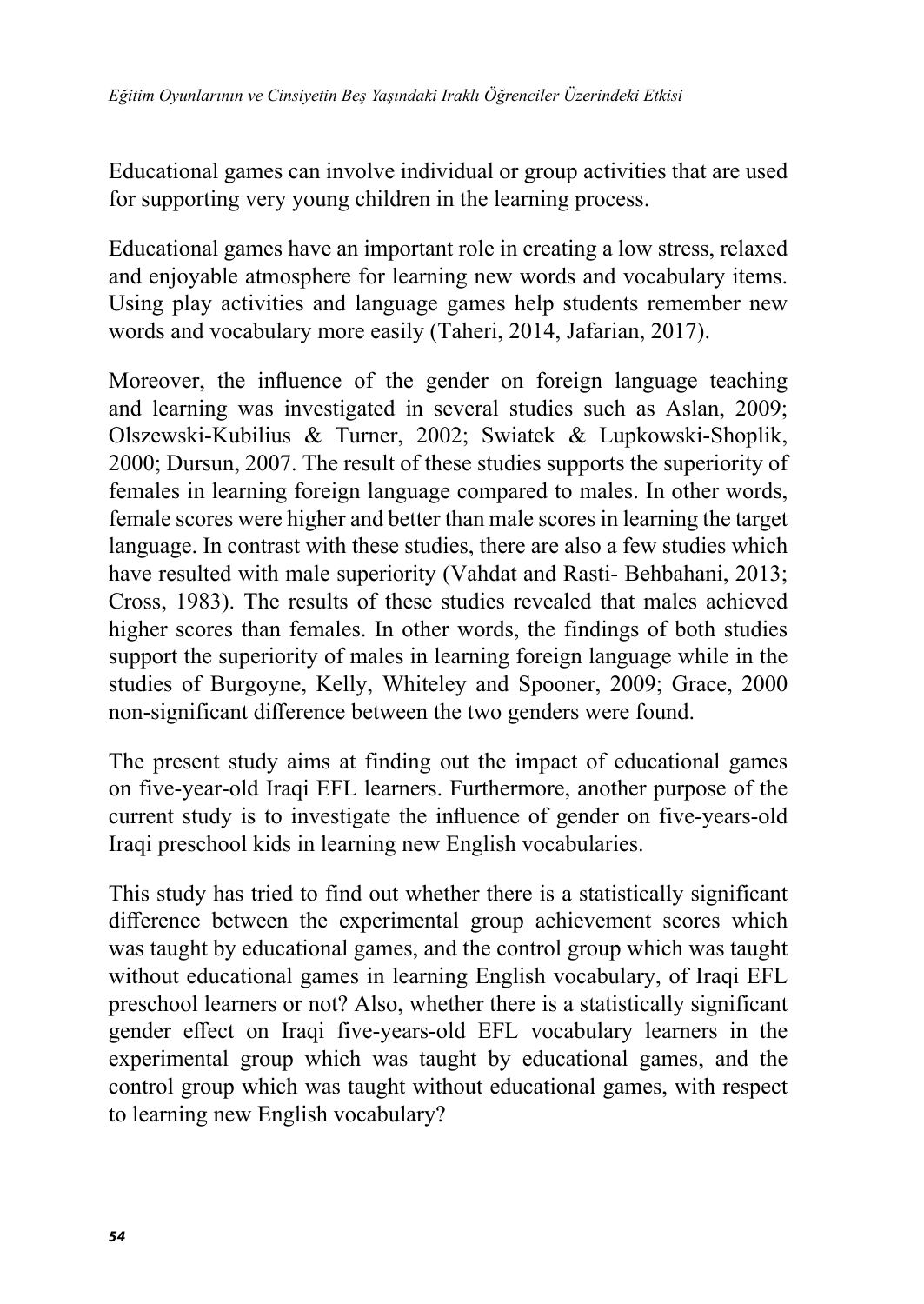#### **Methodology**

The samples of the present study included 32 five-years-old children, including 16 male children and 16 females, studying at Wano private preschool in Kalar district. All of them were five-years-old. The children were divided into two groups equally; the experimental group and the control group; each group consisted of 16 children (see table 1). The realization of the current study included educational vocabulary games which fits the intended behavioral objectives of the research. Thus, four different games were implemented with different aims; the games were Hear and Jump by Cratty (1971), Musical Fingers by Drinkwater (2008), Elodie's Vocabulary Games by Drinkwater (2008) and Vocabulary Hunt by Drinkwater (2008).

| <b>Groups</b> |              | <b>Samples</b> | <b>Total</b> |  |
|---------------|--------------|----------------|--------------|--|
|               | <b>Male</b>  | Female         |              |  |
| Exp. Group    |              |                | 16           |  |
| Con. Group    |              |                | 16           |  |
| Total         | $\mathsf{r}$ | h              | 32           |  |

A checklist was used as the data collection instrument in agreement with the Total Physical Response (TPR) lessons' content. Burk (2005) argues that checklists are a fast and easy way of collecting data and it plays an assessment tool role in the field of language learning. Thus, a checklist was prepared in different topics such as animals and foods so as to be suitable for the participants level, age and the content of the lesson.

#### **Table 2:** Checklist

| Performance Indicators             | Performed (1) Not Performed (0) |
|------------------------------------|---------------------------------|
| The child pointed to the apple.    |                                 |
| The child pointed to the bird      |                                 |
| The child pointed to the butterfly |                                 |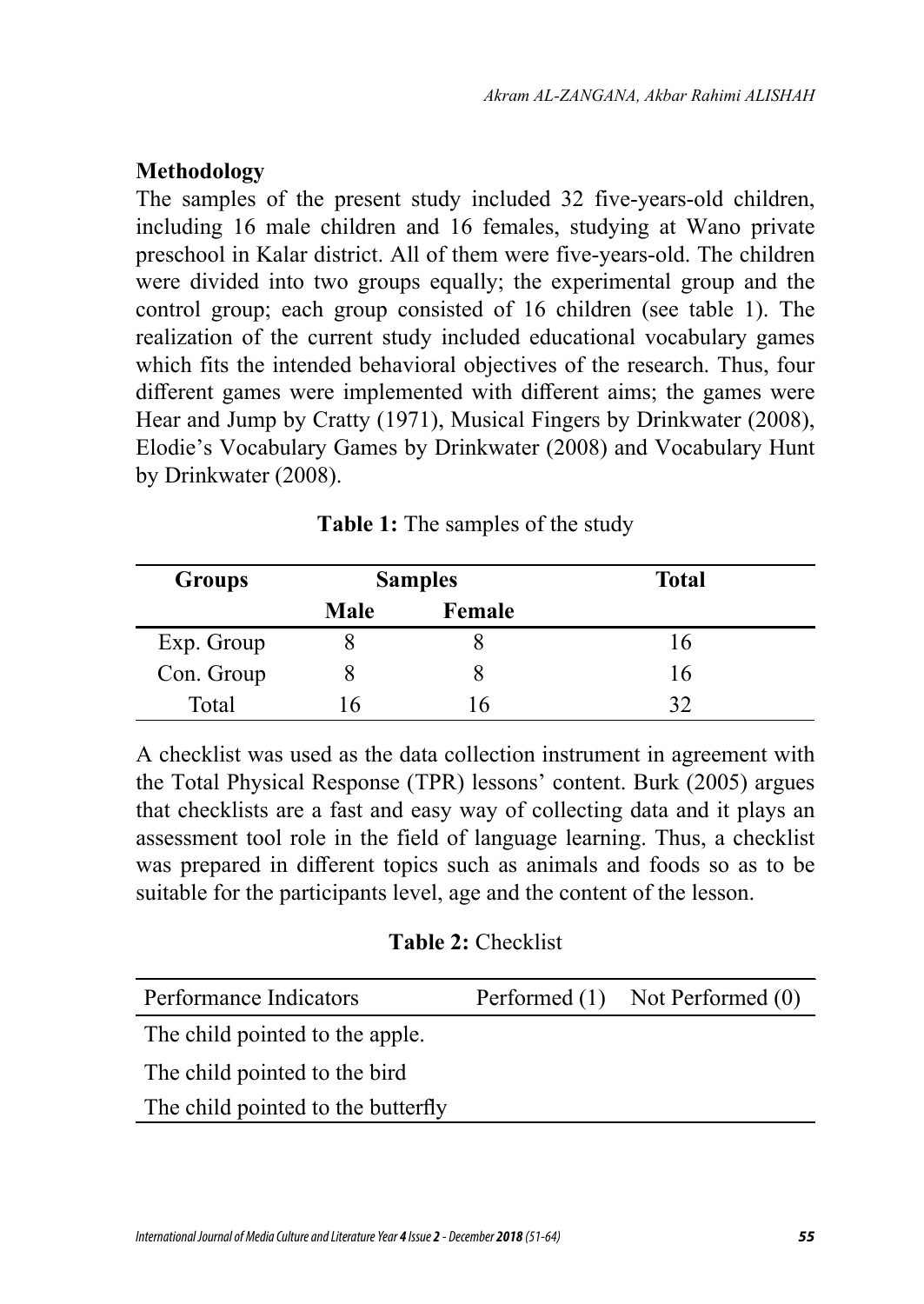### **Procedure**

The students' parents were informed about their children's participation in this research and the aims of the study. After that, a schedule was fixed in cooperation with the preschool administrator (see table 3). Both groups were given two, 30-minutes long lectures per week.

|                | Days of week         |                            |  |  |
|----------------|----------------------|----------------------------|--|--|
| Weeks          | Monday               | Thursday                   |  |  |
|                | Cat, Dog, Bird       | Banana, apple, cherry      |  |  |
| $\mathfrak{D}$ | Lion, Horse, Bear    | Carrot, pear, watermelon   |  |  |
| 3              | Deer, Goat, pig      | Potato, strawberry, orange |  |  |
| 4              | Sheep, Goose, Duck   | Tomato, grape, corn        |  |  |
| 5              | Frog, Rat, Butterfly | Egg, honey, kiwi           |  |  |
| 6              | Fish, Camel, Turtle  | Milk, yogurt, pizza        |  |  |

**Table 3:** Vocabulary items taught to both experimental and control group

Following that, the researcher administered the pretest on Thursday, the 9th of November, 2017 by utilizing Vocabulary Performance Checklist. Thus, every child was tested alone so as to keep the internal validity. Then, three flash cards were shown on the ground and the researcher asked the child in English language to 'point to….' waiting for fifteen second until the child responded, if he/she pointed to the right card the researcher marked it as 'performed' and he/she was given 1 mark, if he/she pointed to the wrong card the researcher marked as 'not performed' and he/she was given 0 mark. If a child did not respond, the researcher asked him/her again in child's native language, if he/she did not perform the task, the researcher marked it as not performed and she/he was given 0 mark (See table 4).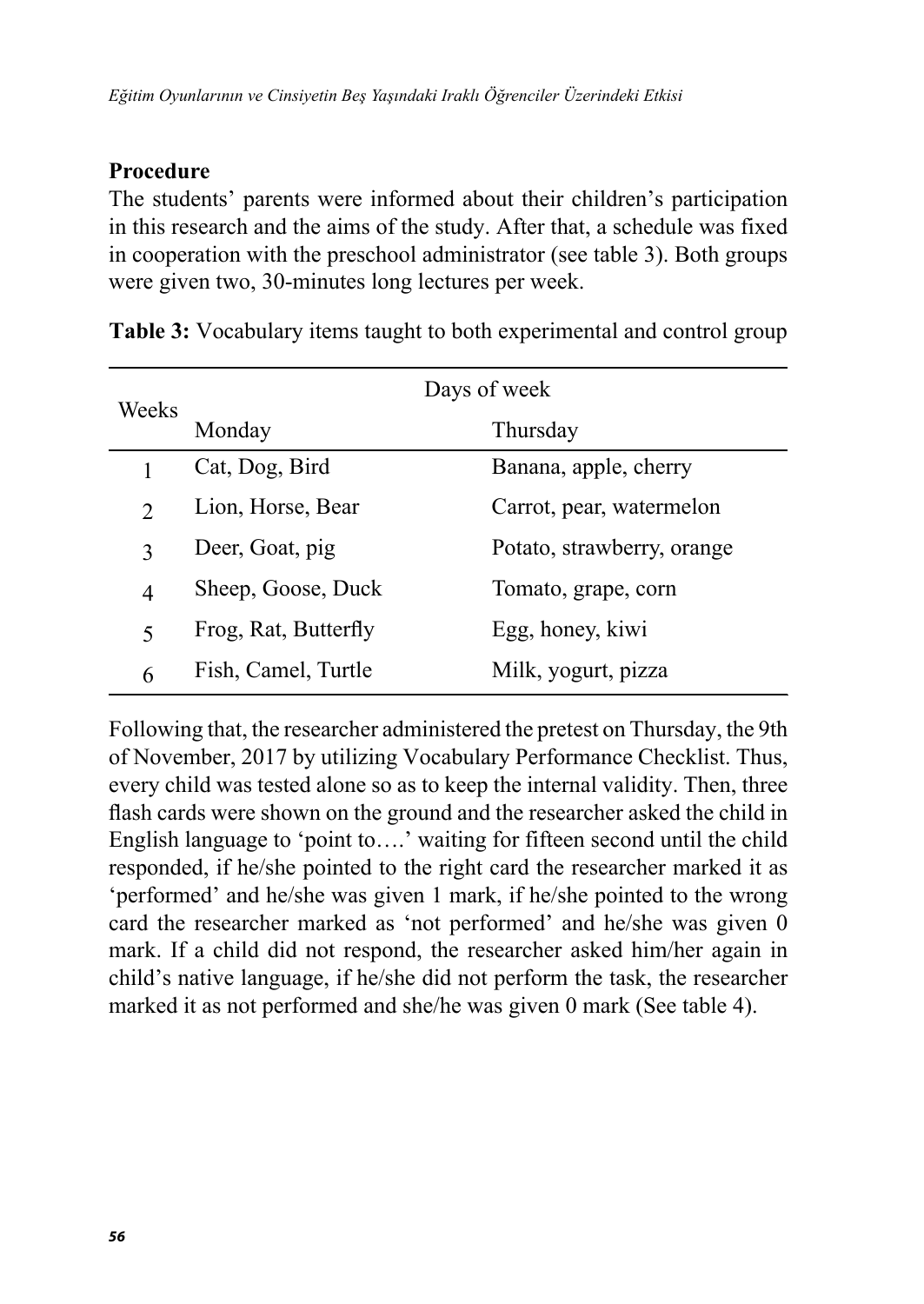|                                                                                      |         | <b>Situations</b>       |                                           |
|--------------------------------------------------------------------------------------|---------|-------------------------|-------------------------------------------|
|                                                                                      |         | Performed Not Performed | No Response                               |
| Command in English<br>"Point to the turtle!"                                         | 1 point | $0$ point               | The child is<br>asked again in<br>Kurdish |
| Command in Kurdish<br>(except the target vocabulary)<br>"Kama 'Apple' pishan dadat!" | 1 point | $0$ point               | $0$ point                                 |

#### **Table 4:** Vocabulary performance checklist procedure

Then, the researcher collected all the results of the pretest and graded them. Next, the process of giving the treatment started according to the schedule that was prepared. The treatment continued for six weeks. Furthermore, after giving the treatment to the experimental group the researcher post tested both groups.

#### **Result and Data Analysis**

### **Descriptive and Independent T-test Results of the First Research Question**

The descriptive statistics of the Vocabulary Performance Checklist as a pretest shows that there are 16 participants in the experimental group (M= 2.63, SD= 3.55) and there are 16 participants in the control group  $(M=$ 4.88, SD= 4.17) see Table 5.

| <b>Groups</b>              | <sup>N</sup> |      |       | means Std. Deviation Std. Error Mean |
|----------------------------|--------------|------|-------|--------------------------------------|
| Pre-scores experimental 16 |              | 2.63 | 3.55  | .889                                 |
| control                    | 16           | 4 88 | 14.17 | 1.044                                |

**Table 5:** Descriptive statistics of both groups in the Pre-test

The independent t-test of Vocabulary Checklist as a pre-test shows that there is not a statistically significant difference between the control group  $(M= 4.88, SD= 4.17)$  and experimental group  $(M= 2.63, SD= 3.55)$ , t (30)  $= 1.64$ ,  $p = .111$  (two-tailed) because the significant value of independent T-test 0.111 is greater than 0.05. as a result, in terms of pre-test both groups are equal (see Table 6).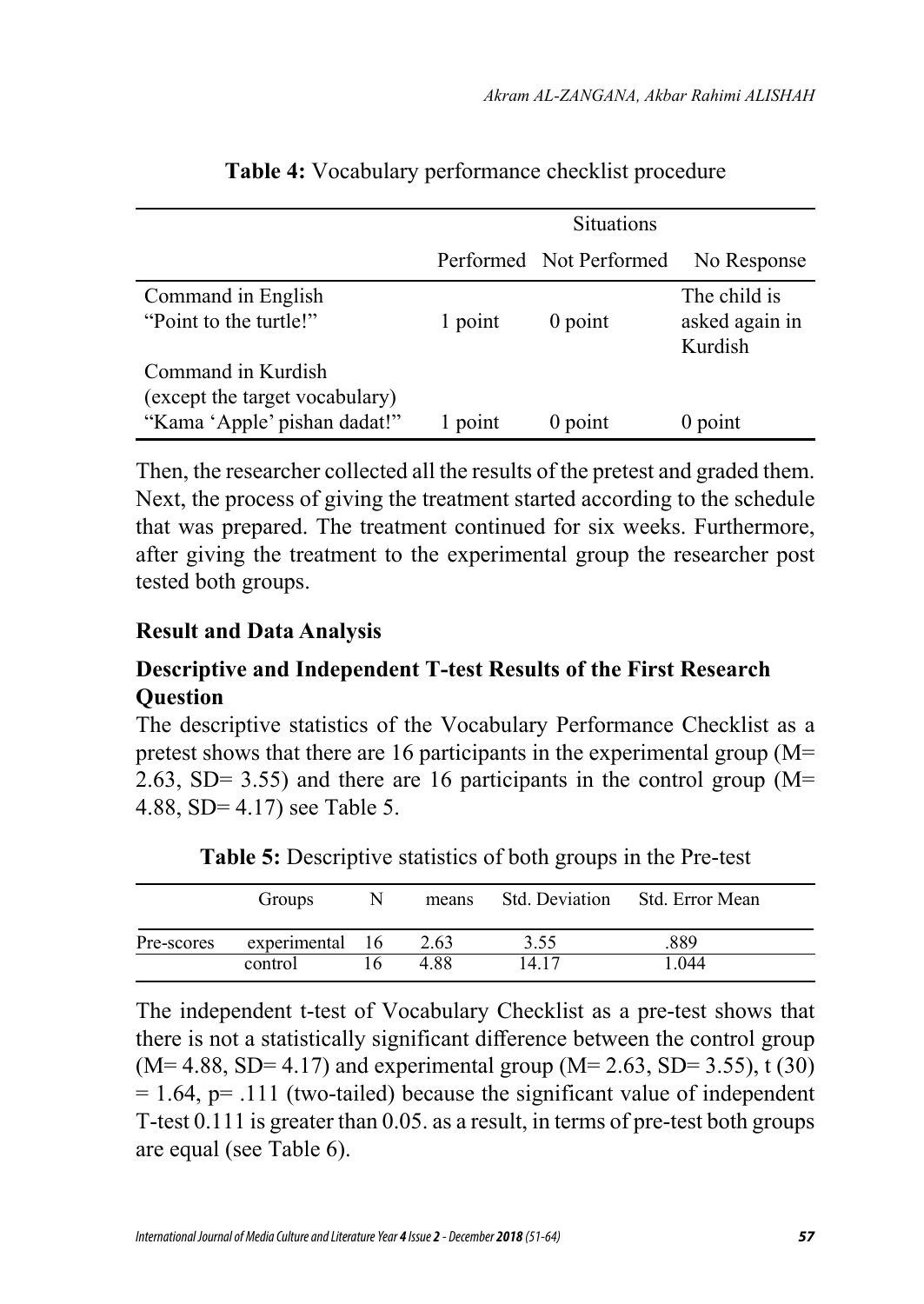| Independent Sample Test                           |      |      |       |        |                              |                     |                           |        |                                                    |  |
|---------------------------------------------------|------|------|-------|--------|------------------------------|---------------------|---------------------------|--------|----------------------------------------------------|--|
| Levene's Test for<br><b>Equality of Variances</b> |      |      |       |        | t-test for Equality of Means |                     |                           |        | 95%<br>Confidence<br>Interval of the<br>Difference |  |
|                                                   | F    | Sig. | t     | df     | Sig.<br>$(2-tailed)$         | Mean<br>differences | Std. Error<br>differences | Lower  | Upper                                              |  |
| Equal<br>variances<br>assumed                     | .620 | .437 | 1.640 | 30     | .111                         | 2.250               | 1.372                     | $-551$ | 5.051                                              |  |
| Equal<br>variances<br>not<br>assumed              |      |      | 1.640 | 29.256 | .112                         | 2.250               | 1.372                     | -554   | 5.054                                              |  |

#### **Table 6:** Independent samples T-test of both groups in the Pre-test

**Descriptive and Independent Samples T-test Analysis as a Post-test**

The analyzed data of the descriptive statistics as post-test show that there are 16 participants in the experimental group (Mean= 27.82, Std. Deviation= 2.68) and there are 16 participants in the control group (Mean= 19.94, Std. Deviation= 3.31). In other words, there is not any missing data in the posttest, see Table 7.

**Table 7:** Descriptive statistics of both groups in the posttest

|            | Groups                  | N        | means          |              | Std. Deviation Std. Error Mean |  |
|------------|-------------------------|----------|----------------|--------------|--------------------------------|--|
| postscores | Experimental<br>Control | 16<br>16 | 27.81<br>19 94 | 2.68<br>3.31 | .672<br>.829                   |  |

The independent t-test as a posttest shows that there is a statistically significant difference between the control group (Mean= 19.94, Std. Deviation= 3.31) and experimental group (Mean= 27.82, Std. Deviation= 2.68), t  $(30) = 7.37$ ,  $p= .00$  (two-tailed) because the significant value of independent T-test 0.00 is smaller than 0.05. as a result, in terms of post-test, the two groups are not equal and there is significant difference between the two groups score achievement (see Table 8).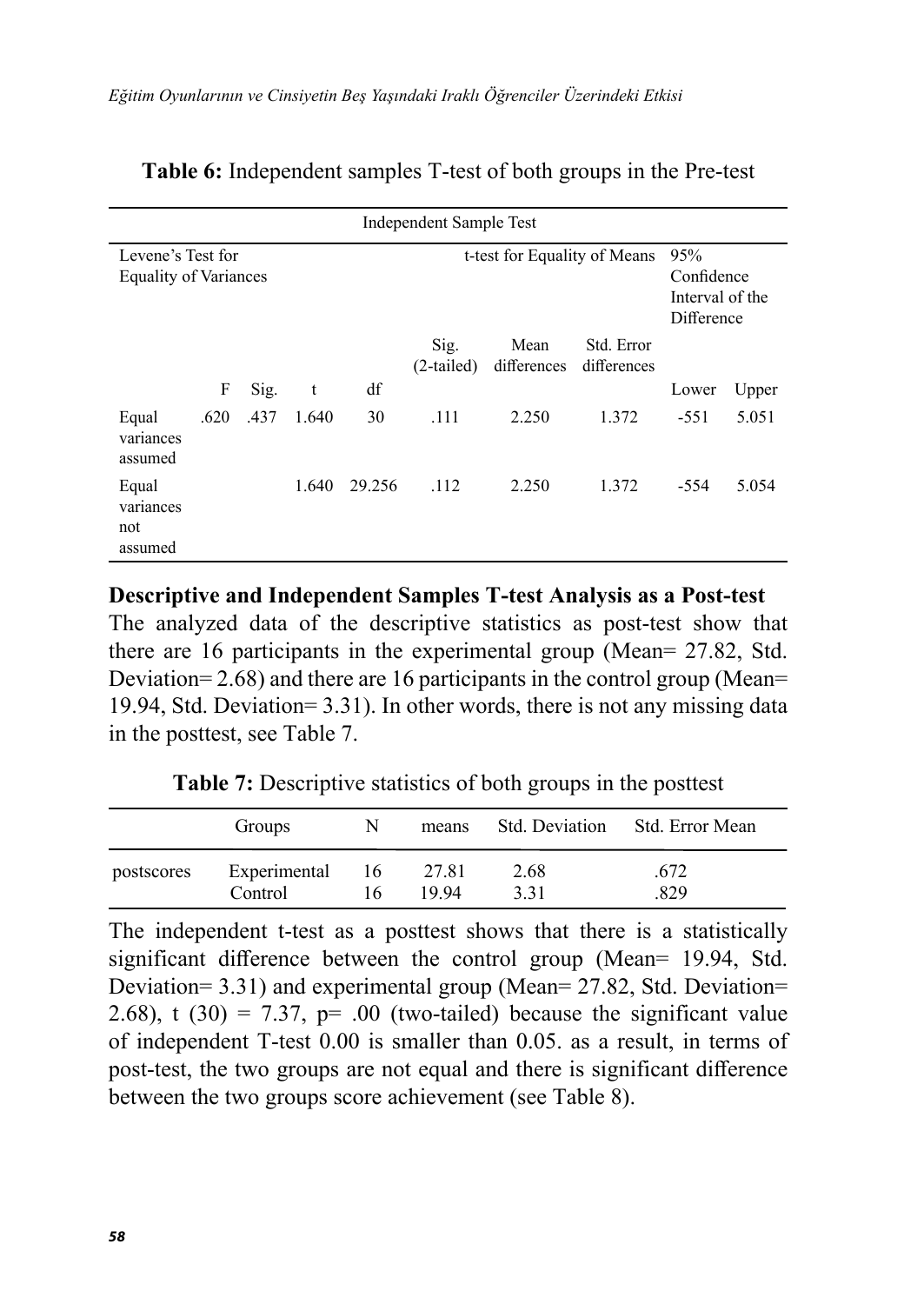| Independent Sample Test                           |      |      |            |        |                      |                              |                                                    |       |        |  |
|---------------------------------------------------|------|------|------------|--------|----------------------|------------------------------|----------------------------------------------------|-------|--------|--|
| Levene's Test for<br><b>Equality of Variances</b> |      |      |            |        |                      | t-test for Equality of Means | 95%<br>Confidence<br>Interval of the<br>Difference |       |        |  |
|                                                   |      |      |            |        | Sig.<br>$(2-tailed)$ | Mean<br>differences          | Std. Error<br>differences                          |       |        |  |
| F                                                 |      | Sig. | t          | df     |                      |                              |                                                    | Lower | Upper  |  |
| Equal<br>variances<br>assumed                     | .287 |      | .596 7.379 | 30     | .000                 | 7.875                        | 1.067                                              | 5.695 | 10.055 |  |
| Equal<br>variances<br>not<br>assumed              |      |      | 7.379      | 28.379 | .000                 | 7.875                        | 1.067                                              | 5.691 | 10.059 |  |

**Table 8:** Independent samples T-test of both groups in the post-test

In the Table 8, it can be seen that the significant value of independent measure T test is 0,000 and due to the fact that this value is not greater than common alpha 0.05 there is significant difference between the score achievements of the two groups. Furthermore, the arithmetic score of the experimental group in the post-test is 27.81 while the arithmetic score of the control group in the posttest is 19.94. The two groups' mean reveal that there is a statistically significant difference in the participants' achievement scores.

## **Descriptive and Independent Sample T-test Results of the Second Research Question**

In this section, the results of gender effect on EFL vocabulary learning with / without educational games in the experimental and the control group for Iraqi five-year-old EFL learners were presented.

Descriptive statistics and Independent Measure T-test were used to analyze the effect of gender on Iraqi EFL preschool students' vocabulary performance scores in the experimental group which received educational games in learning vocabulary.

The descriptive statistics of the experimental group as posttest shows that there are 16 participants in total including 8 males (M=26.75, ST= 2.31) and 8 females (M=28.88, ST= 2.71), see table 9.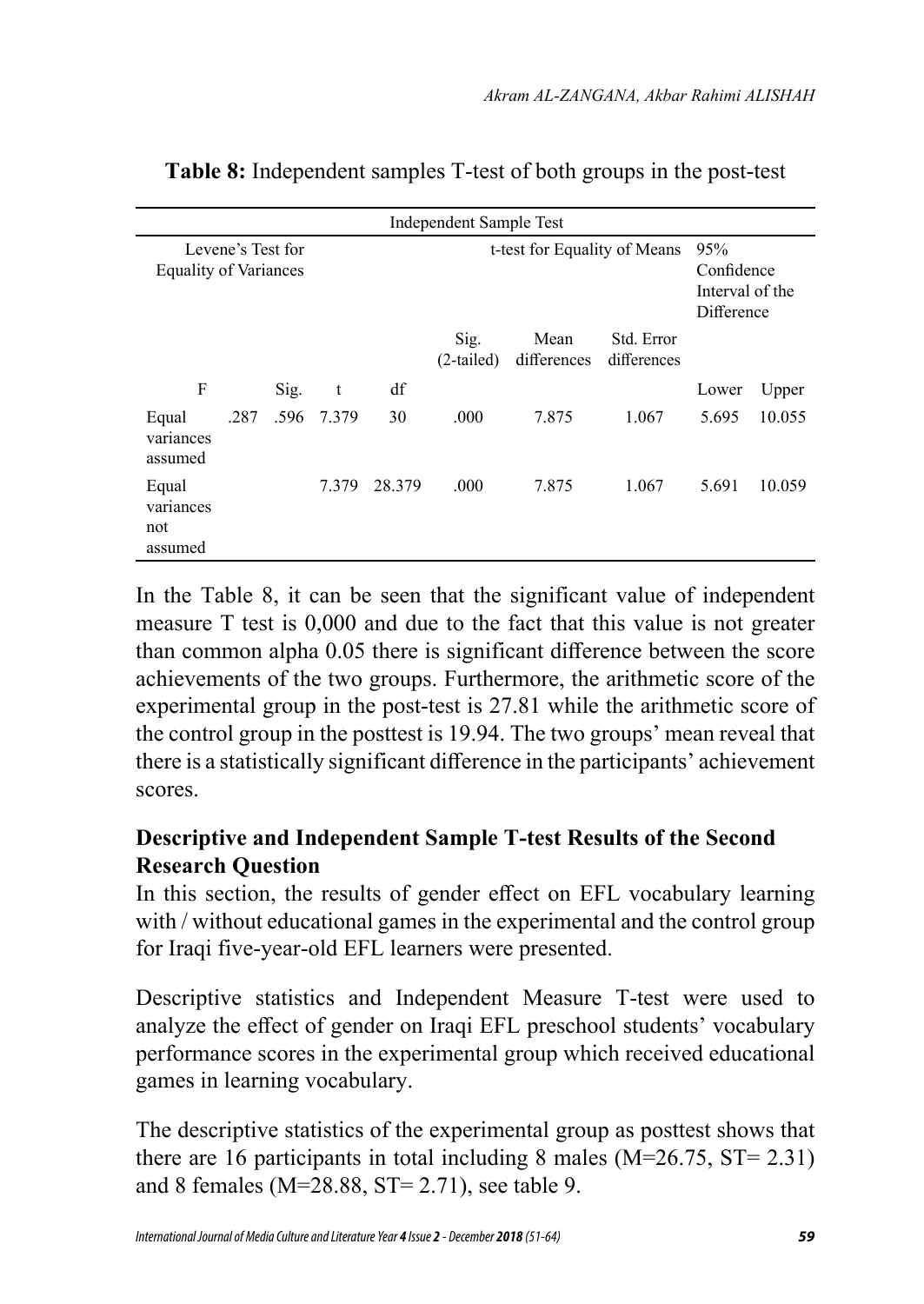| Groups            | N      |    |         | means Std. Deviation Std. Error Mean |      |
|-------------------|--------|----|---------|--------------------------------------|------|
| Postscores Gender | Male   |    | 8 26.75 | 2.31                                 | .818 |
|                   | Female | -8 | 28.88   | 2.71                                 | 972  |

**Table 9:** Descriptive statistics of the experimental group as posttest regarding gender

The independent t-test of Vocabulary Checklist shows that the significant value of independent T-test is 0.117. Since the analyzed value, 0.117, is greater than 0.05; it is concluded that there is not a statistically significant difference between males ( $M = 26.75$ , SD= 2.31) and females ( $M = 28.88$ , SD= 2.77). As a result, in terms of the effect of gender both groups are equal and there are no significant differences between the achievement scores of males and females (see Table 10).

| Independent Sample Test                           |      |      |          |        |                              |                                                    |                           |          |       |  |  |
|---------------------------------------------------|------|------|----------|--------|------------------------------|----------------------------------------------------|---------------------------|----------|-------|--|--|
| Levene's Test for<br><b>Equality of Variances</b> |      |      |          |        | t-test for Equality of Means | 95%<br>Confidence<br>Interval of the<br>Difference |                           |          |       |  |  |
|                                                   |      |      |          |        | Sig.<br>$(2-tailed)$         | Mean<br>differences                                | Std. Error<br>differences |          |       |  |  |
| F                                                 |      | Sig. | t        | df     |                              |                                                    |                           | Lower    | Upper |  |  |
| Equal<br>variances<br>assumed                     | .196 | .665 | $-1.673$ | 14     | .117                         | $-2.125$                                           | 1.270                     | $-4.850$ | .600  |  |  |
| Equal<br>variances<br>not<br>assumed              |      |      | $-1.673$ | 13.606 | .117                         | $-2.125$                                           | 1.270                     | $-4.857$ | 607   |  |  |

**Table 10:** The independent t-test of the experimental group regarding gender

#### **Descriptive and Independent Sample T-test Results of the Gender Effect in the Control Group.**

Descriptive results (see Table 4.7) show that there are 8 males (M=21.25, SD= 3.24) and 8 females ( $M= 18.63$ , SD= 3.02), and in total 16 fiveyear-old Iraqi preschool students in the control group which did not play educational games in learning vocabulary items.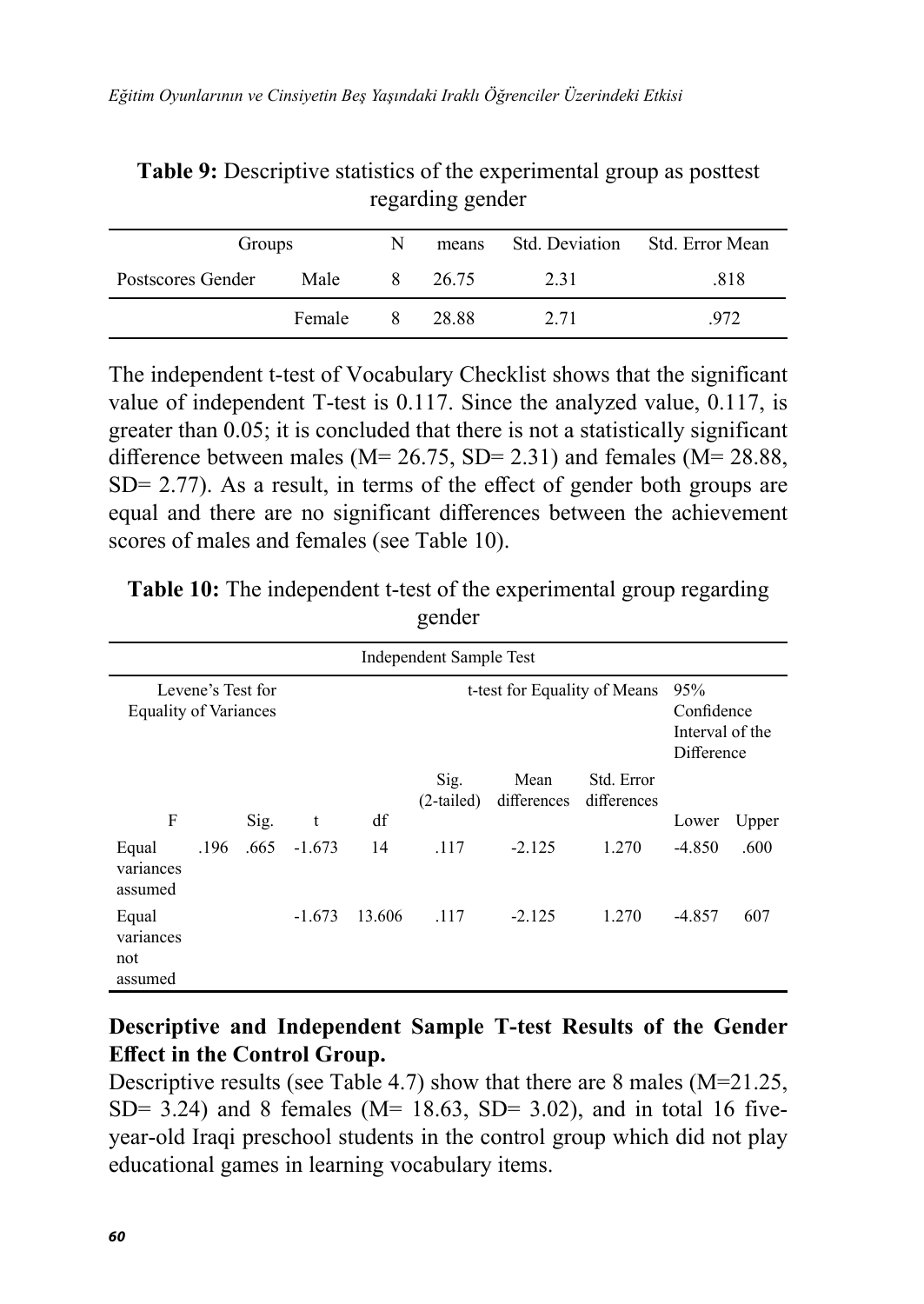|                   |                |   | $\epsilon$ on $\alpha$ |              |                                      |  |
|-------------------|----------------|---|------------------------|--------------|--------------------------------------|--|
| Groups            |                | N |                        |              | means Std. Deviation Std. Error Mean |  |
| Postscores Gender | male<br>female |   | 21.25<br>18.63         | 3.24<br>3.02 | 1.146<br>1.068                       |  |

**Table 11:** Descriptive statistics of the control group as posttest regarding gender

The analyzed data of the independent t-test show that significant value is 0.116. Since the analyzed value is greater than common alpha which is 0.05; it is concluded that there is not a statistically significant difference between males ( $M = 21.25$ , SD= 3.24) and females ( $M = 18.63$ , SD= 3.02). As a result, in terms of the effect of gender both groups are equal (see Table 12).

**Table 12:** The independent t-test of the control group regarding gender

| Independent Sample Test                           |      |      |       |                              |                                                    |                     |                           |        |       |  |
|---------------------------------------------------|------|------|-------|------------------------------|----------------------------------------------------|---------------------|---------------------------|--------|-------|--|
| Levene's Test for<br><b>Equality of Variances</b> |      |      |       | t-test for Equality of Means | 95%<br>Confidence<br>Interval of the<br>Difference |                     |                           |        |       |  |
|                                                   |      |      |       |                              | Sig.<br>$(2-tailed)$                               | Mean<br>differences | Std. Error<br>differences |        |       |  |
|                                                   | F    | Sig. | t     | df                           |                                                    |                     |                           | Lower  | Upper |  |
| Equal<br>variances<br>assumed                     | .280 | .605 | 1.676 | 14                           | .116                                               | 2.625               | 1.0566                    | $-734$ | 5.984 |  |
| Equal<br>variances<br>not<br>assumed              |      |      | 1.676 | 13.932                       | .116                                               | 2.625               | 1.566                     | -736   | 5.986 |  |

## **Conclusion**

The analyzed data showed that the two groups are not the same in terms of posttest vocabulary learning achievement score. This demonstrates that the difference between two means was significant. Thus, it can be said that the results of the study have proven that teaching English vocabulary by using educational games helped the participant of the experimental group to develop their vocabulary learning, and it is an effective technique to teach vocabulary for Iraqi EFL preschool learners. Also, it can be observed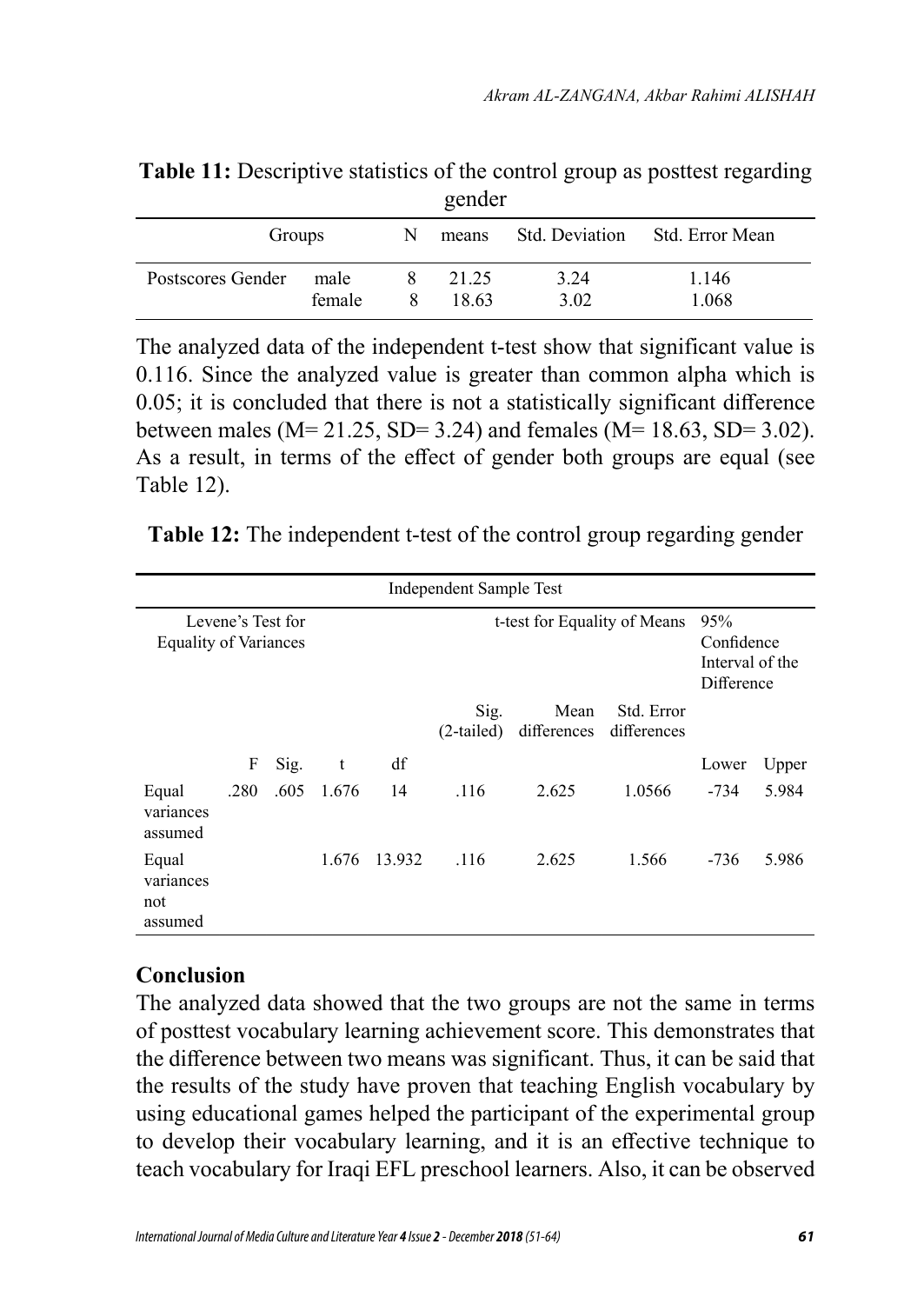that the learners who were taught by educational games got higher scores than the learners in the controlling group in the posttest.

Also, the impact of gender on Iraqi EFL preschool students were investigated in both groups separately. The outcome of the analyzed data of the post test showed that there was no statically significant difference between females and males' achievement scores in the experimental group. Also, the outcome of the analyzed data of the post test showed that there was no statically significant difference between females and males' achievement scores in the control group. In other words, non-significant gender effect was founded in this study and a significant gender effect was not present and both groups were equal.

#### **References**

*Alemi, M. (2010). Educational games as a vehicle to teaching vocabulary. The Modern Journal of Applied Linguistics, 2(6), 425-438.*

*Aslanabadi, H., & Rasouli, G. (2013). The effect of games on improvement of Iranian EFL vocabulary knowledge in kindergartens. International Review of Social Sciences and Humanities, 6(1), 186-195.*

*Blachowicz, C. L. Z., & Fisher, P. (2004). Vocabulary Lessons. Educational Leadership, 3, 66-69.*

*Bromley, K. (2007). Nine things every teacher should know about words and vocabulary instruction. Journal of adolescent & adult literacy. 50(7). 528-529,531-537.*

*Brownell, R. (2000). Expressive one word picture vocabulary test manual. California: Academic Therapy Publications.*

*Burgoyne, K., Kelly, J. M., Whitheley, H. E. & Spooner A. (2009). The comprehension skills of children learning English as an additional lanugage. British Journal of Educational Psychology, 79, 735-747.*

*Cross, D. (1983). Sex differences in achievement. System, 2, 159-162.*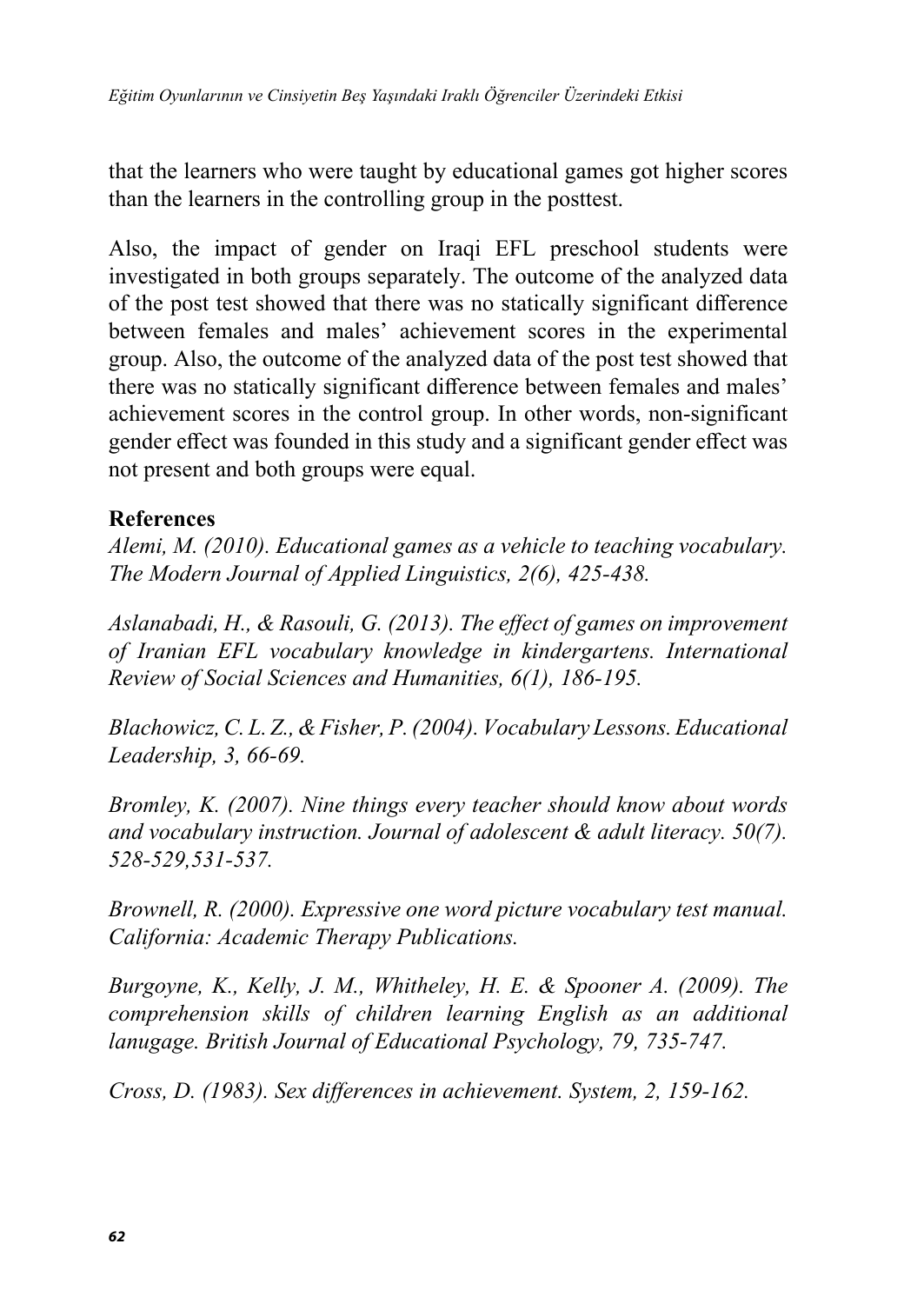*Deesri, A. (2002). Games in the ESL and ESL class. The Internet TESL Journal (9), 1-5. Retrieved November 2, 2010 from http://iteslj.org/ Techniques/Deesri-Games.html*

*Dursun, E. (2007). An investigation into reasons of gender differences in foreign language learning success at university level prep classes (Master's thesis, Çanakkale Onsekiz Mart University, Çanakkale, Turkey). Retrieved July 29, 2011 from http://tez2.yok.gov.tr/*

*Efendi, E. (2013). The use of games to improve vocabulary mastery. Journal de Physique III, 1 (12), 78-84.*

*Gordon, T. (2007). Teaching young children a second language. London: Praeger Publishers.*

*Grace, C. A. (2000). Gender differences: Vocabulary retention and access to translations for beginning students of CALL. The Modern Language Journal, 84, 214-224.*

*Jafarian. B (2017). the effect of games on Iranian young EFL learners' vocabulary learning. European Journal of English Language and Literature Studies Vol.5, No.5, pp.12-24, May 2017*

*Larsen-Freeman, D. (2002). Techniques and principles in language teaching.UK: Oxfrod University Press.*

*McGlothlin, J. D. (1997). A child's first steps in language learning. The TESL Journal, 3, 1-10. Merriam Webster's Collegiate Thesaurus. (2016). Massachusetts: Merriam- Webster Incorporated.*

*Olszewski-Kubilius, P. & Turner. D. (2002). Gender differences among elementary school-aged gifted students in achievement, perceptions of ability, and subject preference. Journal for the Education of the Gifted, 2513, 233-258.*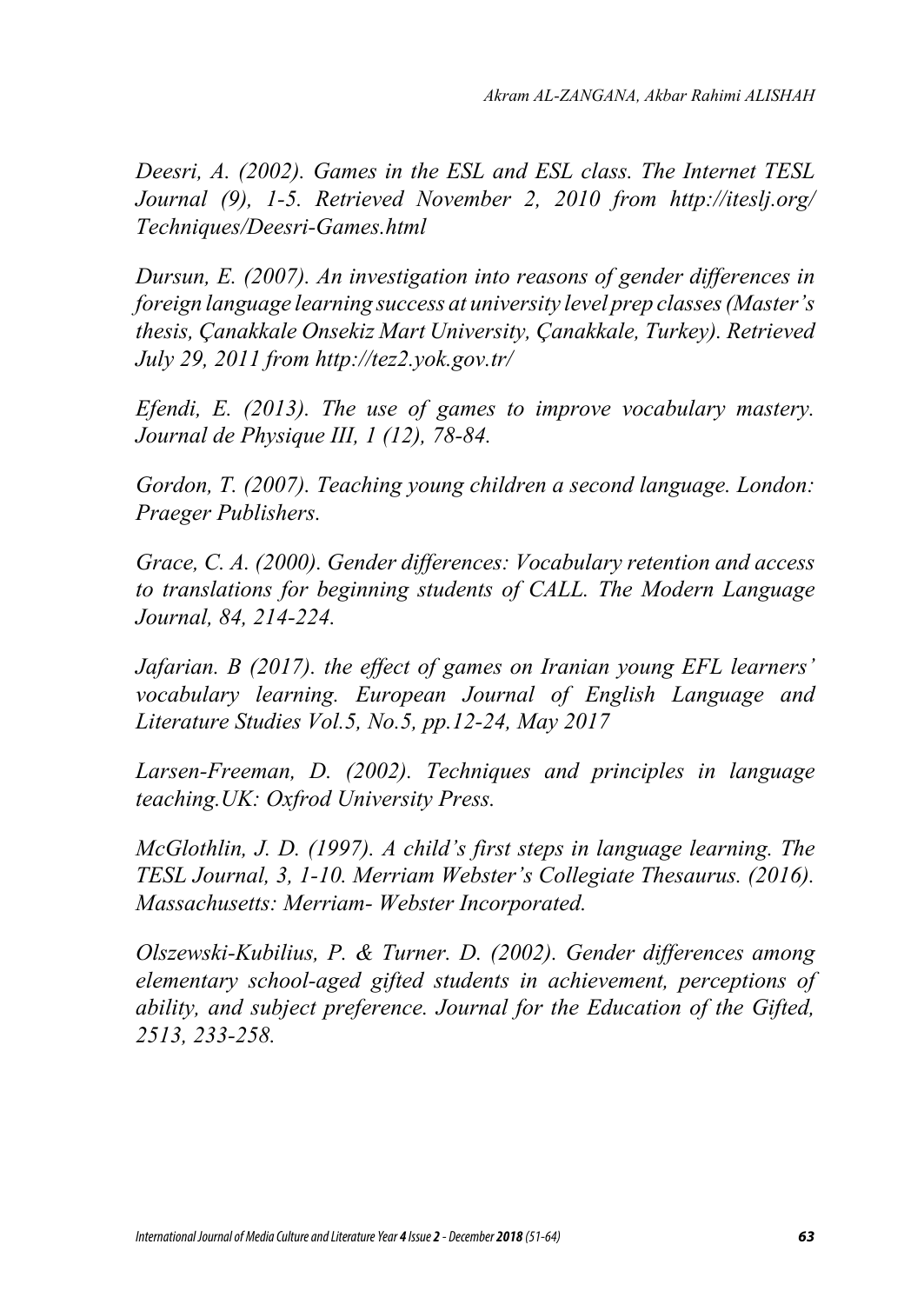*Eğitim Oyunlarının ve Cinsiyetin Beş Yaşındaki Iraklı Öğrenciler Üzerindeki Etkisi*

*Riahipour, P., & Saba, Z. (2012). ESP vocabulary instruction: Investigating the effect of using a game oriented teaching method for learners of English for nursing. Journal of Language Teaching and Research, 3(6), 1258- 1266.*

*Swiatek, M. A. & Lupkowski-Shoplik, A. (2000). Gender differences in academic attitudes among gifted elementary school students. Journal for the Education of the Gifted, 23, 360-377.*

*Vahdat, S., & Rasti-Behbahani, A. (2013). The effect of video games on Iranian EFL learners' vocabulary learning. The Reading Matrix, 13(1), 61-71.*

*Yip, F. W. M., & Kwan, A. C. M. (2006). Online vocabulary games as a tool for teaching and learning English vocabulary. Educational Media International, 43(3), 233–249.*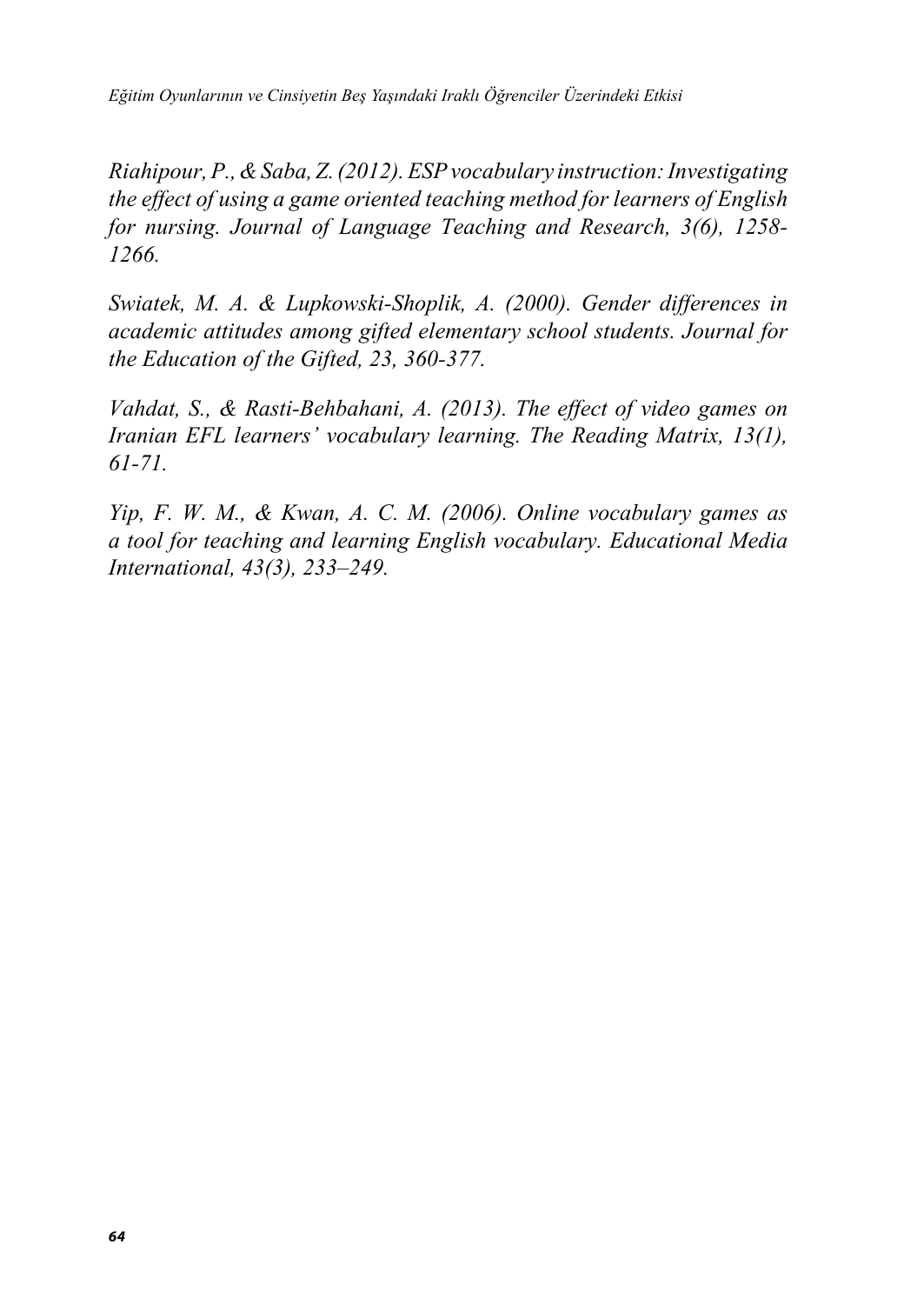# **ISTANBUL AYDIN UNIVERSITY INTERNATIONAL JOURNAL OF MEDIA, CULTURE AND LITERATURE**

## **INTRODUCTION**

Istanbul Aydın University International Journal of Media, Culture and Literature is a peer-reviewed journal of the Istanbul Aydın University, Department of Foreign Languages; edited by Professors Necmiye KARATAŞ and Nur Emine KOÇ. The assistant editor is Tuğçe KAPTAN.

The journal publishes articles on literature, culture, and media and encourages global and interdisciplinary scholarship. IJMCL defines "literature" broadly to include all forms and genres and welcomes contributions from researchers, scholars and graduate and post-graduate students who study theoretical and critical topics concerning the interactions between literature, culture and media.

We publish two issues each year, in summer and in winter. Contributions will be submitted to the approval of the editorial committee following specialized peer-review. Opinions expressed in IJMCL should be considered as strictly that of the authors.

## **Submitting Articles**

All contributions should be submitted in the first instance as an e-mail attachment in Word format to nurkoc@aydin.edu.tr, tugcekaptan@aydin.edu.tr

The journal publishes articles written in English.

Centered, italicized or bold text, and any other font changes may be included but otherwise limit formatting to a minimum. Please enter text in 1.5 spacing and ensure that the pages are numbered throughout in the upper right-hand corner.

Articles should be 5000–7000 words.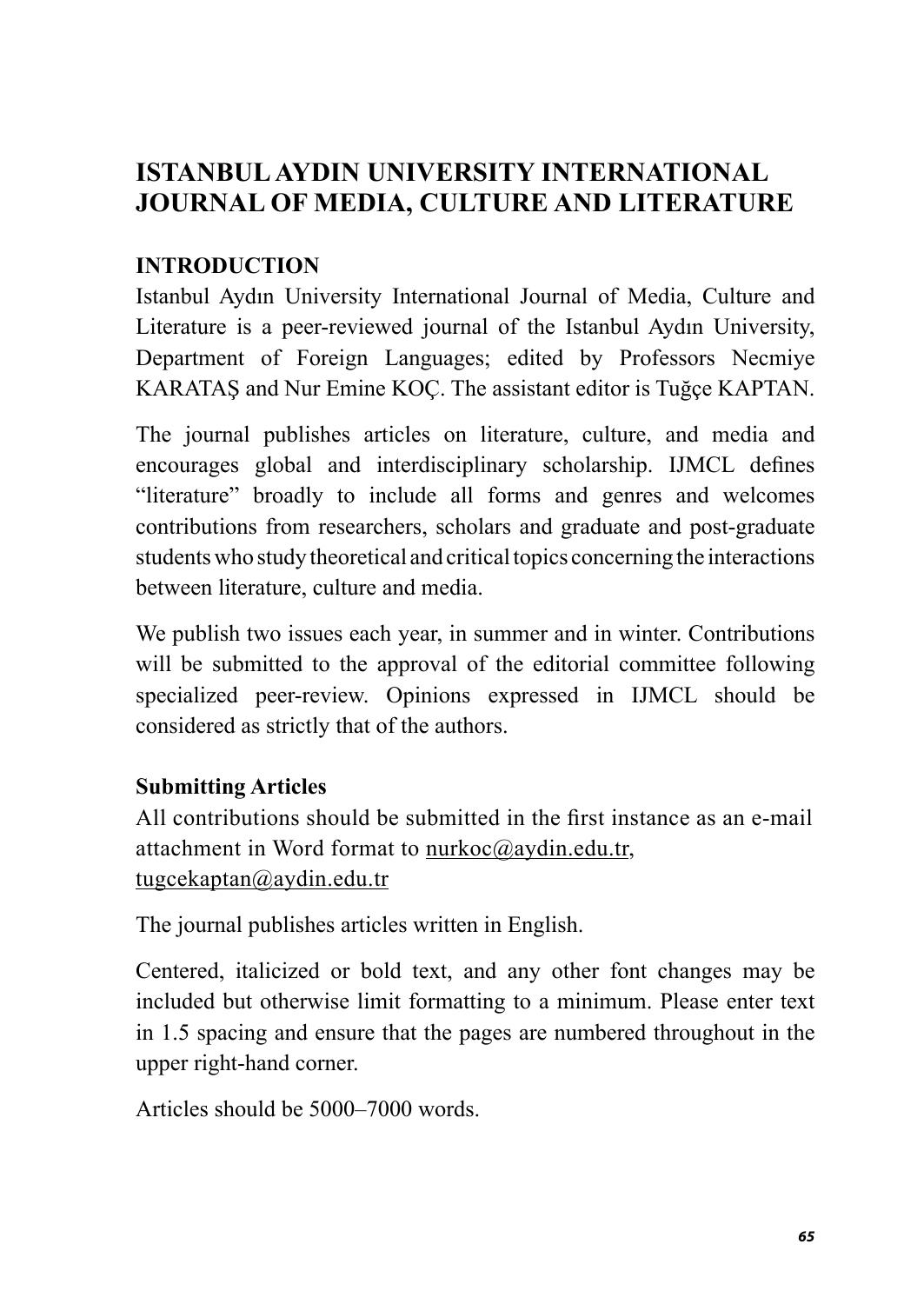While submitting the final drafts of the accepted articles, the full article (complete with title, subtitles, endnotes, author's name, affiliation and country) must

Untitled-1.indd 61 24.06.2015 13:50:40

be accompanied by a short abstract (200-250 words) summarizing the contents of the paper. Articles should also be accompanied by up to 5-8 key words to increase the online accessibility of the article. The author's mailing address, telephone number and email address should also be provided.

### **Conditions of Submission**

By submitting to this journal, authors acknowledge and accept that articles are considered for publication on the basis that:

The article presents original work that is not being considered or reviewed by any other publication, and has not been published elsewhere in the same or a similar form;

All authors are aware of, and have consented to, the submission to the journal;

Due regard has been paid to ethical considerations relating to the work reported;

The article contains, to the best of the authors' knowledge, no unlawful statements.

Submissions are vetted for quality of written language and may be rejected on these grounds. It is recommended that any non-native English speaking authors who are not confident of their English language skills ask a native English speaker or a professional language-editing service to review their articles before submission. This is not mandatory, but it will help to ensure that the Editors and reviewers fully understand the academic content of the article.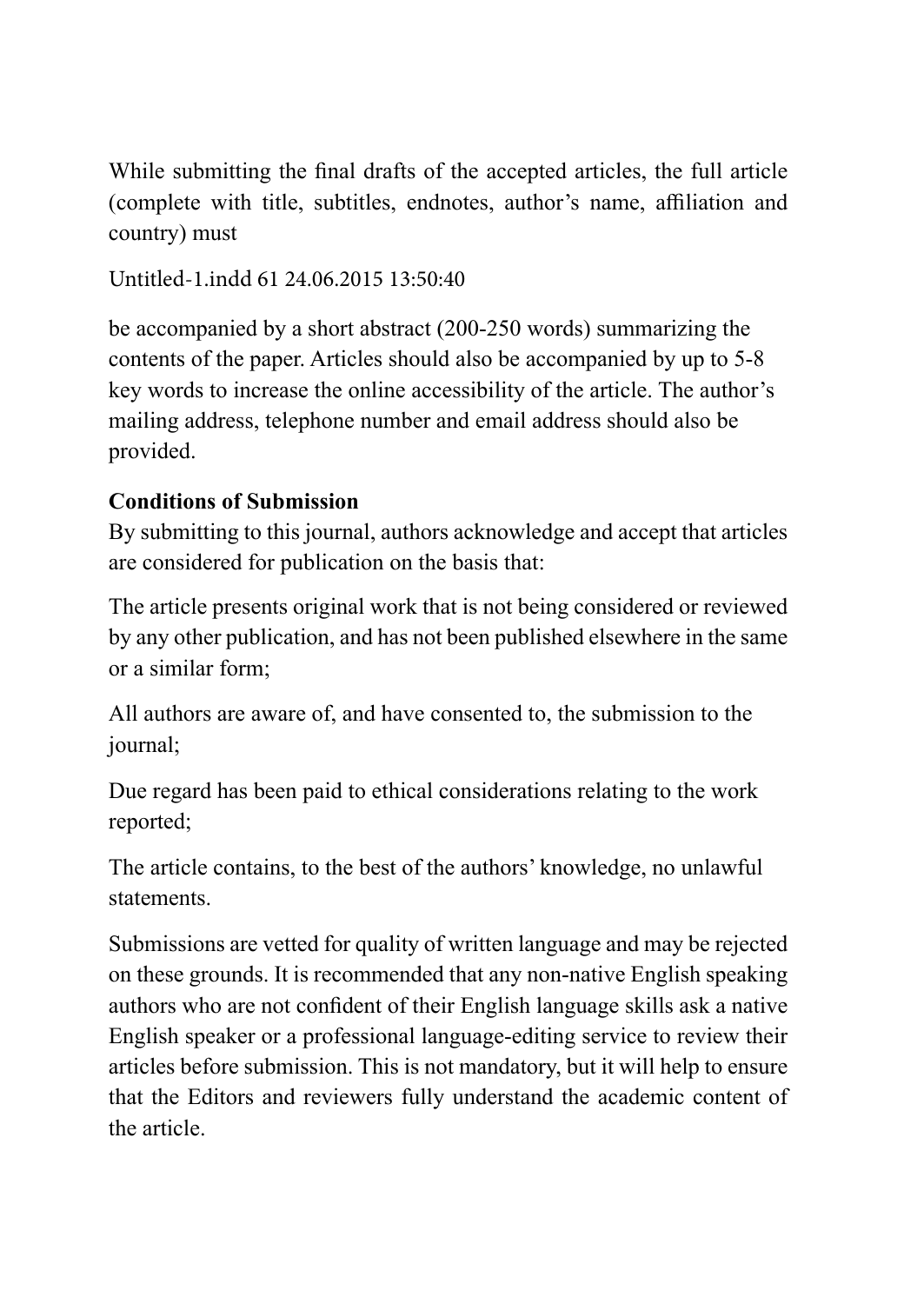Use of an editing service does not guarantee that your article will be accepted for publication. A decision will be made following the usual peer review process.

**Citations:** Papers should be written in concordance with the current MLA Citation Style, using in-text citation and the Works Cited system, as in the examples below.

After a quote in the body of your paper, indicate the source in brackets, using the format specified below as the In-Text Citation form.

At the end of the paper, list all the works used, in alphabetical order, under the title Works Cited, using the format specified below as the Works Cited Form.

Untitled-1.indd 62 24.06.2015 13:50:40

Do not include bibliographical information in your endnotes. Use these only to develop a point incidental to your argument.

**Examples for MLA Citation Style (Based on the MLA Handbook, 5th Edition):**